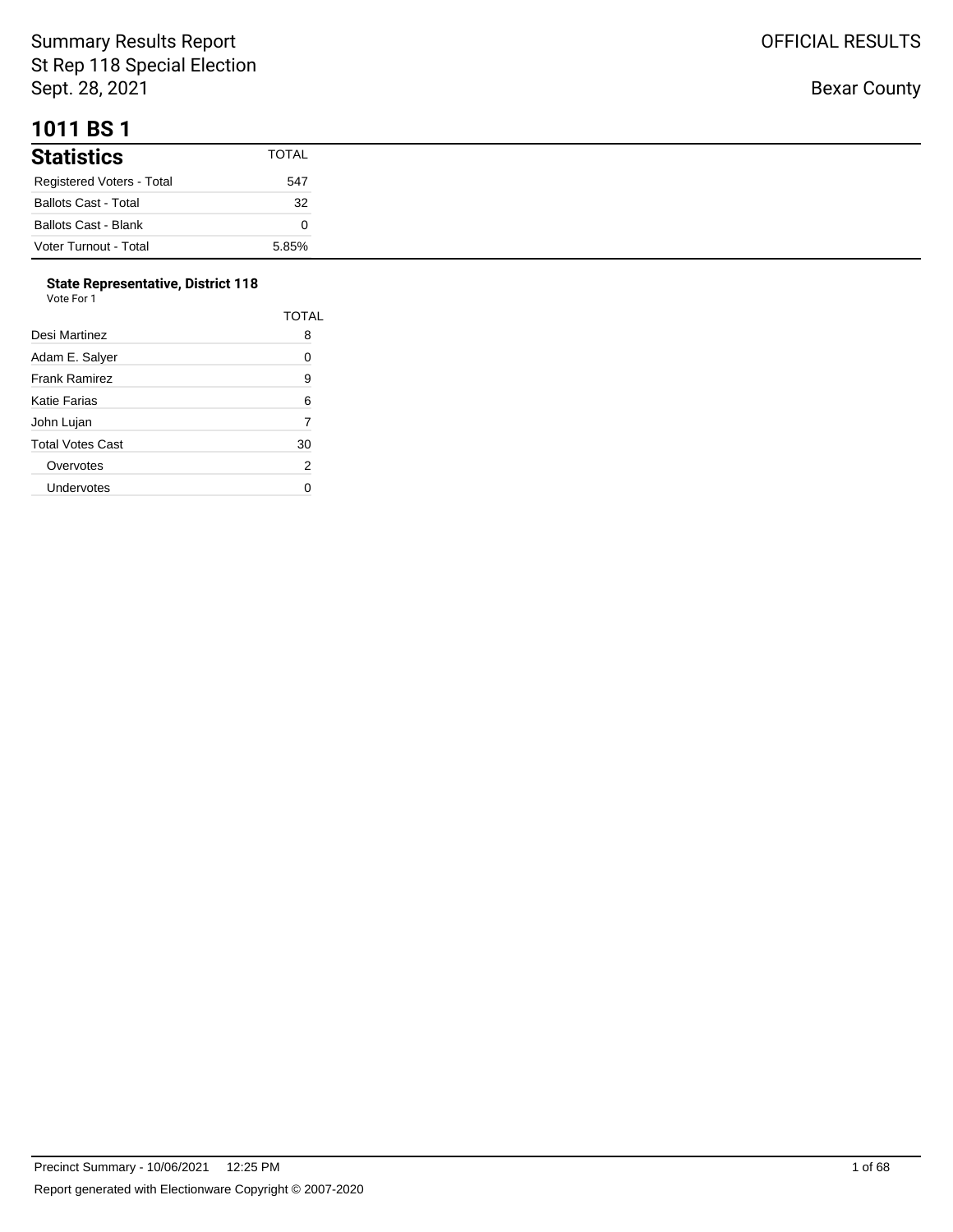#### **1014 BS 1**

| <b>Statistics</b>           | <b>TOTAL</b> |
|-----------------------------|--------------|
| Registered Voters - Total   | 1,411        |
| <b>Ballots Cast - Total</b> | 59           |
| <b>Ballots Cast - Blank</b> |              |
| Voter Turnout - Total       | 4.18%        |

## **State Representative, District 118**

| Vote For 1 |  |  |
|------------|--|--|
|------------|--|--|

|                  | TOTAL |
|------------------|-------|
| Desi Martinez    | 20    |
| Adam E. Salyer   | 2     |
| Frank Ramirez    | 15    |
| Katie Farias     | 13    |
| John Lujan       | 9     |
| Total Votes Cast | 59    |
| Overvotes        | 0     |
| Undervotes       |       |
|                  |       |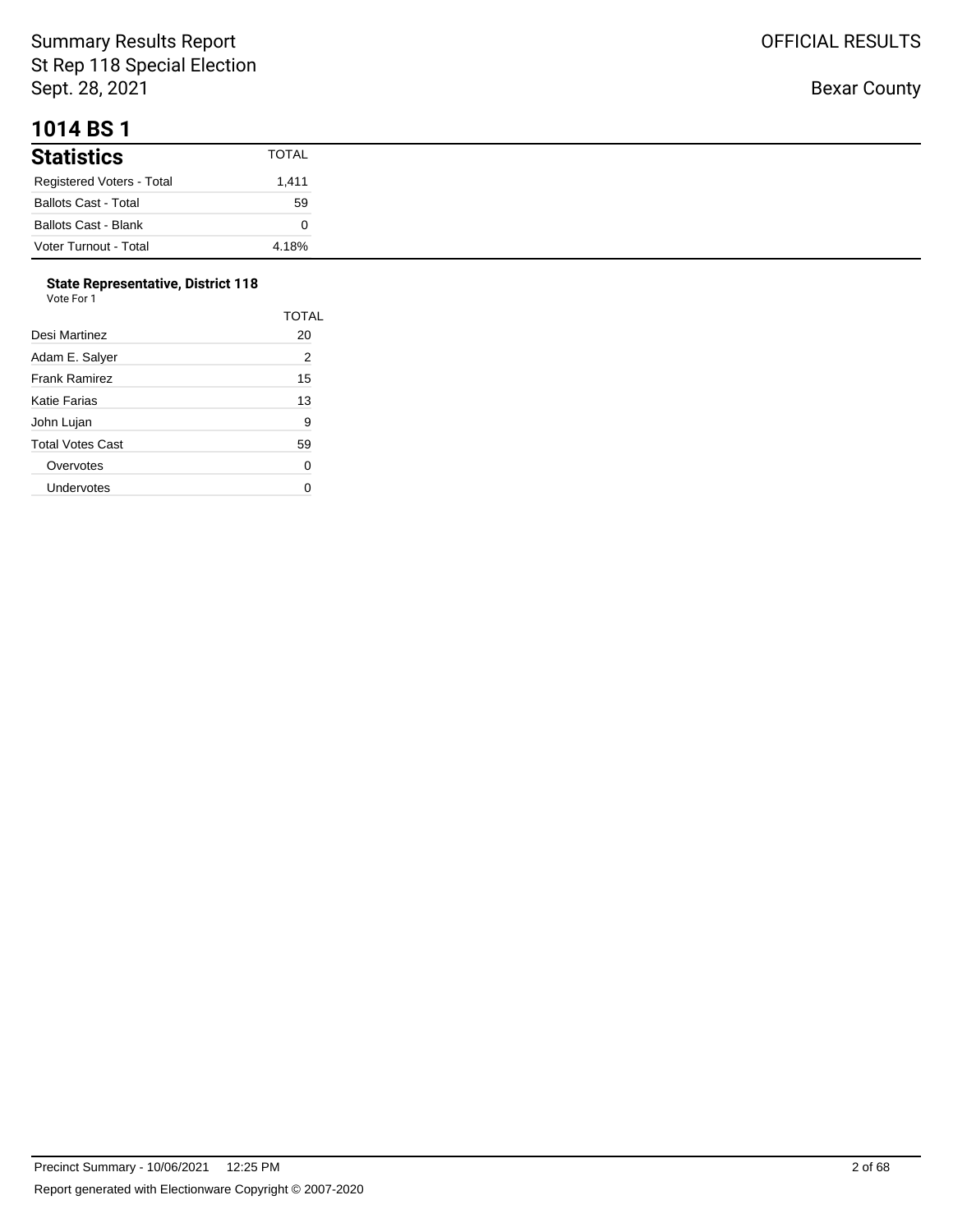## **1015 BS 1**

| <b>Statistics</b>           | TOTAL |
|-----------------------------|-------|
| Registered Voters - Total   | .434  |
| <b>Ballots Cast - Total</b> | 46    |
| <b>Ballots Cast - Blank</b> |       |
| Voter Turnout - Total       | 3.21% |

#### **State Representative, District 118**  $V<sub>0</sub>$

| ote For |  |
|---------|--|

| TOTAL |
|-------|
| 14    |
| 2     |
| 13    |
| 13    |
| 4     |
| 46    |
| 0     |
|       |
|       |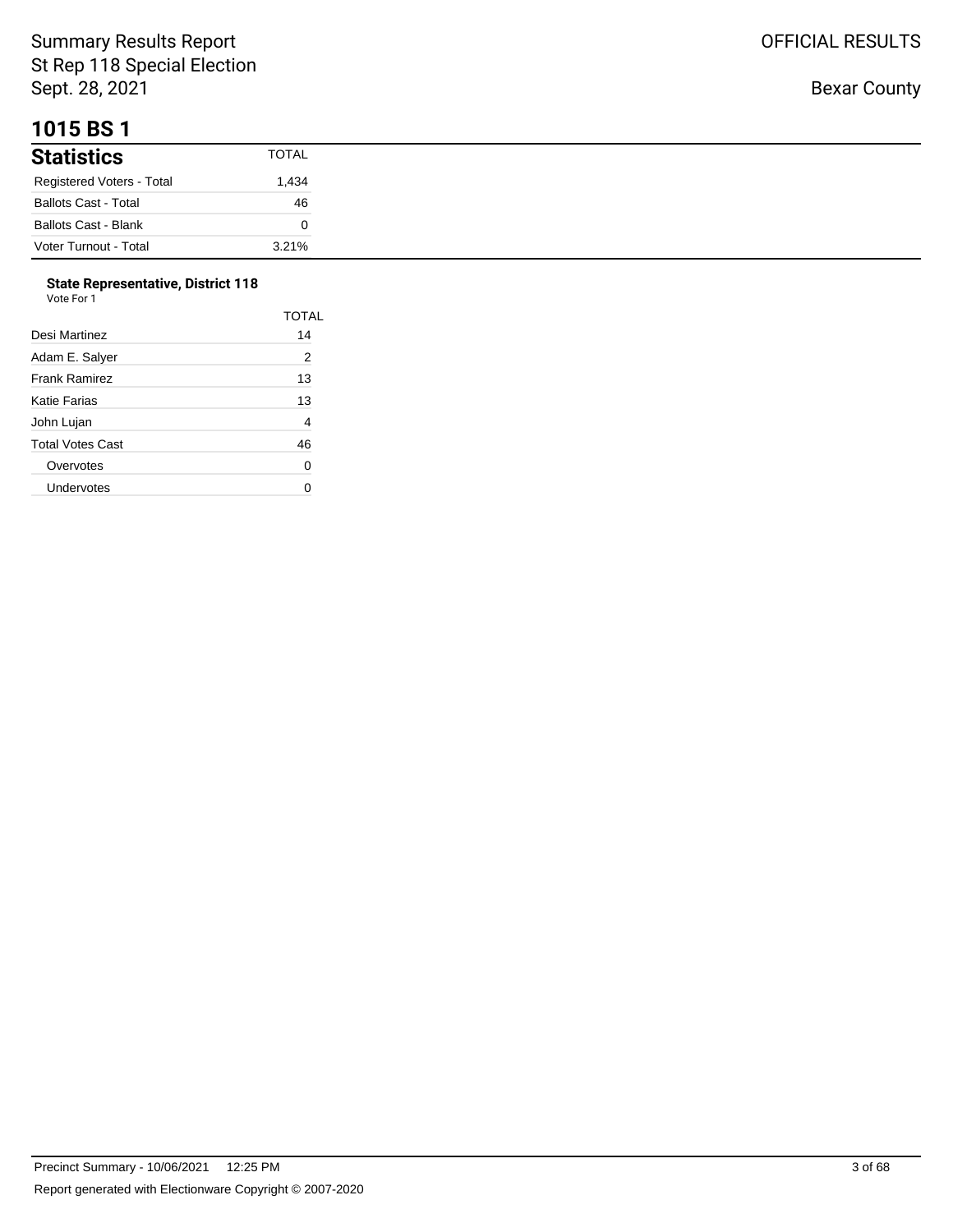## **1016 BS 1**

| .                           |              |
|-----------------------------|--------------|
| <b>Statistics</b>           | <b>TOTAL</b> |
| Registered Voters - Total   | 1,209        |
| <b>Ballots Cast - Total</b> | 43           |
| <b>Ballots Cast - Blank</b> |              |
| Voter Turnout - Total       | 3.56%        |

#### **State Representative, District 118**

| Vote For 1              |                |
|-------------------------|----------------|
|                         | TOTAL          |
| Desi Martinez           | 18             |
| Adam E. Salver          | 0              |
| <b>Frank Ramirez</b>    | 7              |
| <b>Katie Farias</b>     | 13             |
| John Lujan              | 3              |
| <b>Total Votes Cast</b> | 41             |
| Overvotes               | $\overline{2}$ |
| Undervotes              |                |

Bexar County

OFFICIAL RESULTS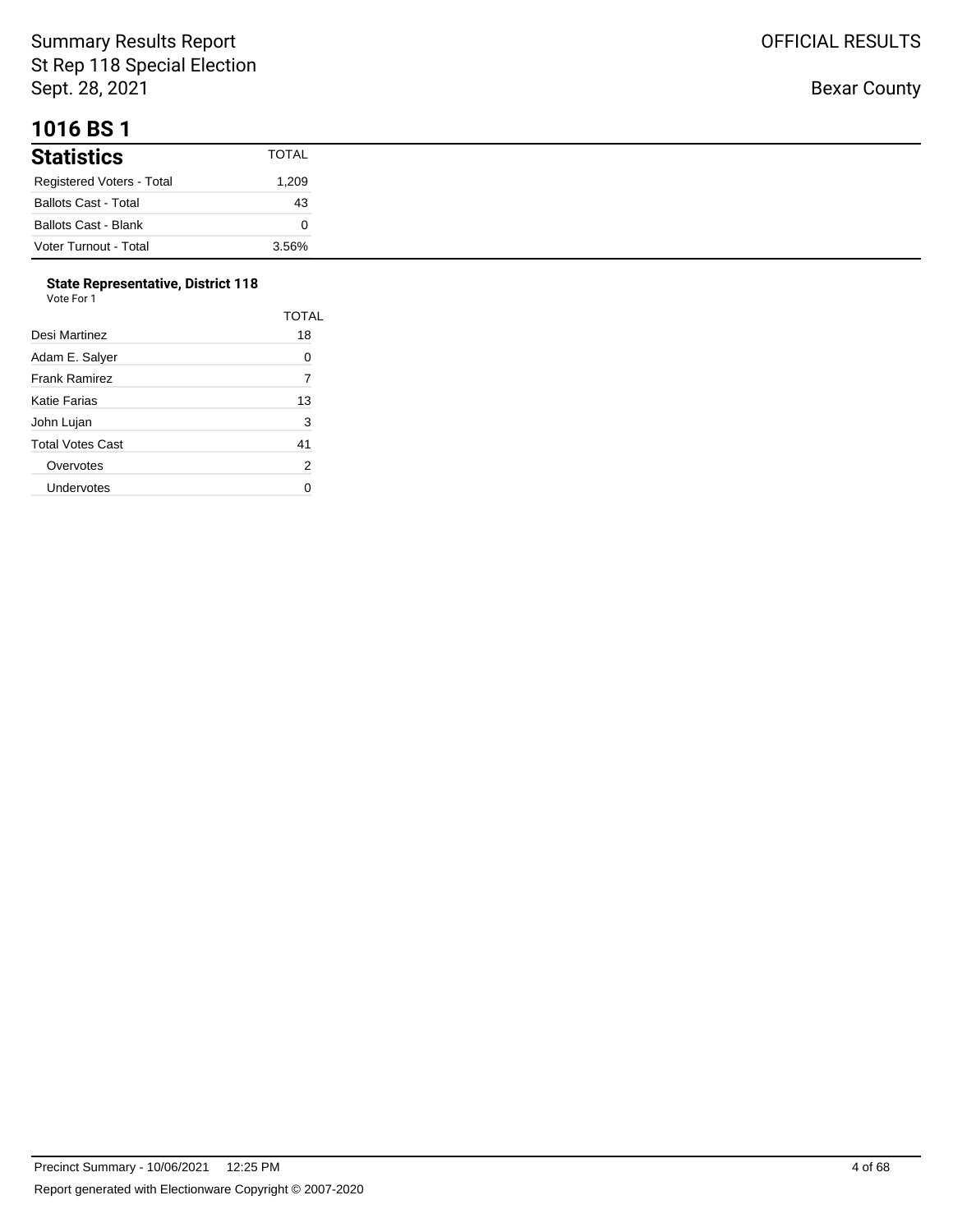#### **1018 BS 1**

| <b>Statistics</b>           | <b>TOTAL</b> |
|-----------------------------|--------------|
| Registered Voters - Total   | 2,392        |
| <b>Ballots Cast - Total</b> | 140          |
| <b>Ballots Cast - Blank</b> |              |
| Voter Turnout - Total       | 5.85%        |

# **State Representative, District 118**

| Vote For 1 |  |
|------------|--|
|------------|--|

|                  | TOTAL |
|------------------|-------|
| Desi Martinez    | 42    |
| Adam E. Salyer   | 3     |
| Frank Ramirez    | 44    |
| Katie Farias     | 13    |
| John Lujan       | 36    |
| Total Votes Cast | 138   |
| Overvotes        | 2     |
| Undervotes       |       |
|                  |       |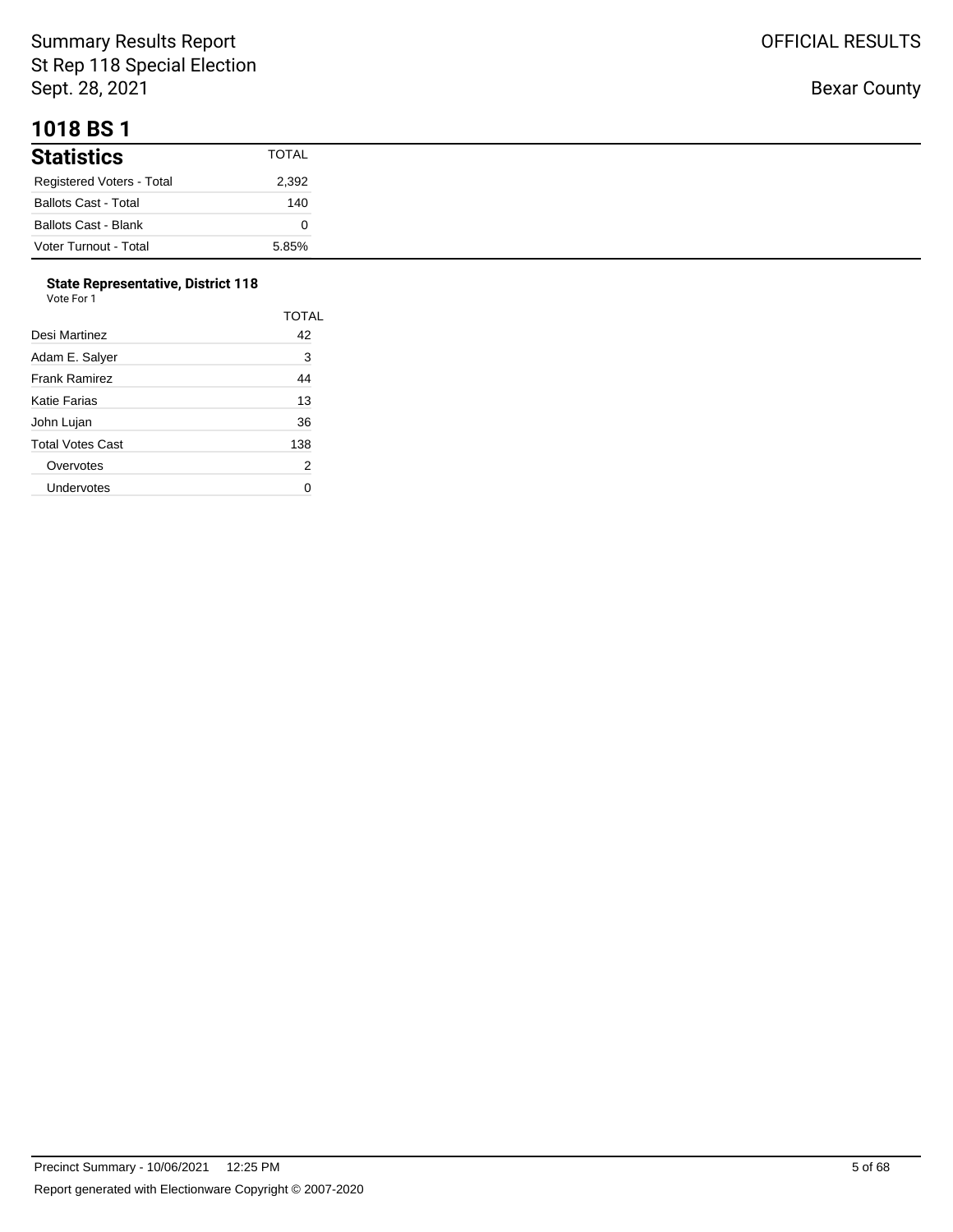#### **1020 BS 1**

| <b>Statistics</b>           | <b>TOTAL</b> |
|-----------------------------|--------------|
| Registered Voters - Total   | 2,377        |
| <b>Ballots Cast - Total</b> | 185          |
| <b>Ballots Cast - Blank</b> |              |
| Voter Turnout - Total       | 7.78%        |

#### **State Representative, District 118**  $V<sub>0</sub>$

|                      | <b>TOTAL</b> |
|----------------------|--------------|
| Desi Martinez        | 53           |
| Adam E. Salver       | 6            |
| <b>Frank Ramirez</b> | 59           |
| Katie Farias         | 14           |
| John Lujan           | 53           |
| Total Votes Cast     | 185          |
| Overvotes            | 0            |
| Undervotes           |              |
|                      |              |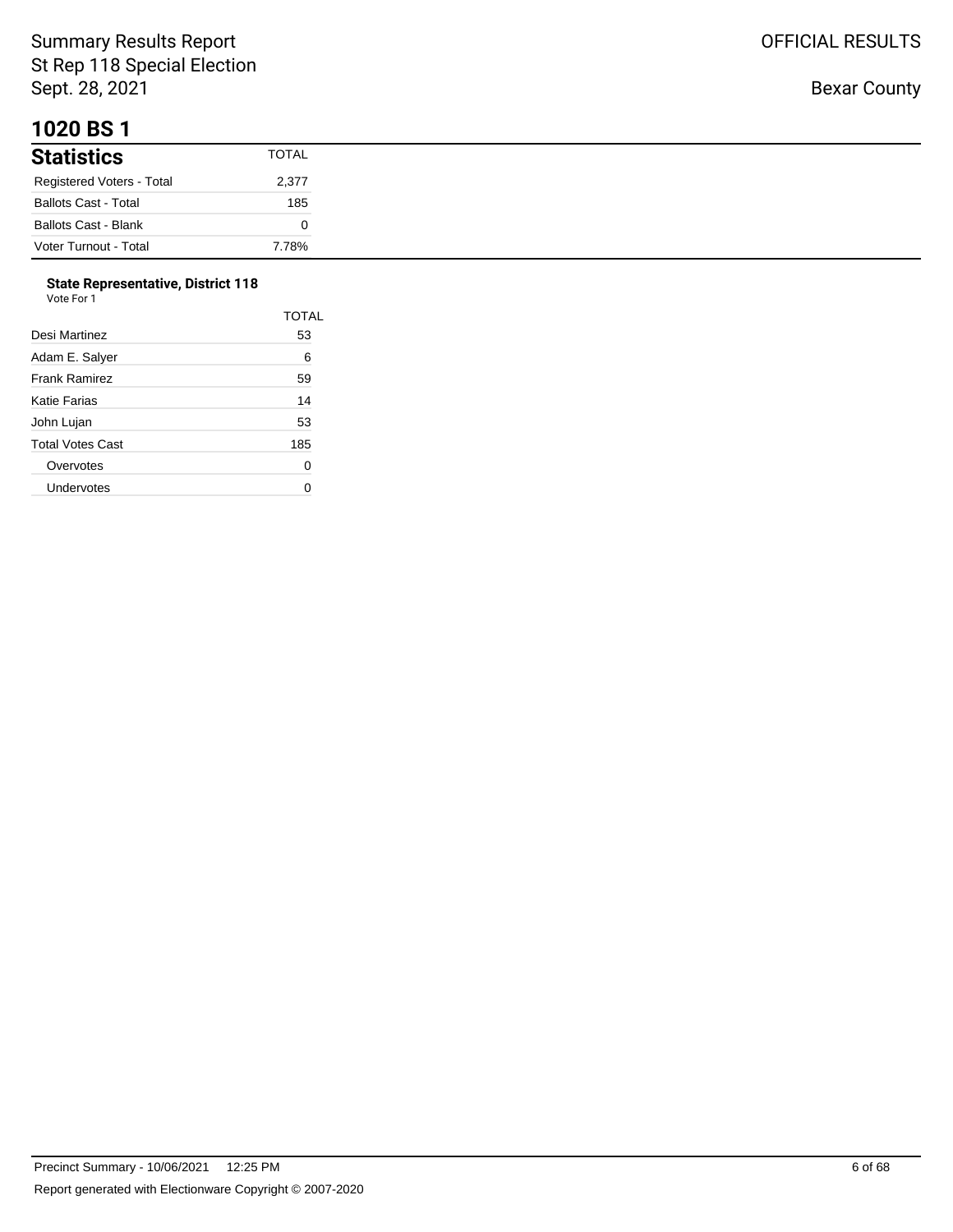## **1021 BS 1**

| <b>Statistics</b>           | <b>TOTAL</b> |
|-----------------------------|--------------|
| Registered Voters - Total   | 1,701        |
| <b>Ballots Cast - Total</b> | 91           |
| <b>Ballots Cast - Blank</b> |              |
| Voter Turnout - Total       | 5.35%        |

#### **State Representative, District 118**  $V<sub>0</sub>$

| nr<br>nтe<br>× |  |
|----------------|--|

|                  | TOTAL |
|------------------|-------|
| Desi Martinez    | 35    |
| Adam E. Salyer   | 0     |
| Frank Ramirez    | 21    |
| Katie Farias     | 11    |
| John Lujan       | 23    |
| Total Votes Cast | 90    |
| Overvotes        | 1     |
| Undervotes       |       |
|                  |       |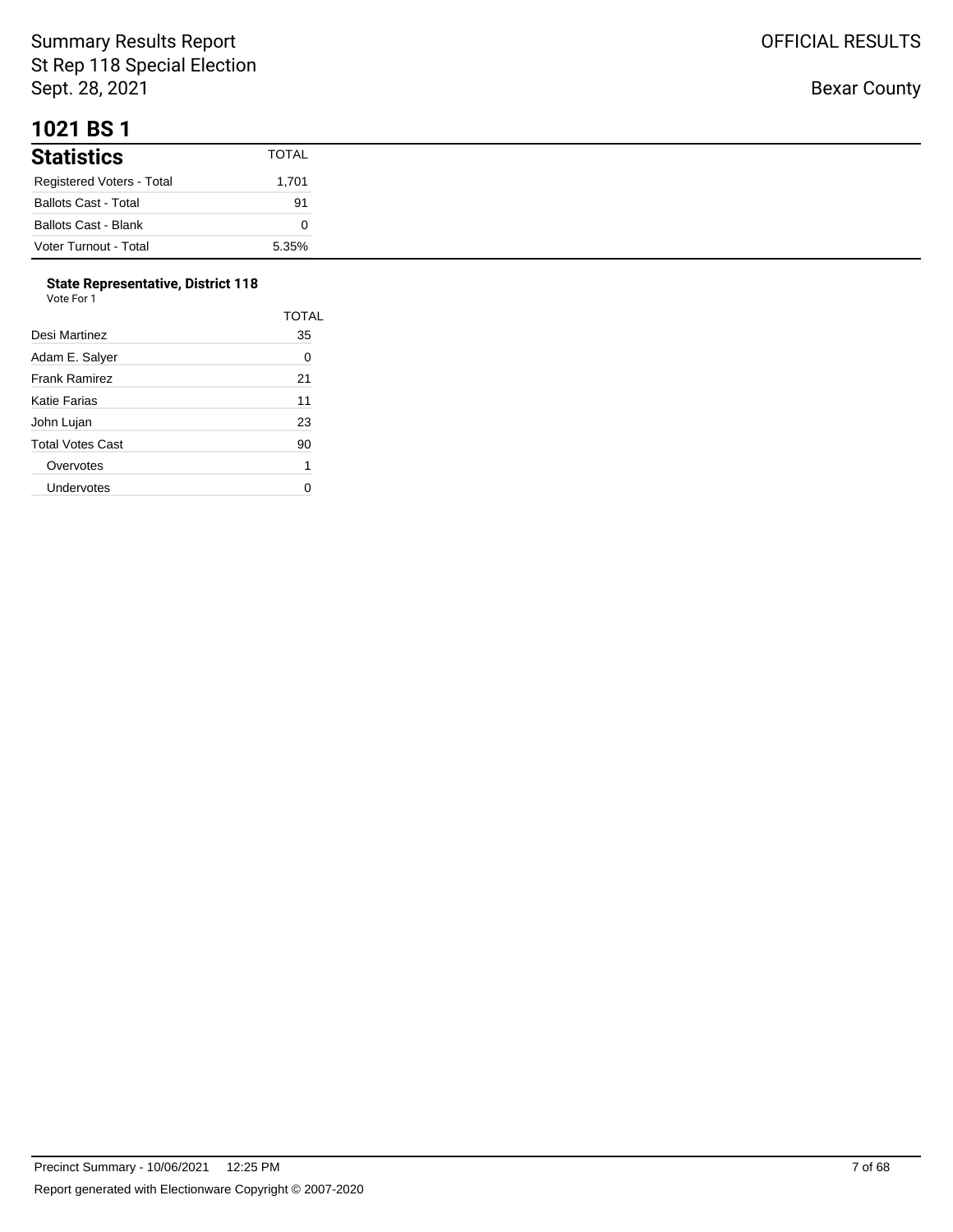#### **1022 BS 1**

| .                           |              |
|-----------------------------|--------------|
| <b>Statistics</b>           | <b>TOTAL</b> |
| Registered Voters - Total   | 947          |
| <b>Ballots Cast - Total</b> | 43           |
| <b>Ballots Cast - Blank</b> |              |
| Voter Turnout - Total       | 4.54%        |

## **State Representative, District 118**

| Vote For 1 |
|------------|
|------------|

|                      | <b>TOTAL</b> |
|----------------------|--------------|
| Desi Martinez        | 18           |
| Adam E. Salyer       | 1            |
| <b>Frank Ramirez</b> | 11           |
| Katie Farias         | 10           |
| John Lujan           | 3            |
| Total Votes Cast     | 43           |
| Overvotes            | 0            |
| Undervotes           |              |
|                      |              |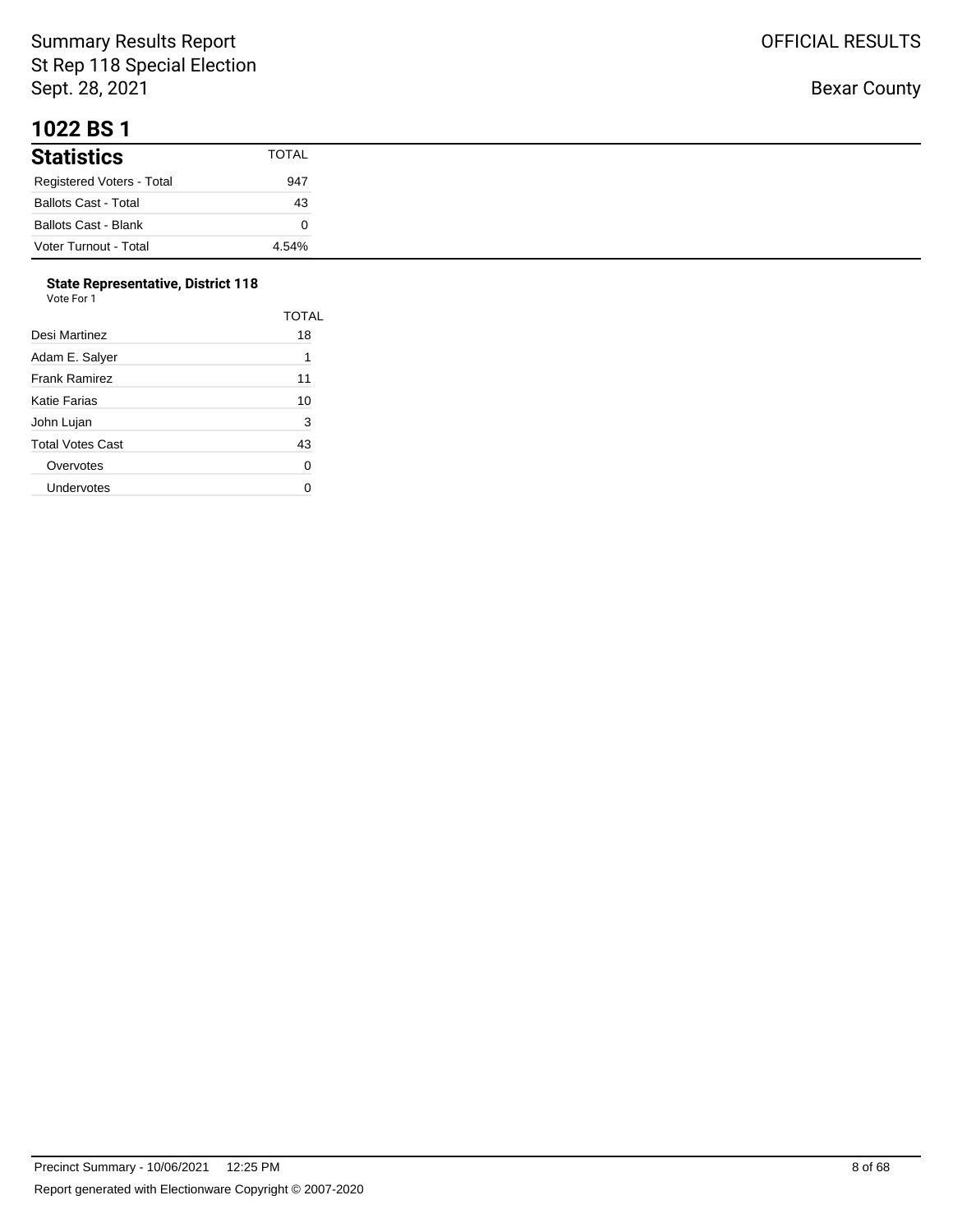#### **1023 BS 1**

| <b>Statistics</b>           | <b>TOTAL</b> |
|-----------------------------|--------------|
| Registered Voters - Total   | 2,618        |
| <b>Ballots Cast - Total</b> | 117          |
| <b>Ballots Cast - Blank</b> |              |
| Voter Turnout - Total       | 4.47%        |

## **State Representative, District 118**

| Vote For 1 |  |
|------------|--|
|            |  |

|                      | <b>TOTAL</b> |
|----------------------|--------------|
| Desi Martinez        | 38           |
| Adam E. Salyer       | 2            |
| <b>Frank Ramirez</b> | 28           |
| Katie Farias         | 24           |
| John Lujan           | 18           |
| Total Votes Cast     | 110          |
| Overvotes            | 7            |
| Undervotes           |              |
|                      |              |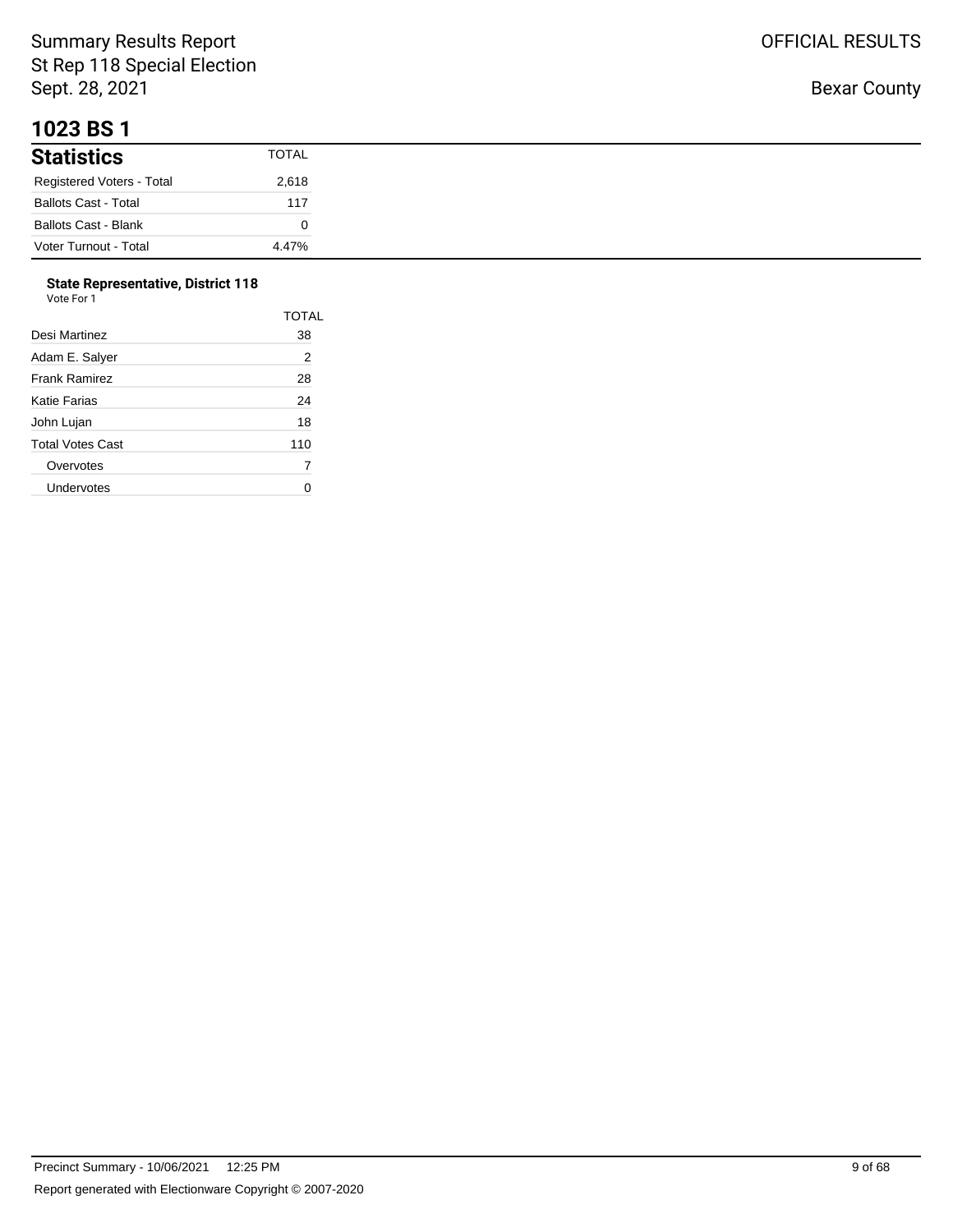#### **1028 BS 1**

| <b>Statistics</b>           | <b>TOTAL</b> |
|-----------------------------|--------------|
| Registered Voters - Total   | 982          |
| <b>Ballots Cast - Total</b> | 60           |
| <b>Ballots Cast - Blank</b> |              |
| Voter Turnout - Total       | 6.11%        |

# **State Representative, District 118**

| Vote For 1 |  |
|------------|--|

| TOTAL |
|-------|
| 17    |
| 2     |
| 13    |
| 9     |
| 15    |
| 56    |
| 3     |
|       |
|       |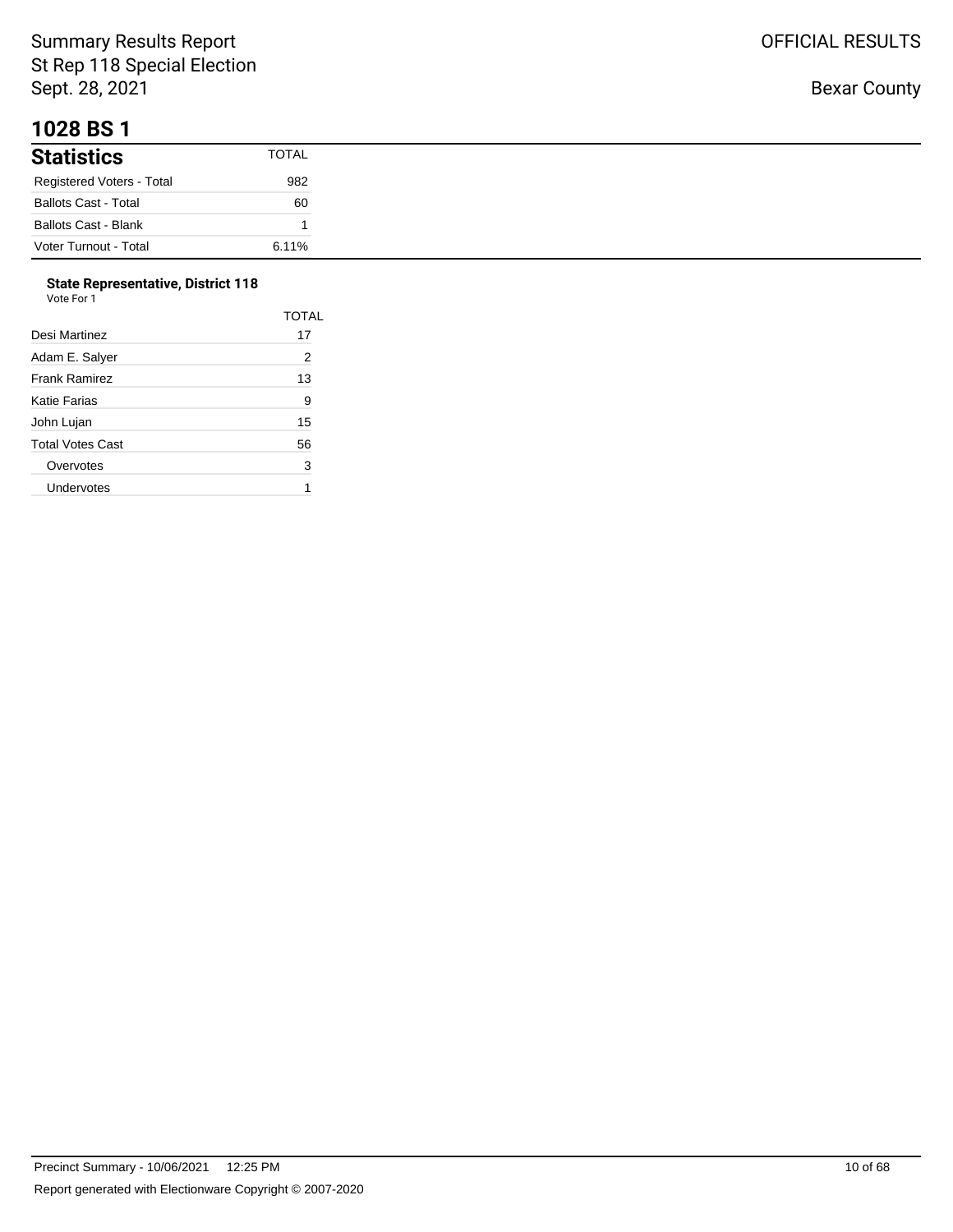#### **1044 BS 1**

| <b>Statistics</b>           | <b>TOTAL</b> |
|-----------------------------|--------------|
| Registered Voters - Total   | 2,073        |
| <b>Ballots Cast - Total</b> | 128          |
| <b>Ballots Cast - Blank</b> |              |
| Voter Turnout - Total       | 6.17%        |

# **State Representative, District 118**

| Vote For 1 |
|------------|
|------------|

|                      | <b>TOTAL</b> |
|----------------------|--------------|
| Desi Martinez        | 34           |
| Adam E. Salyer       | 0            |
| <b>Frank Ramirez</b> | 57           |
| Katie Farias         | 15           |
| John Lujan           | 17           |
| Total Votes Cast     | 123          |
| Overvotes            | 5            |
| Undervotes           |              |
|                      |              |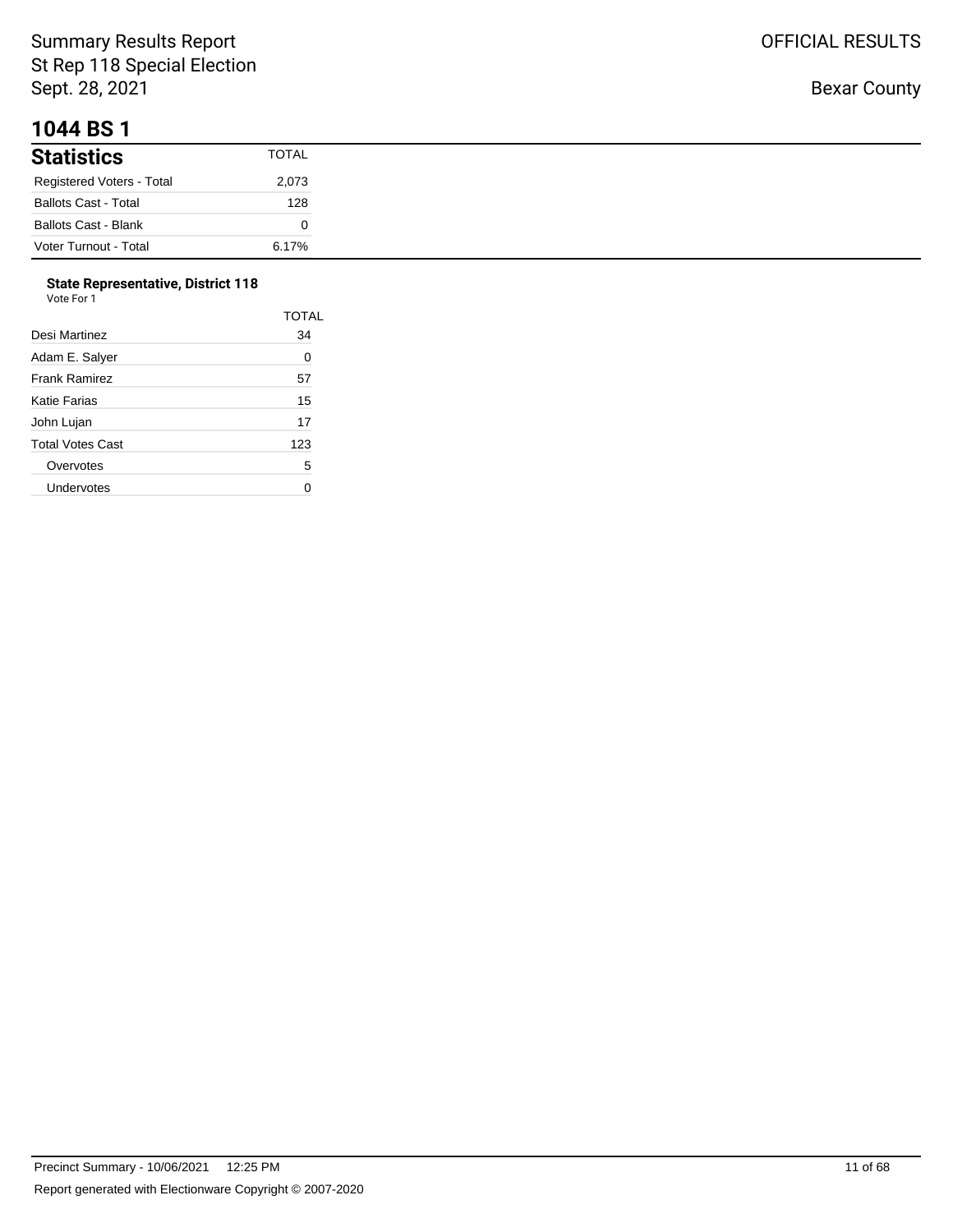## **1045 BS 1**

| .                           |              |
|-----------------------------|--------------|
| <b>Statistics</b>           | <b>TOTAL</b> |
| Registered Voters - Total   | 3,306        |
| <b>Ballots Cast - Total</b> | 166          |
| <b>Ballots Cast - Blank</b> |              |
| Voter Turnout - Total       | 5.02%        |

#### **State Representative, District 118**

| Vote For 1 |  |  |
|------------|--|--|
|            |  |  |

| Desi Martinez    | TOTAL<br>33 |
|------------------|-------------|
| Adam E. Salyer   | 7           |
| Frank Ramirez    | 75          |
| Katie Farias     | 20          |
| John Lujan       | 31          |
| Total Votes Cast | 166         |
| Overvotes        | 0           |
| Undervotes       |             |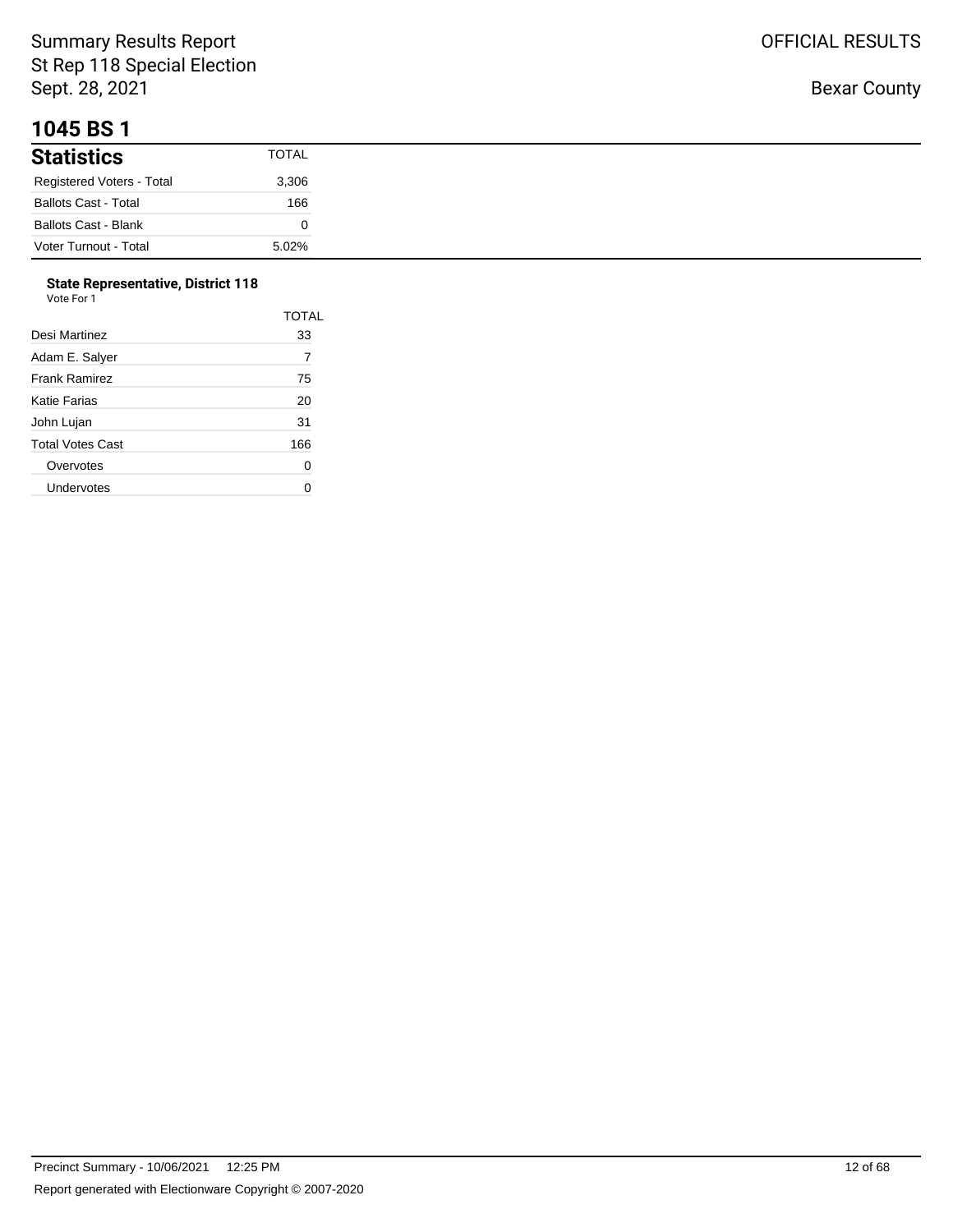## **1046 BS 1**

| .                           |              |
|-----------------------------|--------------|
| <b>Statistics</b>           | <b>TOTAL</b> |
| Registered Voters - Total   | 2,093        |
| <b>Ballots Cast - Total</b> | 114          |
| <b>Ballots Cast - Blank</b> |              |
| Voter Turnout - Total       | 5.45%        |

#### **State Representative, District 118**  $V<sub>0</sub>$

| ote For |  |  |  |
|---------|--|--|--|
|         |  |  |  |

|                  | TOTAL |
|------------------|-------|
| Desi Martinez    | 35    |
| Adam E. Salyer   | 2     |
| Frank Ramirez    | 37    |
| Katie Farias     | 18    |
| John Lujan       | 22    |
| Total Votes Cast | 114   |
| Overvotes        | 0     |
| Undervotes       |       |
|                  |       |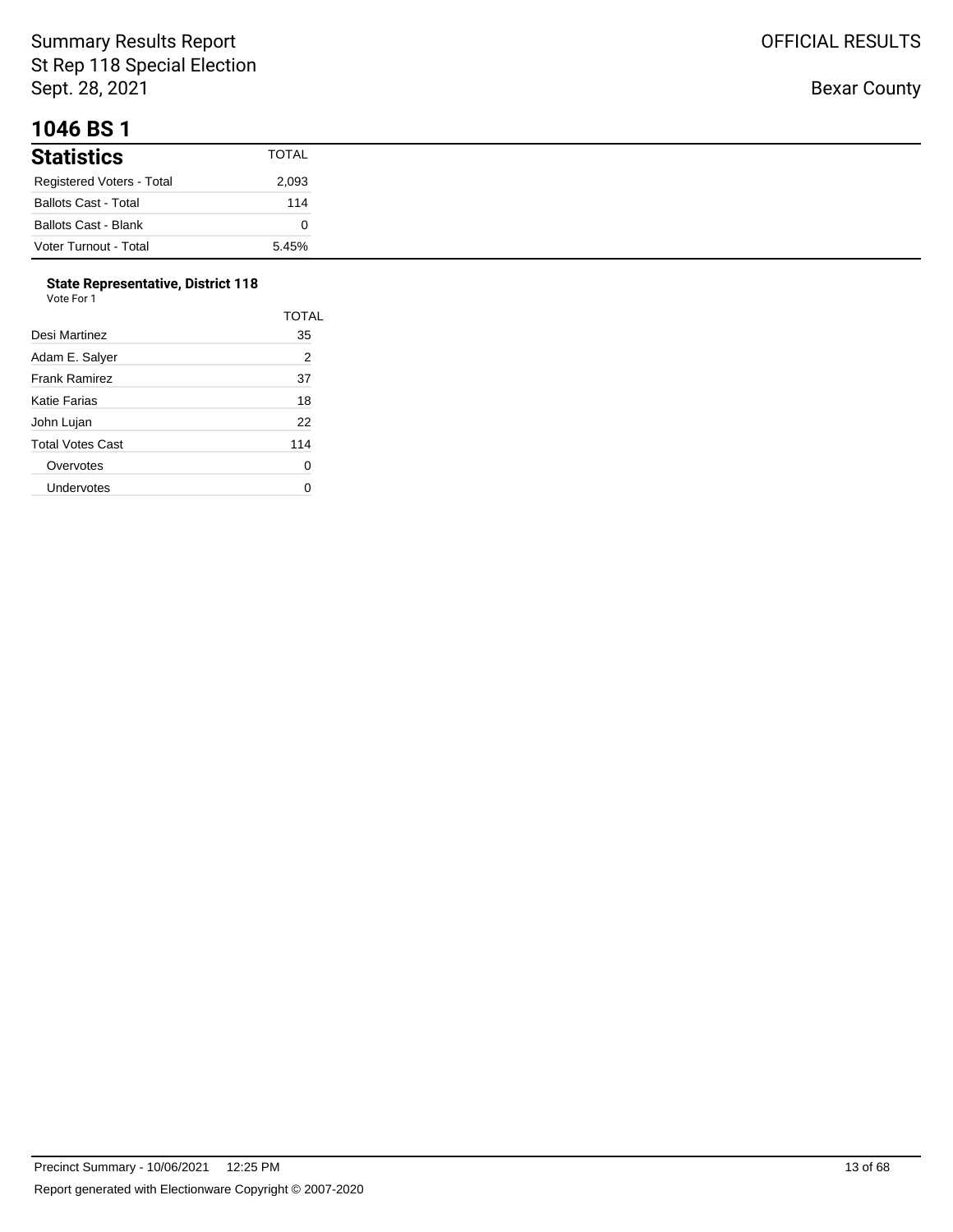#### **1047 BS 1**

| <b>Statistics</b>           | <b>TOTAL</b> |
|-----------------------------|--------------|
| Registered Voters - Total   | 1,776        |
| <b>Ballots Cast - Total</b> | 107          |
| <b>Ballots Cast - Blank</b> |              |
| Voter Turnout - Total       | 6.02%        |

# **State Representative, District 118**

| Vote For 1 |  |  |
|------------|--|--|
|------------|--|--|

|                      | <b>TOTAL</b> |
|----------------------|--------------|
| Desi Martinez        | 28           |
| Adam E. Salyer       | 5            |
| <b>Frank Ramirez</b> | 36           |
| Katie Farias         | 12           |
| John Lujan           | 21           |
| Total Votes Cast     | 102          |
| Overvotes            | 5            |
| Undervotes           |              |
|                      |              |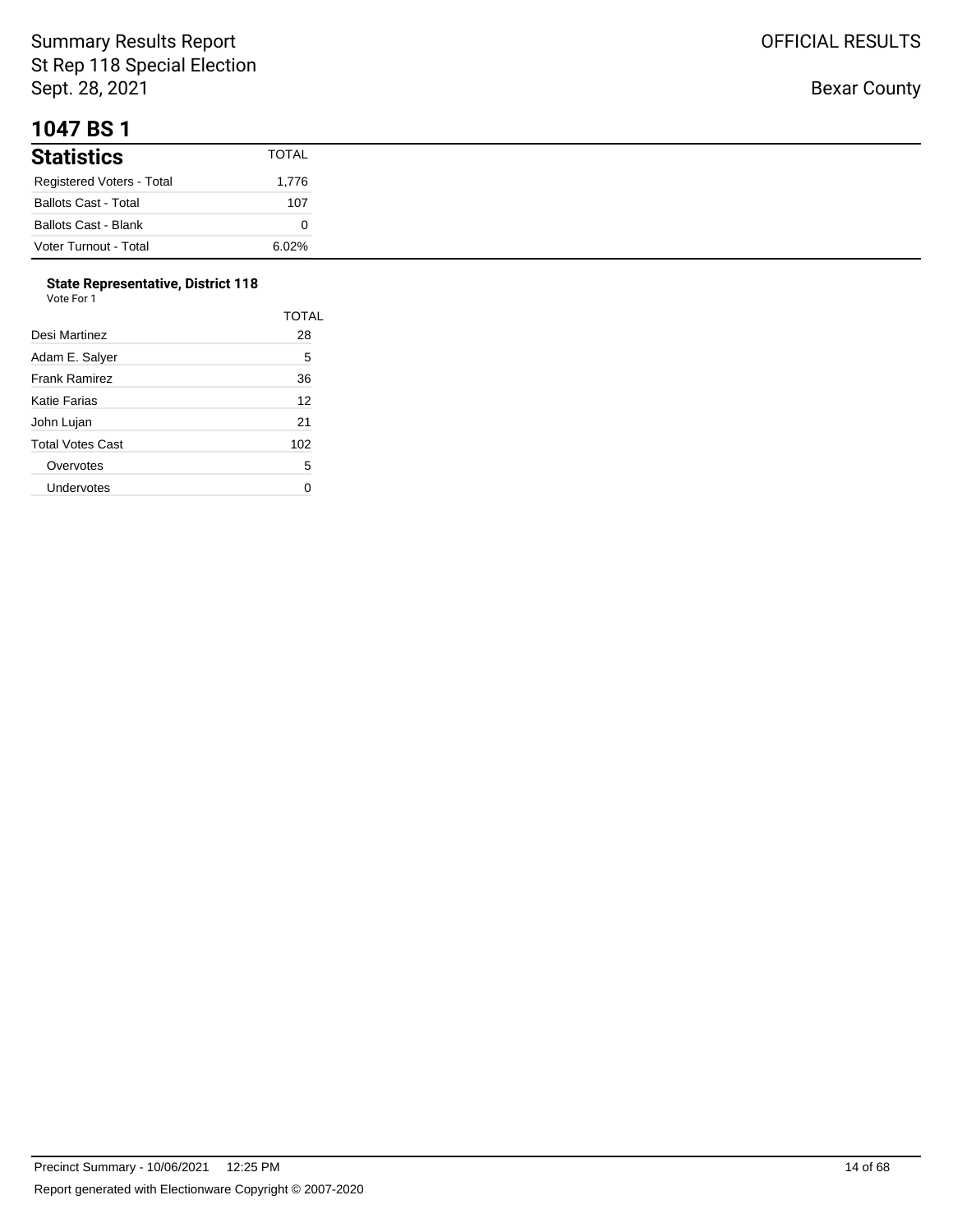#### **1048 BS 1**

| .                           |              |
|-----------------------------|--------------|
| <b>Statistics</b>           | <b>TOTAL</b> |
| Registered Voters - Total   | 2,278        |
| <b>Ballots Cast - Total</b> | 164          |
| <b>Ballots Cast - Blank</b> |              |
| Voter Turnout - Total       | 7.20%        |

# **State Representative, District 118**

| Vote For 1 |  |
|------------|--|
|------------|--|

|                      | TOTAL |
|----------------------|-------|
| Desi Martinez        | 33    |
| Adam E. Salyer       | 3     |
| <b>Frank Ramirez</b> | 67    |
| Katie Farias         | 15    |
| John Lujan           | 45    |
| Total Votes Cast     | 163   |
| Overvotes            | 1     |
| Undervotes           |       |
|                      |       |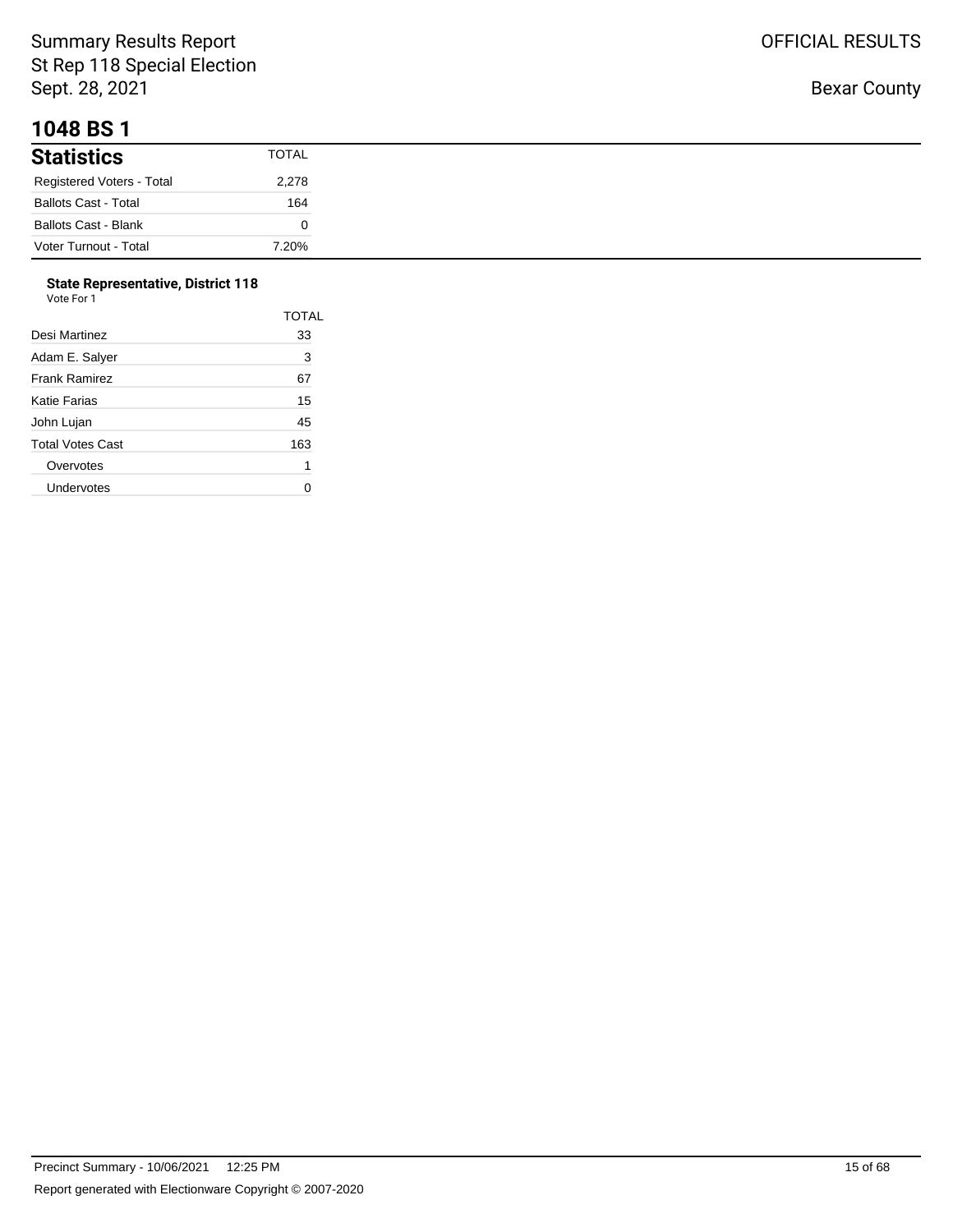#### **1049 BS 1**

| .                           |       |
|-----------------------------|-------|
| <b>Statistics</b>           | TOTAL |
| Registered Voters - Total   | 2,586 |
| <b>Ballots Cast - Total</b> | 189   |
| Ballots Cast - Blank        |       |
| Voter Turnout - Total       | 7.31% |

## **State Representative, District 118**

| Vote For 1 |  |  |
|------------|--|--|
|------------|--|--|

|                      | <b>TOTAL</b> |
|----------------------|--------------|
| Desi Martinez        | 51           |
| Adam E. Salver       | 13           |
| <b>Frank Ramirez</b> | 49           |
| Katie Farias         | 32           |
| John Lujan           | 42           |
| Total Votes Cast     | 187          |
| Overvotes            | 2            |
| Undervotes           |              |
|                      |              |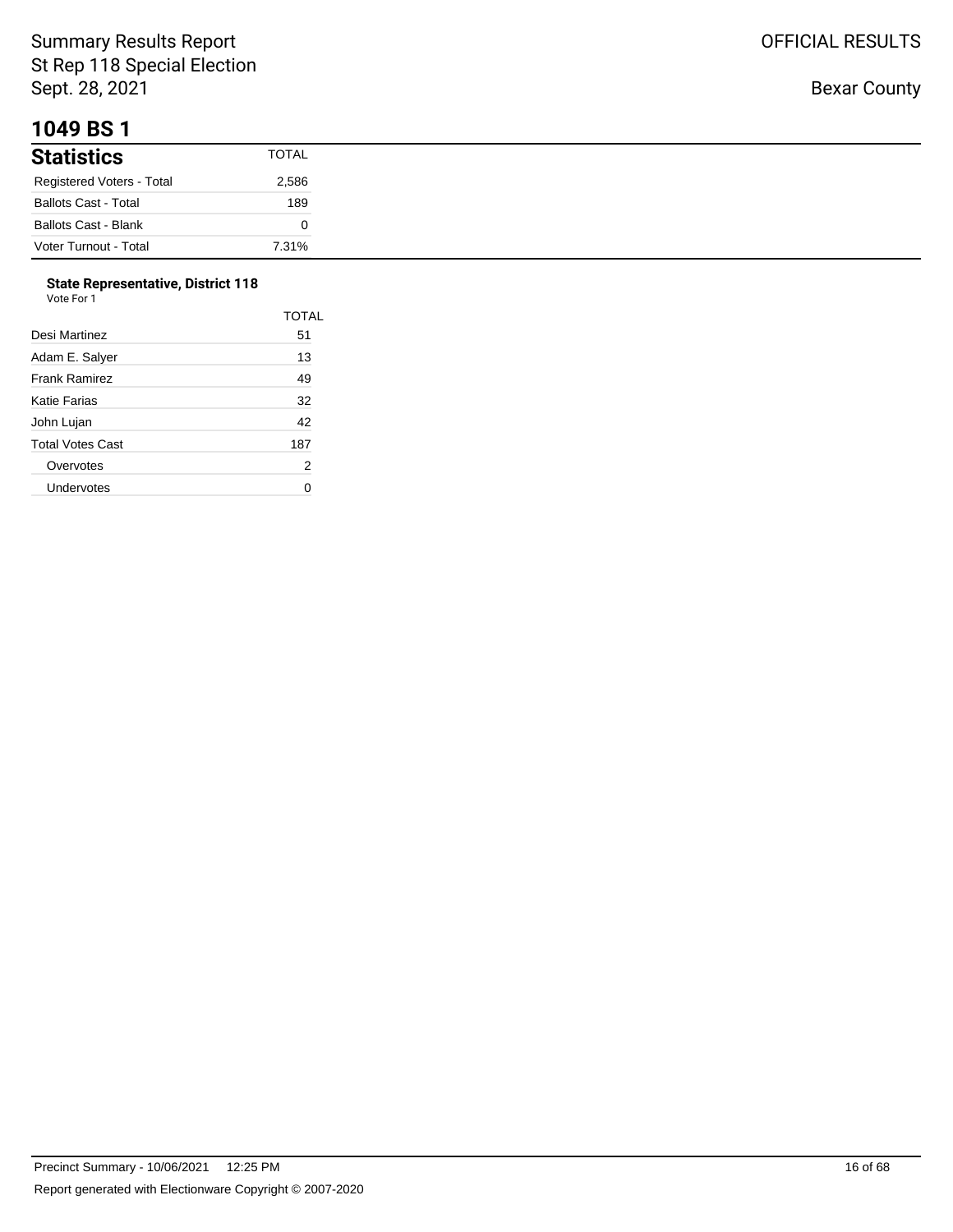## **1050 BS 1**

| <b>Statistics</b>           | <b>TOTAL</b> |
|-----------------------------|--------------|
| Registered Voters - Total   | 1,395        |
| <b>Ballots Cast - Total</b> | 112          |
| <b>Ballots Cast - Blank</b> |              |
| Voter Turnout - Total       | 8.03%        |

## **State Representative, District 118**

| Vote For 1 |  |
|------------|--|
|------------|--|

|                  | TOTAL |
|------------------|-------|
| Desi Martinez    | 29    |
| Adam E. Salyer   | 3     |
| Frank Ramirez    | 31    |
| Katie Farias     | 23    |
| John Lujan       | 24    |
| Total Votes Cast | 110   |
| Overvotes        | 1     |
| Undervotes       |       |
|                  |       |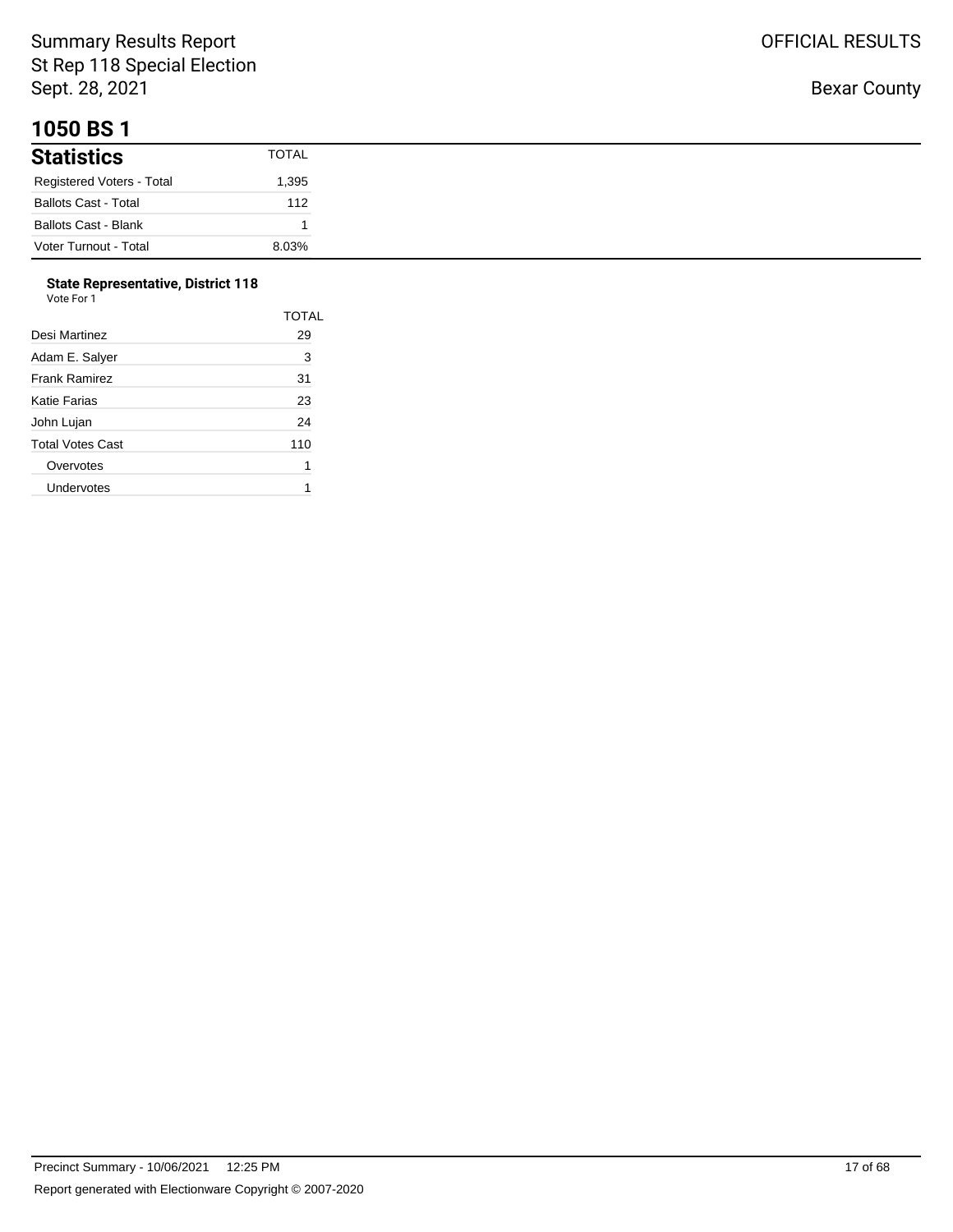## **1051 BS 1**

| <b>Statistics</b>           | TOTAL |
|-----------------------------|-------|
| Registered Voters - Total   | 2,070 |
| <b>Ballots Cast - Total</b> | 190   |
| <b>Ballots Cast - Blank</b> |       |
| Voter Turnout - Total       | 9.18% |

# **State Representative, District 118**

| Vote For 1 |
|------------|
|------------|

|                      | <b>TOTAL</b> |
|----------------------|--------------|
| Desi Martinez        | 34           |
| Adam E. Salyer       | 3            |
| <b>Frank Ramirez</b> | 58           |
| Katie Farias         | 16           |
| John Lujan           | 74           |
| Total Votes Cast     | 185          |
| Overvotes            | 5            |
| Undervotes           |              |
|                      |              |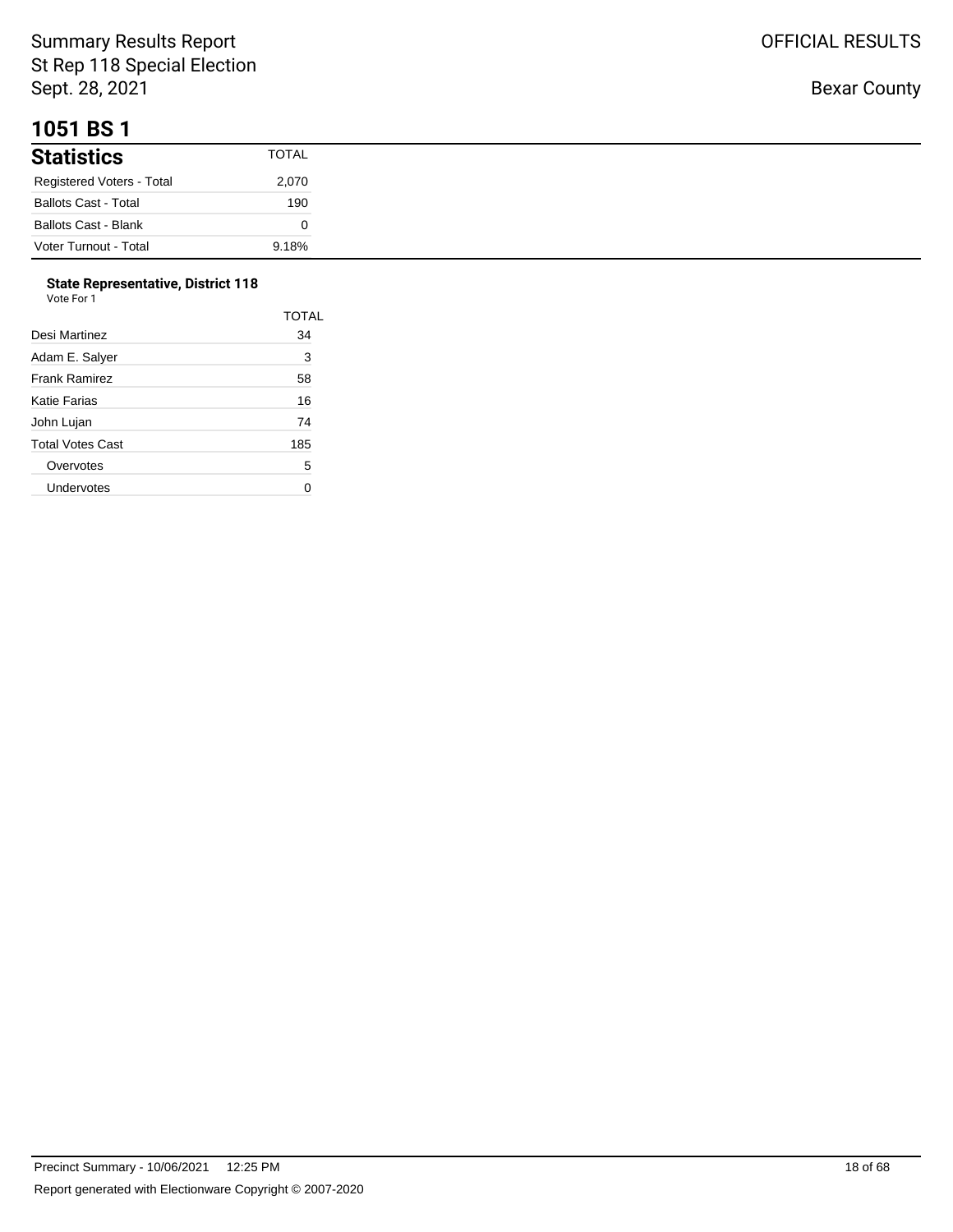#### **1052 BS 1**

| .                           |              |
|-----------------------------|--------------|
| <b>Statistics</b>           | <b>TOTAL</b> |
| Registered Voters - Total   | 2,114        |
| <b>Ballots Cast - Total</b> | 153          |
| <b>Ballots Cast - Blank</b> |              |
| Voter Turnout - Total       | 7.24%        |

## **State Representative, District 118**

| Vote For 1 |  |
|------------|--|
|------------|--|

|                      | <b>TOTAL</b> |
|----------------------|--------------|
| Desi Martinez        | 30           |
| Adam E. Salyer       | 4            |
| <b>Frank Ramirez</b> | 58           |
| Katie Farias         | 22           |
| John Lujan           | 38           |
| Total Votes Cast     | 152          |
| Overvotes            | 1            |
| Undervotes           |              |
|                      |              |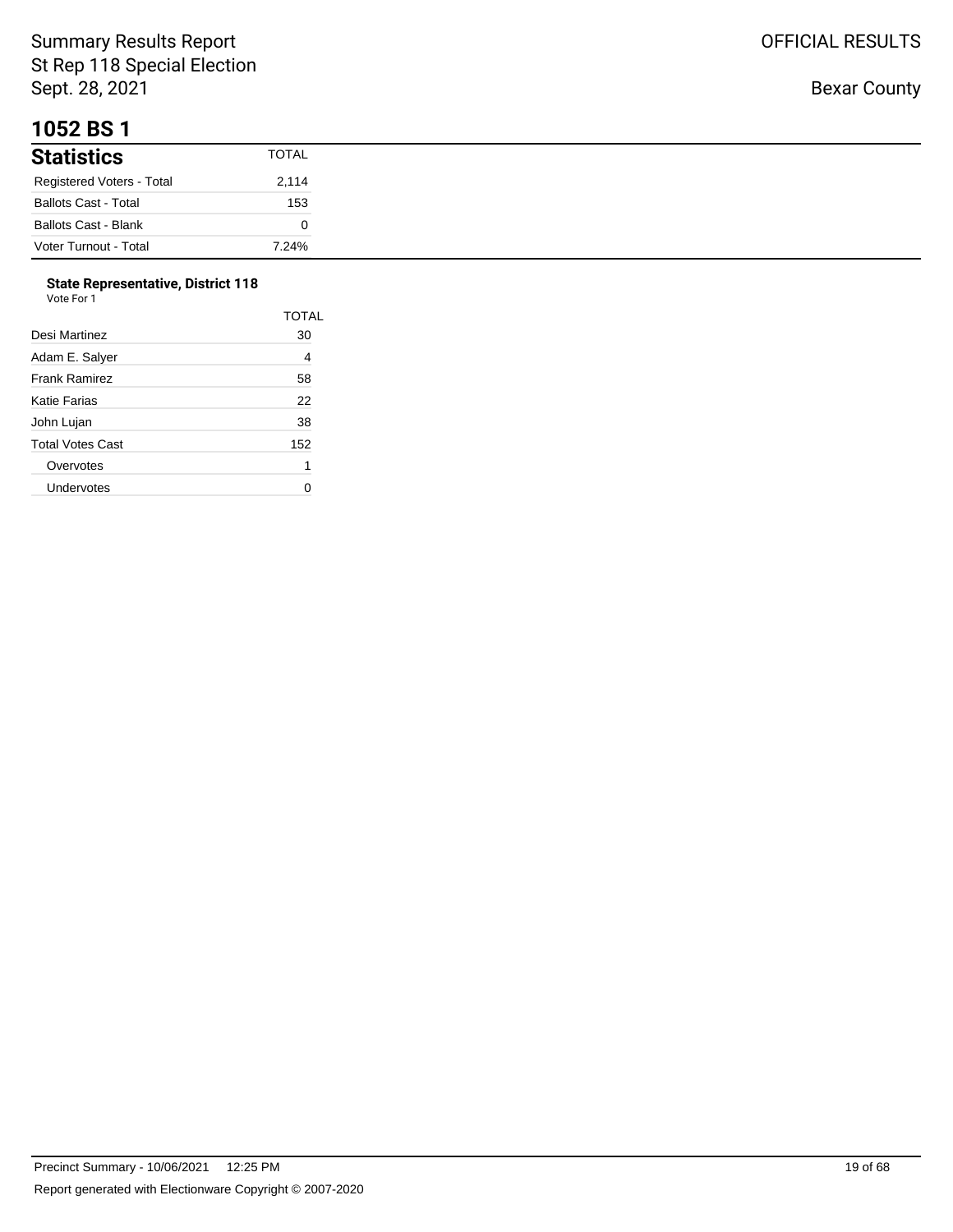#### **1053 BS 1**

| <b>Statistics</b>           | TOTAL |
|-----------------------------|-------|
| Registered Voters - Total   | 259   |
| <b>Ballots Cast - Total</b> | 24    |
| <b>Ballots Cast - Blank</b> |       |
| Voter Turnout - Total       | 9.27% |

#### **State Representative, District 118**

| Vote For 1       |                |  |
|------------------|----------------|--|
|                  | <b>TOTAL</b>   |  |
| Desi Martinez    | 3              |  |
| Adam E. Salyer   | 0              |  |
| Frank Ramirez    | 9              |  |
| Katie Farias     | $\overline{4}$ |  |
| John Lujan       | 8              |  |
| Total Votes Cast | 24             |  |
| Overvotes        | 0              |  |
| Undervotes       |                |  |
|                  |                |  |

Bexar County

OFFICIAL RESULTS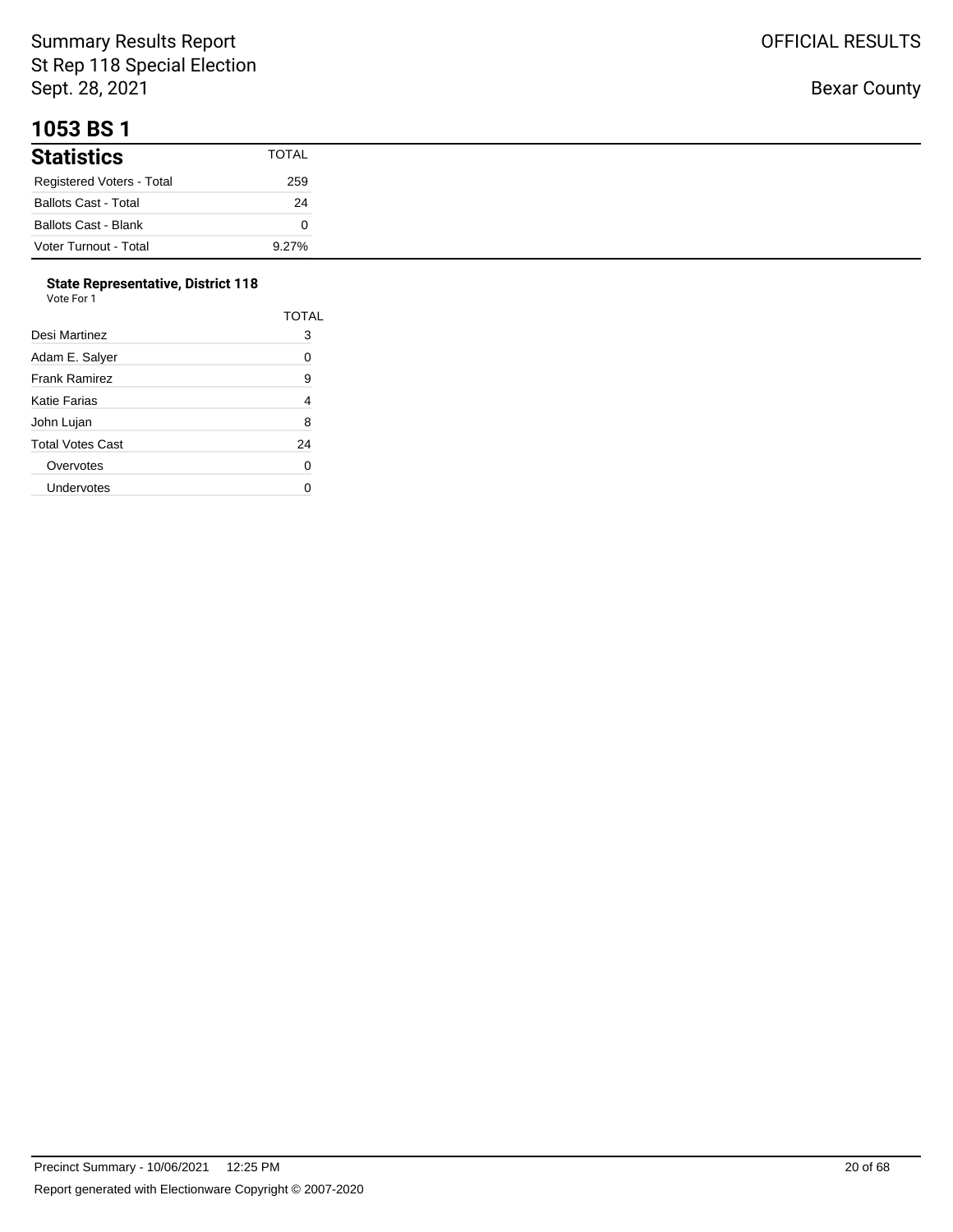#### **1054 BS 1**

| .                           |              |
|-----------------------------|--------------|
| <b>Statistics</b>           | <b>TOTAL</b> |
| Registered Voters - Total   | 2,616        |
| <b>Ballots Cast - Total</b> | 250          |
| <b>Ballots Cast - Blank</b> |              |
| Voter Turnout - Total       | 9.56%        |

#### **State Representative, District 118**  $V<sub>0</sub>$

| ⊦∩r<br>nтe<br>× |  |
|-----------------|--|

|                      | <b>TOTAL</b> |
|----------------------|--------------|
| Desi Martinez        | 63           |
| Adam E. Salver       | 6            |
| <b>Frank Ramirez</b> | 86           |
| Katie Farias         | 47           |
| John Lujan           | 45           |
| Total Votes Cast     | 247          |
| Overvotes            | 3            |
| Undervotes           |              |
|                      |              |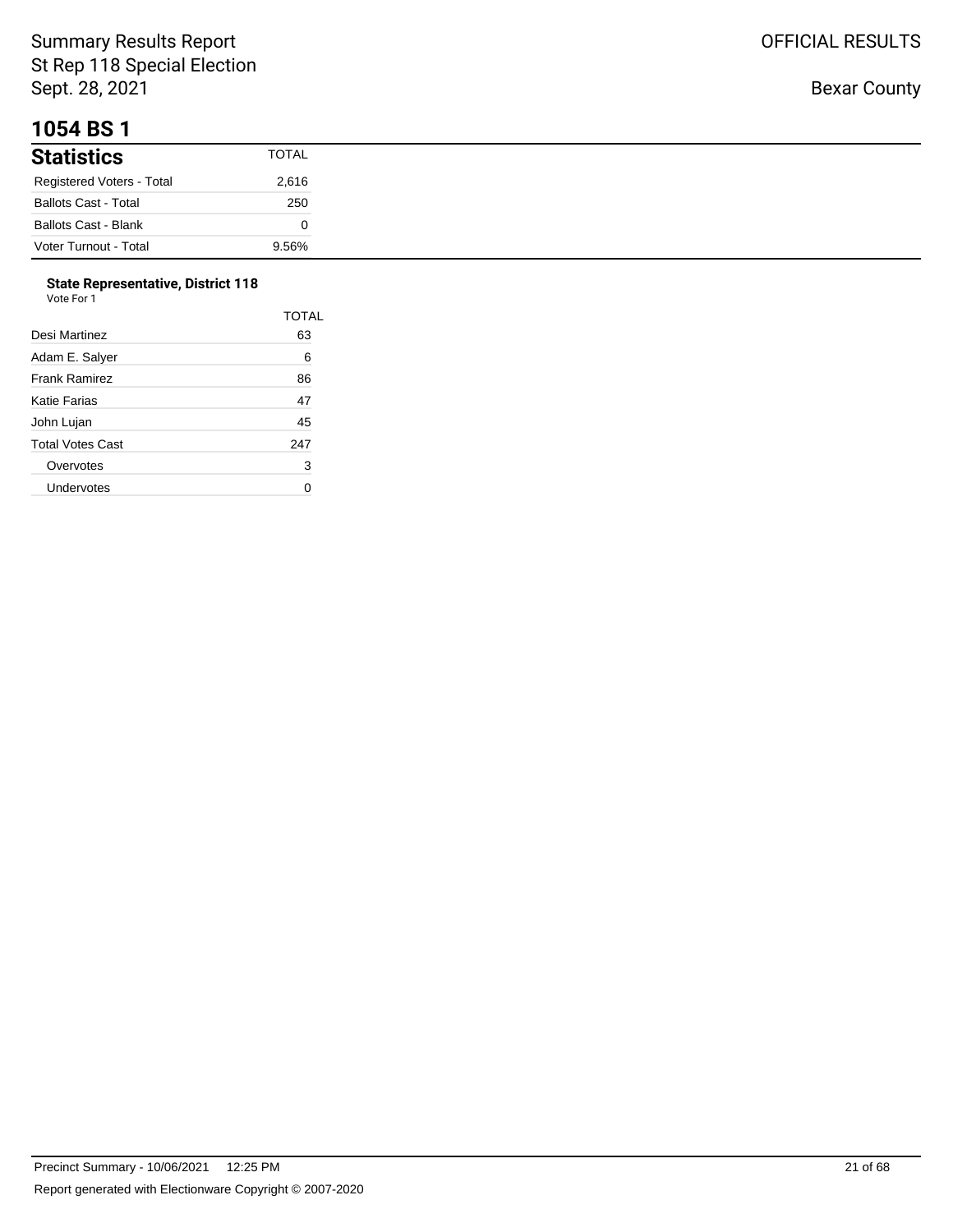## **1056 BS 1**

| <b>Statistics</b>           | <b>TOTAL</b> |
|-----------------------------|--------------|
| Registered Voters - Total   | 3,553        |
| <b>Ballots Cast - Total</b> | 205          |
| <b>Ballots Cast - Blank</b> |              |
| Voter Turnout - Total       | 5.77%        |

# **State Representative, District 118**

| Vote For 1 |
|------------|
|------------|

|                      | <b>TOTAL</b> |
|----------------------|--------------|
| Desi Martinez        | 37           |
| Adam E. Salyer       | 4            |
| <b>Frank Ramirez</b> | 56           |
| Katie Farias         | 45           |
| John Lujan           | 63           |
| Total Votes Cast     | 205          |
| Overvotes            | 0            |
| Undervotes           |              |
|                      |              |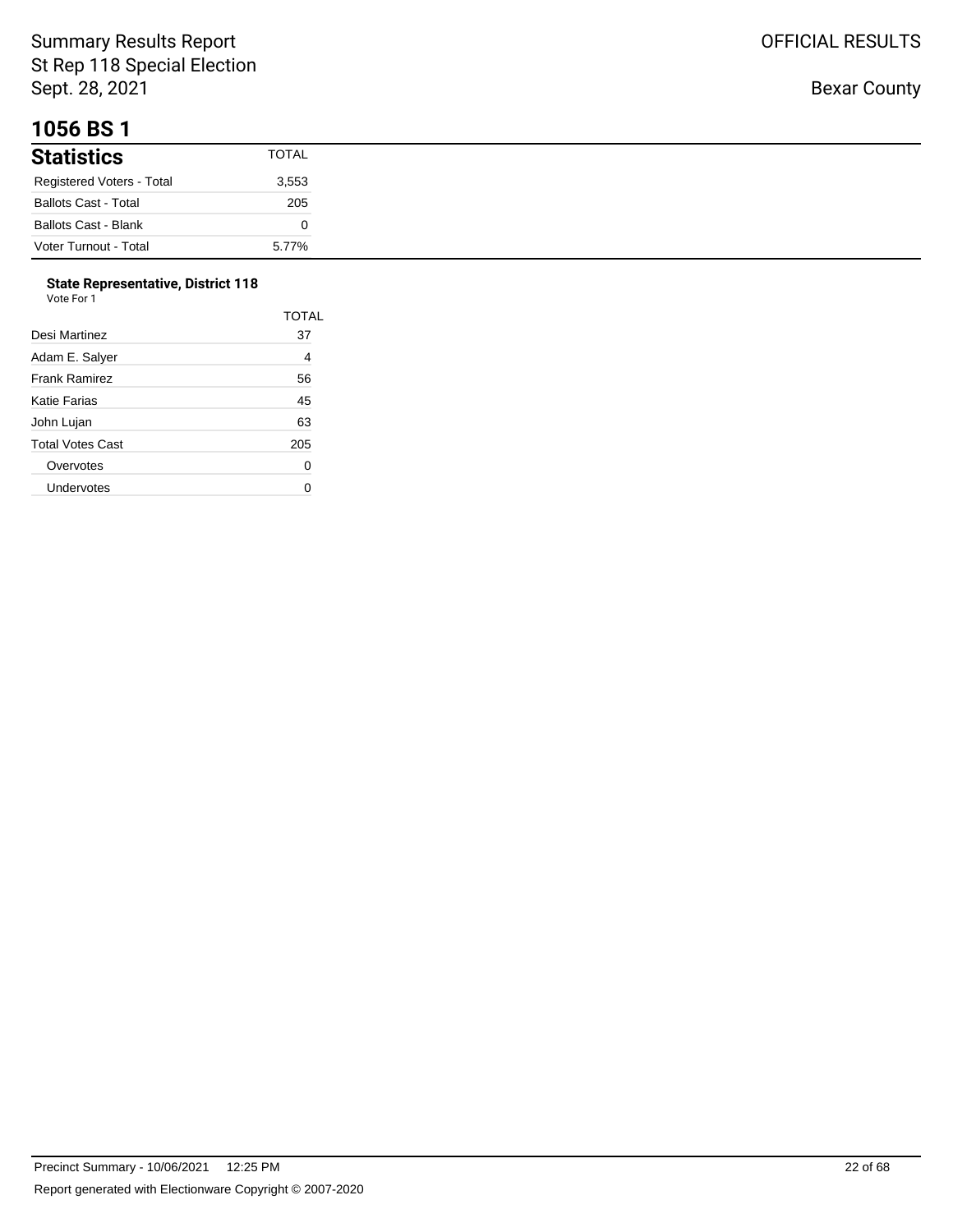#### **1057 BS 1**

| <b>Statistics</b>           | <b>TOTAL</b> |
|-----------------------------|--------------|
| Registered Voters - Total   | 2,567        |
| <b>Ballots Cast - Total</b> | 137          |
| <b>Ballots Cast - Blank</b> |              |
| Voter Turnout - Total       | 5.34%        |

#### **State Representative, District 118**  $V<sub>0</sub>$

|                      | <b>TOTAL</b> |
|----------------------|--------------|
| Desi Martinez        | 21           |
| Adam E. Salver       | 9            |
| <b>Frank Ramirez</b> | 19           |
| Katie Farias         | 18           |
| John Lujan           | 69           |
| Total Votes Cast     | 136          |
| Overvotes            | 1            |
| Undervotes           |              |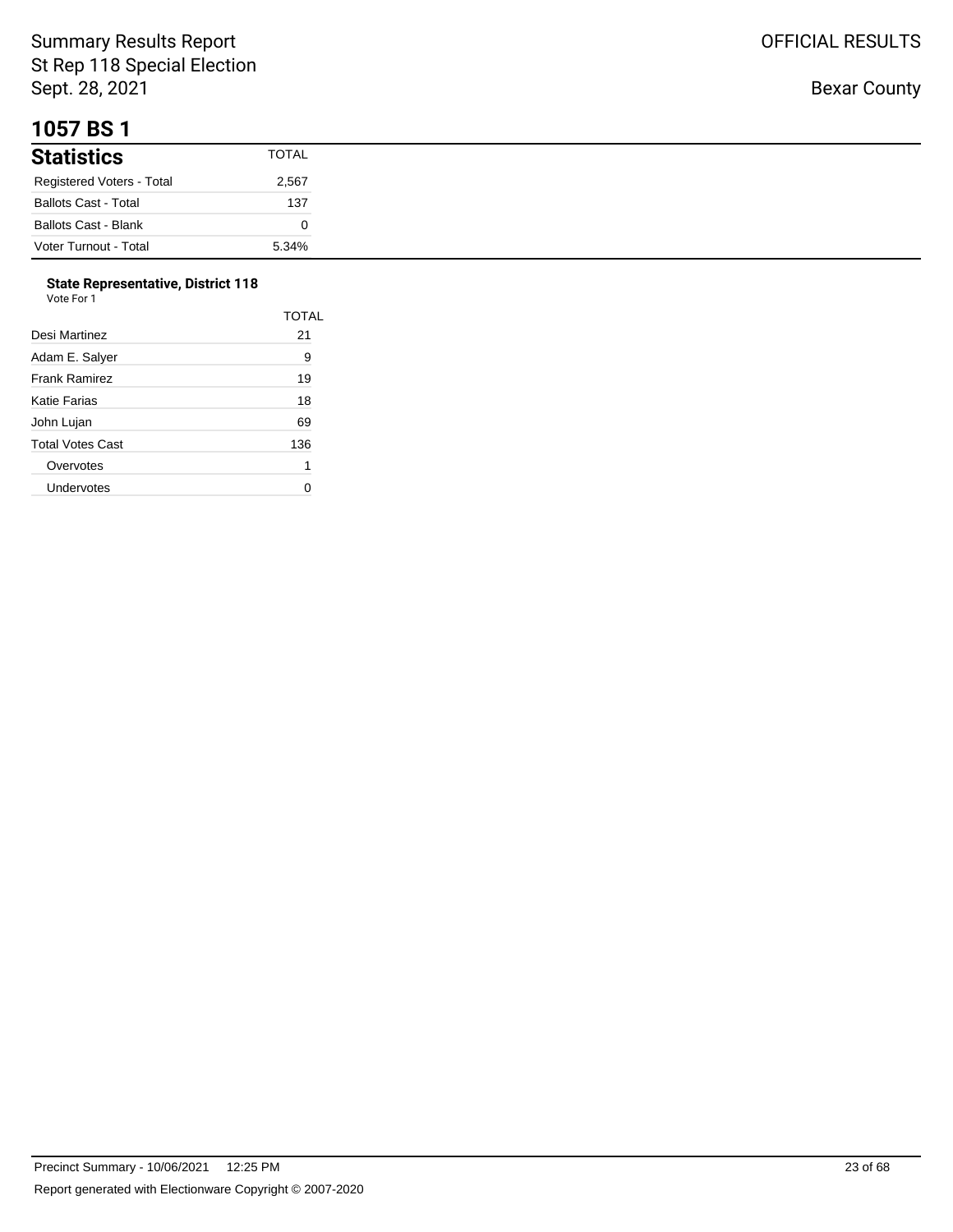#### **1058 BS 1**

| .                                |              |
|----------------------------------|--------------|
| <b>Statistics</b>                | <b>TOTAL</b> |
| <b>Registered Voters - Total</b> | 2,846        |
| <b>Ballots Cast - Total</b>      | 168          |
| <b>Ballots Cast - Blank</b>      |              |
| Voter Turnout - Total            | 5.90%        |

# **State Representative, District 118**

| Vote For 1 |  |
|------------|--|
|------------|--|

|                      | TOTAL |
|----------------------|-------|
| Desi Martinez        | 31    |
| Adam E. Salver       | 10    |
| <b>Frank Ramirez</b> | 14    |
| Katie Farias         | 14    |
| John Lujan           | 95    |
| Total Votes Cast     | 164   |
| Overvotes            | 3     |
| Undervotes           |       |
|                      |       |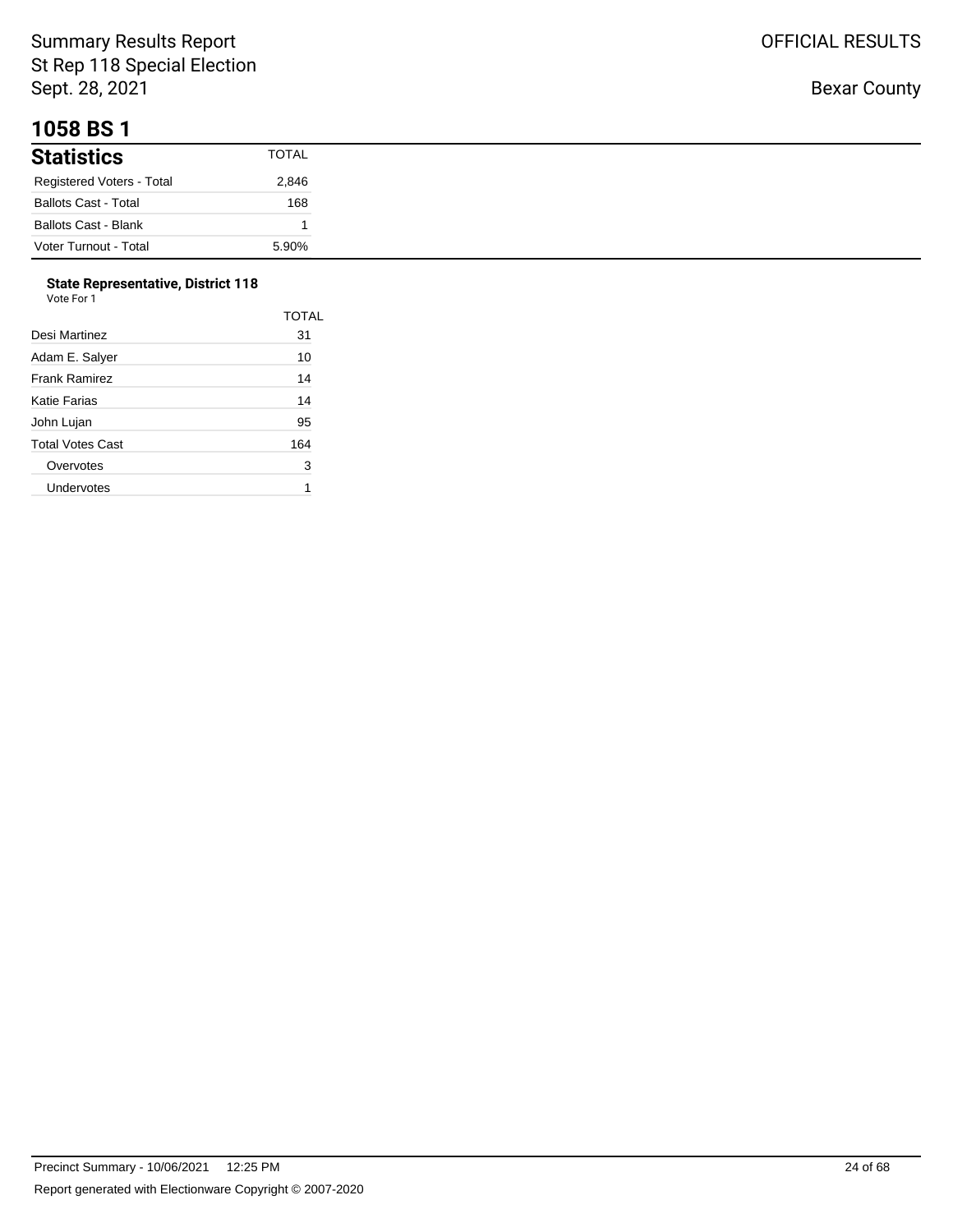## **1059 BS 1**

| <b>Statistics</b>           | TOTAL |
|-----------------------------|-------|
| Registered Voters - Total   | 469   |
| <b>Ballots Cast - Total</b> | 25    |
| <b>Ballots Cast - Blank</b> |       |
| Voter Turnout - Total       | 5.33% |

#### **State Representative, District 118**

| Vote For 1       |                |
|------------------|----------------|
|                  | <b>TOTAL</b>   |
| Desi Martinez    | 5              |
| Adam E. Salyer   | 1              |
| Frank Ramirez    | 0              |
| Katie Farias     | 5              |
| John Lujan       | 12             |
| Total Votes Cast | 23             |
| Overvotes        | $\overline{2}$ |
| Undervotes       | ი              |
|                  |                |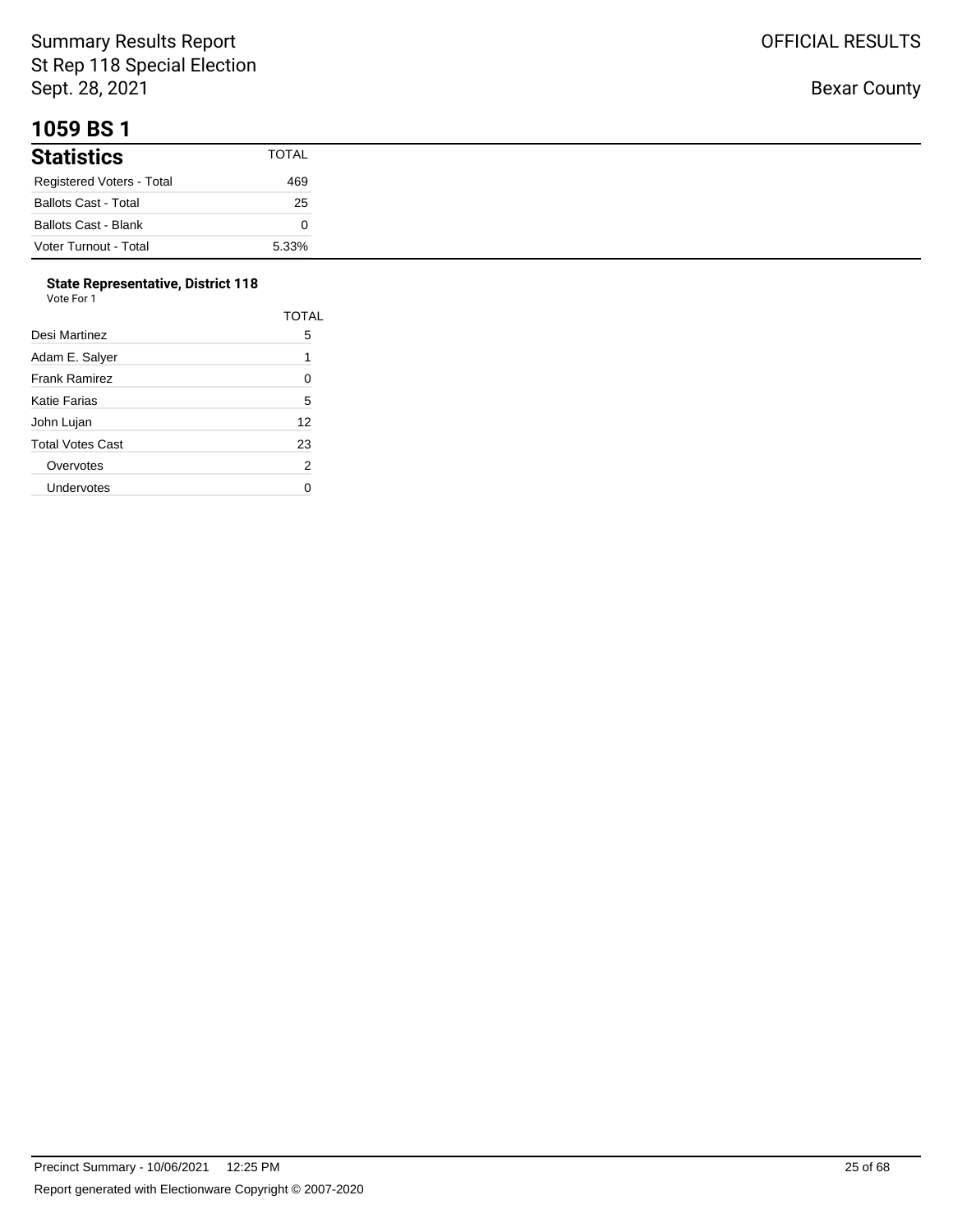## **1063 BS 1**

| <b>Statistics</b>           | TOTAL |
|-----------------------------|-------|
| Registered Voters - Total   | 2,363 |
| <b>Ballots Cast - Total</b> | 109   |
| <b>Ballots Cast - Blank</b> |       |
| Voter Turnout - Total       | 4.61% |

#### **State Representative, District 118**

| Vote For 1              |              |  |
|-------------------------|--------------|--|
|                         | <b>TOTAL</b> |  |
| Desi Martinez           | 9            |  |
| Adam E. Salyer          | 3            |  |
| <b>Frank Ramirez</b>    | 6            |  |
| <b>Katie Farias</b>     | 14           |  |
| John Lujan              | 74           |  |
| <b>Total Votes Cast</b> | 106          |  |
| Overvotes               | 3            |  |
| Undervotes              | 0            |  |
|                         |              |  |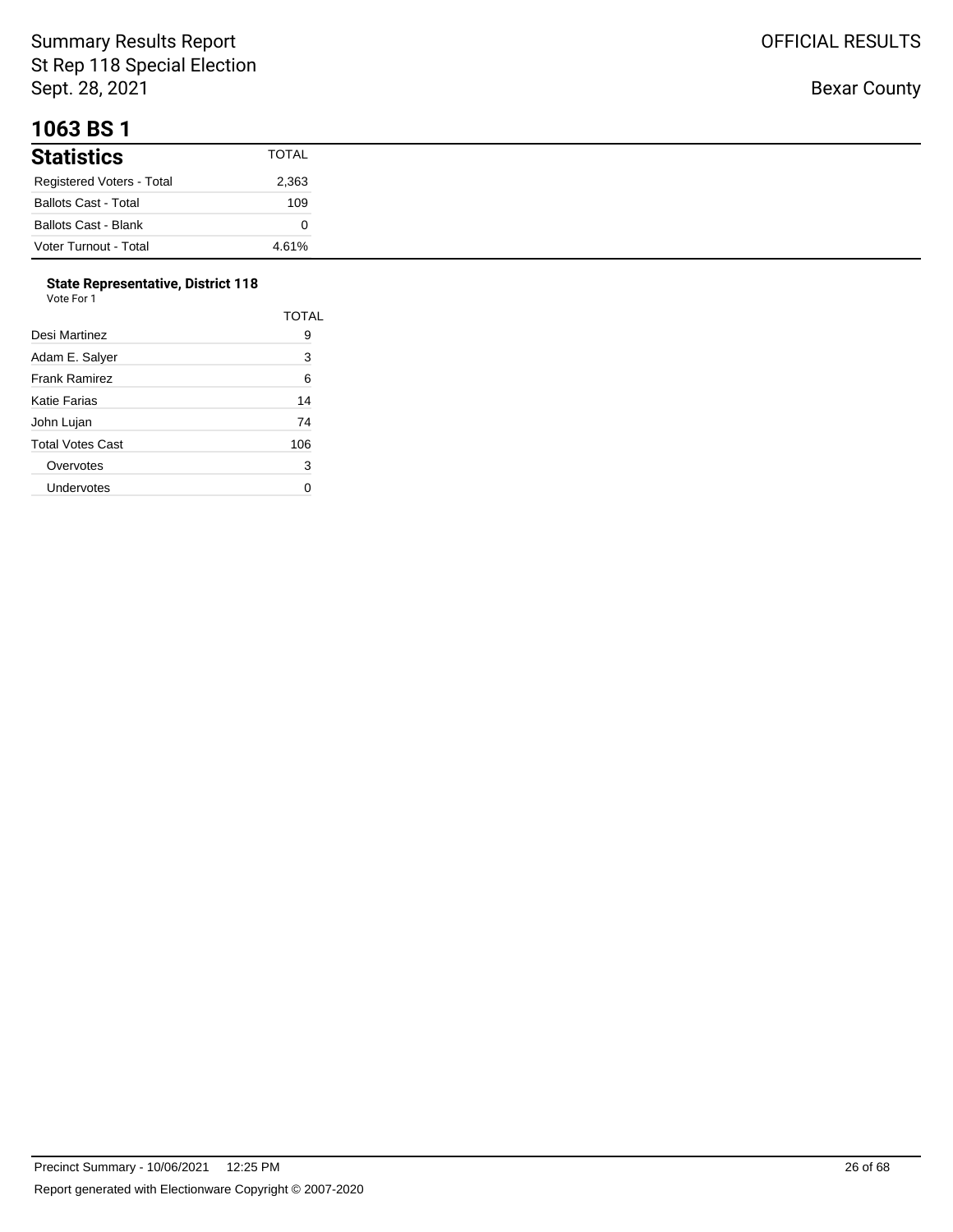## **1065 BS 1**

| <b>Statistics</b>           | <b>TOTAL</b> |
|-----------------------------|--------------|
| Registered Voters - Total   | 2,424        |
| <b>Ballots Cast - Total</b> | 129          |
| <b>Ballots Cast - Blank</b> |              |
| Voter Turnout - Total       | 5.32%        |

# **State Representative, District 118**

|                      | <b>TOTAL</b> |
|----------------------|--------------|
| Desi Martinez        |              |
| Adam E. Salyer       | 6            |
| <b>Frank Ramirez</b> | 18           |
| Katie Farias         | 18           |
| John Lujan           | 79           |
| Total Votes Cast     | 128          |
| Overvotes            | 0            |
| Undervotes           |              |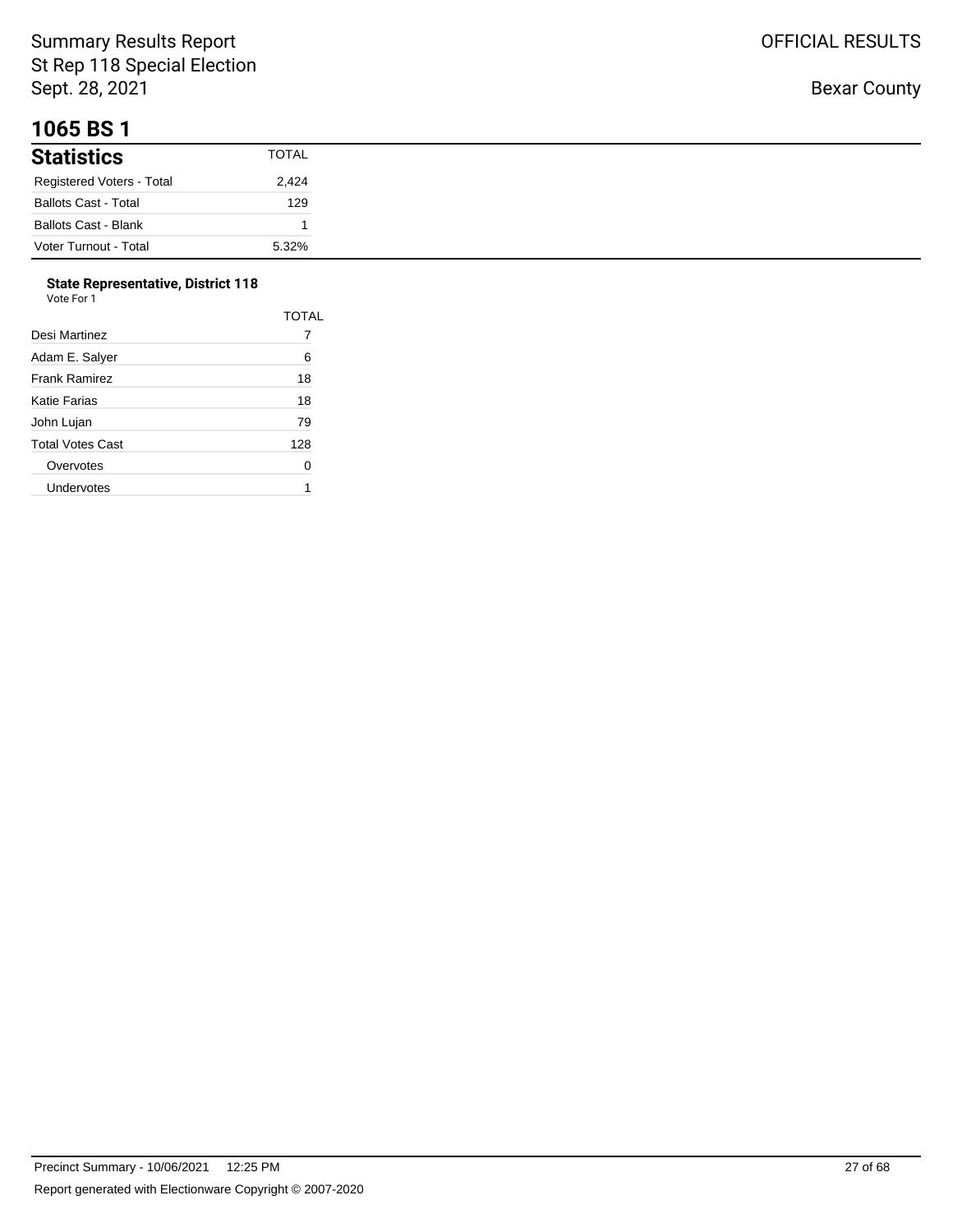## **1066 BS 1**

| <b>Statistics</b>           | <b>TOTAL</b> |
|-----------------------------|--------------|
| Registered Voters - Total   | 874          |
| <b>Ballots Cast - Total</b> | 26           |
| <b>Ballots Cast - Blank</b> |              |
| Voter Turnout - Total       | 2.97%        |

#### **State Representative, District 118** Vote For 1

| 1 U U U          |       |
|------------------|-------|
|                  | TOTAL |
| Desi Martinez    | 3     |
| Adam E. Salyer   | 2     |
| Frank Ramirez    | 7     |
| Katie Farias     | 3     |
| John Lujan       | 11    |
| Total Votes Cast | 26    |
| Overvotes        | 0     |
| Undervotes       | U     |
|                  |       |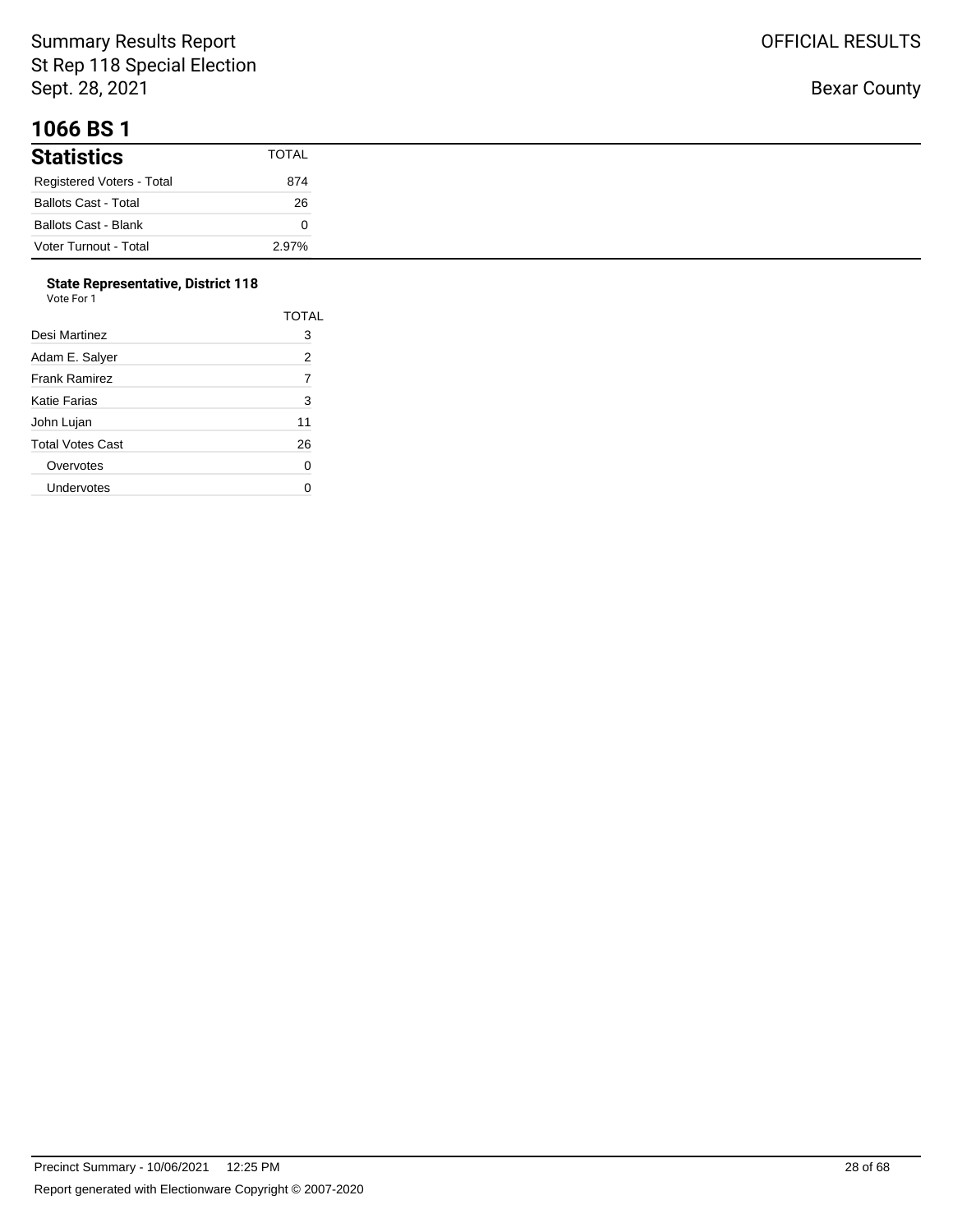#### **1089 BS 1**

| <b>Statistics</b>           | <b>TOTAL</b> |
|-----------------------------|--------------|
| Registered Voters - Total   | 1,767        |
| <b>Ballots Cast - Total</b> | 103          |
| <b>Ballots Cast - Blank</b> |              |
| Voter Turnout - Total       | 5.83%        |

## **State Representative, District 118**

|                  | TOTAL |
|------------------|-------|
| Desi Martinez    | 23    |
| Adam E. Salyer   | 4     |
| Frank Ramirez    | 23    |
| Katie Farias     | 9     |
| John Lujan       | 44    |
| Total Votes Cast | 103   |
| Overvotes        | 0     |
| Undervotes       |       |
|                  |       |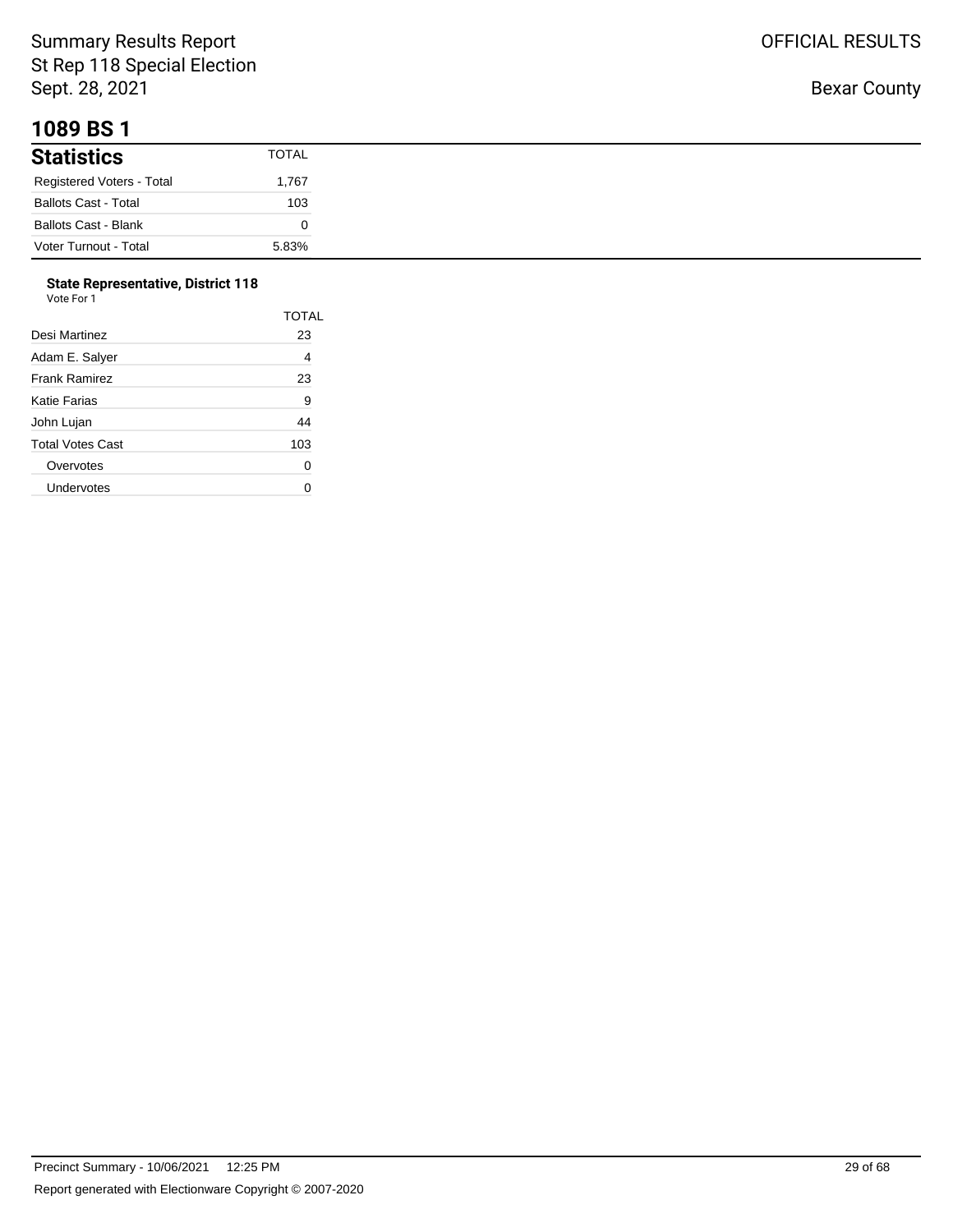#### **1097 BS 1**

| <b>Statistics</b>           | <b>TOTAL</b> |
|-----------------------------|--------------|
| Registered Voters - Total   | 839          |
| <b>Ballots Cast - Total</b> | 50           |
| Ballots Cast - Blank        |              |
| Voter Turnout - Total       | 5.96%        |

#### **State Representative, District 118**

| Vote For 1 |  |  |
|------------|--|--|
|            |  |  |

|                      | TOTAL |
|----------------------|-------|
| Desi Martinez        | 17    |
| Adam E. Salyer       | 2     |
| <b>Frank Ramirez</b> | 12    |
| Katie Farias         | 3     |
| John Lujan           | 15    |
| Total Votes Cast     | 49    |
| Overvotes            | 1     |
| Undervotes           |       |
|                      |       |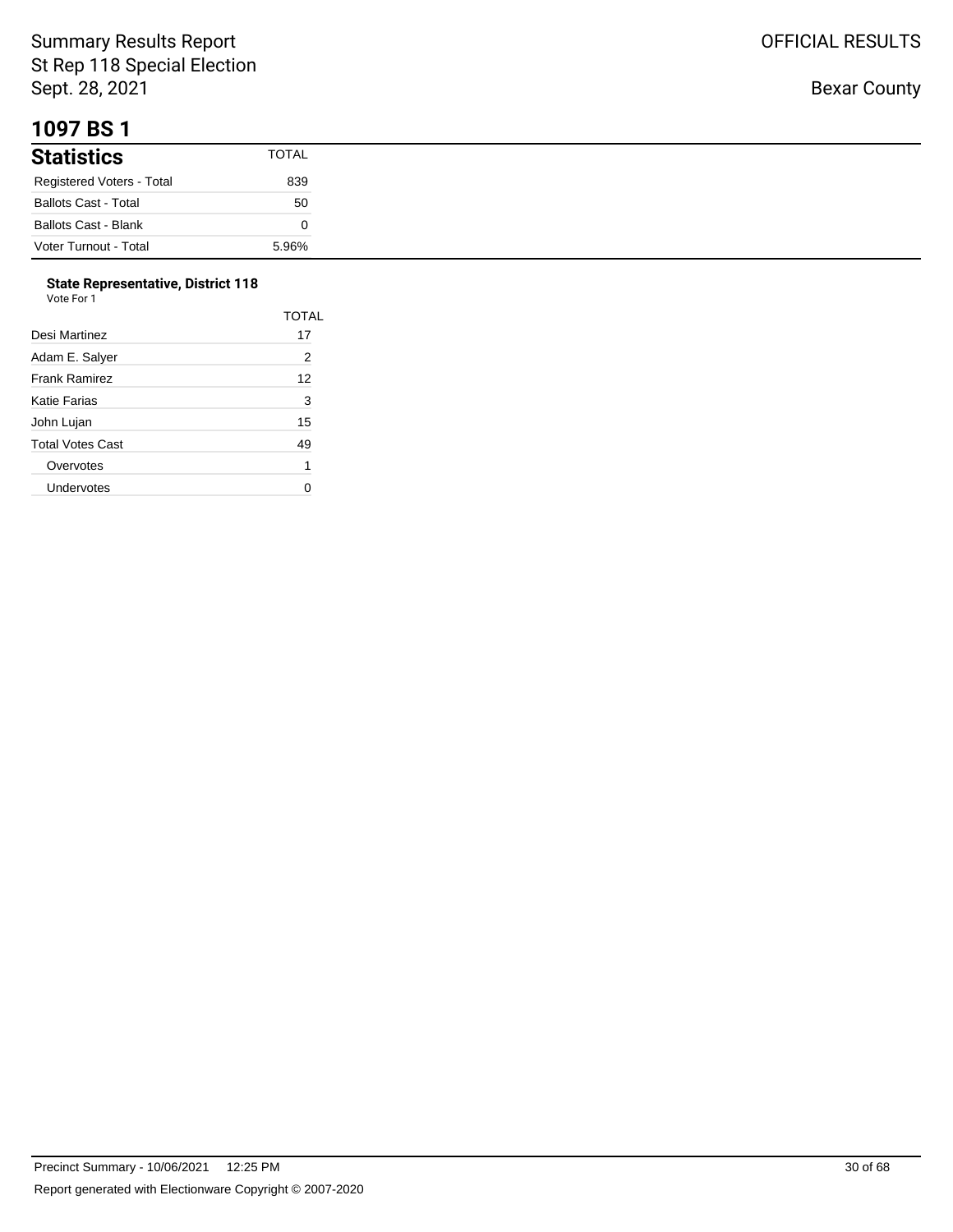#### **1102 BS 1**

| <b>Statistics</b>           | <b>TOTAL</b> |
|-----------------------------|--------------|
| Registered Voters - Total   | 1,071        |
| <b>Ballots Cast - Total</b> | 73           |
| <b>Ballots Cast - Blank</b> |              |
| Voter Turnout - Total       | 6.82%        |

#### **State Representative, District 118**

| Vote For 1              |       |
|-------------------------|-------|
|                         | TOTAL |
| Desi Martinez           | 9     |
| Adam E. Salver          | 9     |
| <b>Frank Ramirez</b>    | 11    |
| Katie Farias            | 4     |
| John Lujan              | 40    |
| <b>Total Votes Cast</b> | 73    |
| Overvotes               | 0     |
| Undervotes              |       |

Bexar County

OFFICIAL RESULTS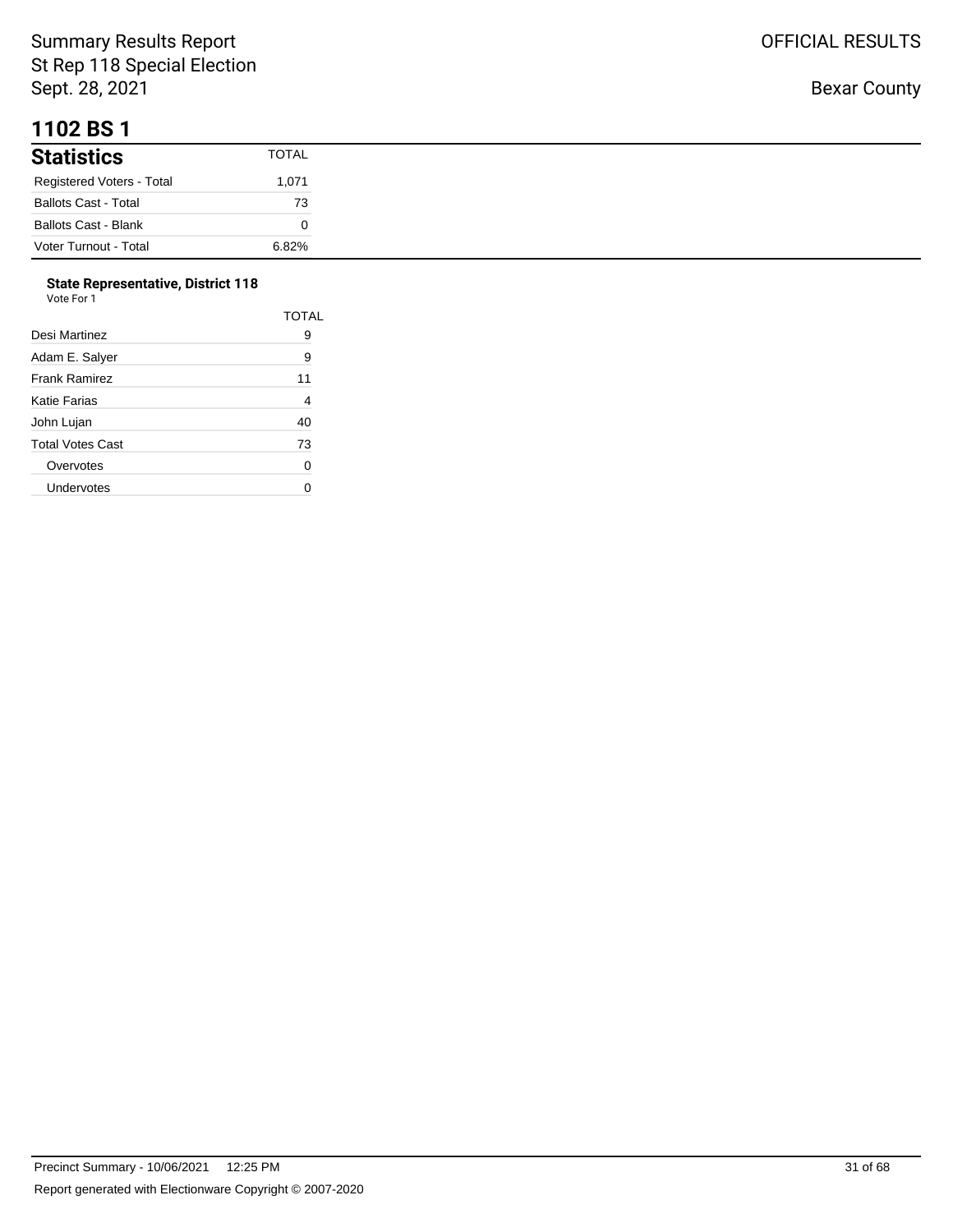## **1105 BS 1**

| <b>Statistics</b>           | TOTAL |
|-----------------------------|-------|
| Registered Voters - Total   | 801   |
| <b>Ballots Cast - Total</b> | 18    |
| <b>Ballots Cast - Blank</b> |       |
| Voter Turnout - Total       | 2.25% |

#### **State Representative, District 118**

| Vote For 1       |                |
|------------------|----------------|
|                  | <b>TOTAL</b>   |
| Desi Martinez    | 3              |
| Adam E. Salyer   | 0              |
| Frank Ramirez    | 5              |
| Katie Farias     | 3              |
| John Lujan       | $\overline{7}$ |
| Total Votes Cast | 18             |
| Overvotes        | 0              |
| Undervotes       | 0              |
|                  |                |

Bexar County

OFFICIAL RESULTS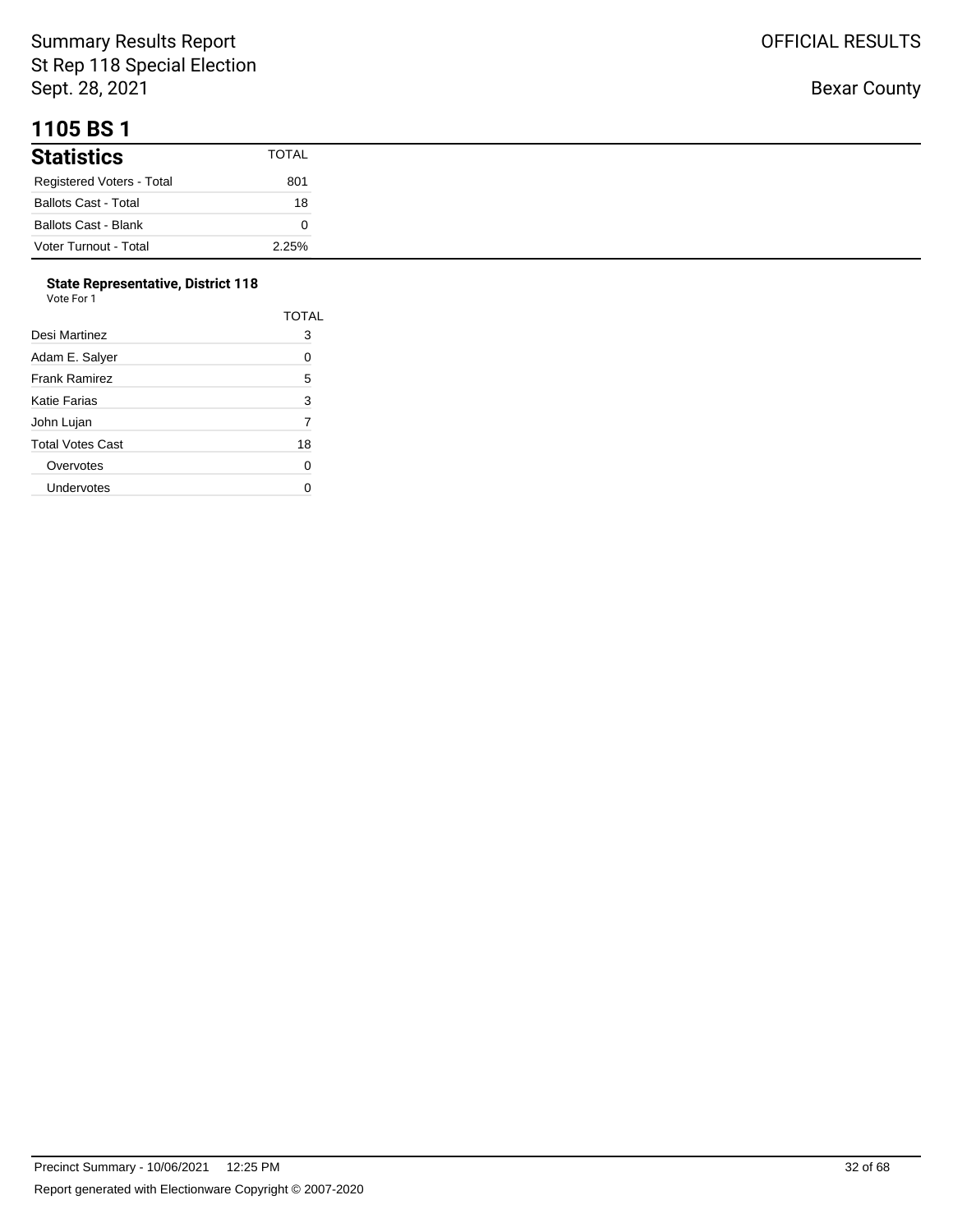#### **1107 BS 1**

| <b>Statistics</b>           | <b>TOTAL</b> |
|-----------------------------|--------------|
| Registered Voters - Total   | 3,245        |
| <b>Ballots Cast - Total</b> | 226          |
| <b>Ballots Cast - Blank</b> |              |
| Voter Turnout - Total       | 6.96%        |

#### **State Representative, District 118**  $V<sub>0</sub>$

| ote For |  |
|---------|--|

|                      | <b>TOTAL</b> |
|----------------------|--------------|
| Desi Martinez        | 41           |
| Adam E. Salver       | 14           |
| <b>Frank Ramirez</b> | 25           |
| Katie Farias         | 21           |
| John Lujan           | 122          |
| Total Votes Cast     | 223          |
| Overvotes            | 3            |
| Undervotes           |              |
|                      |              |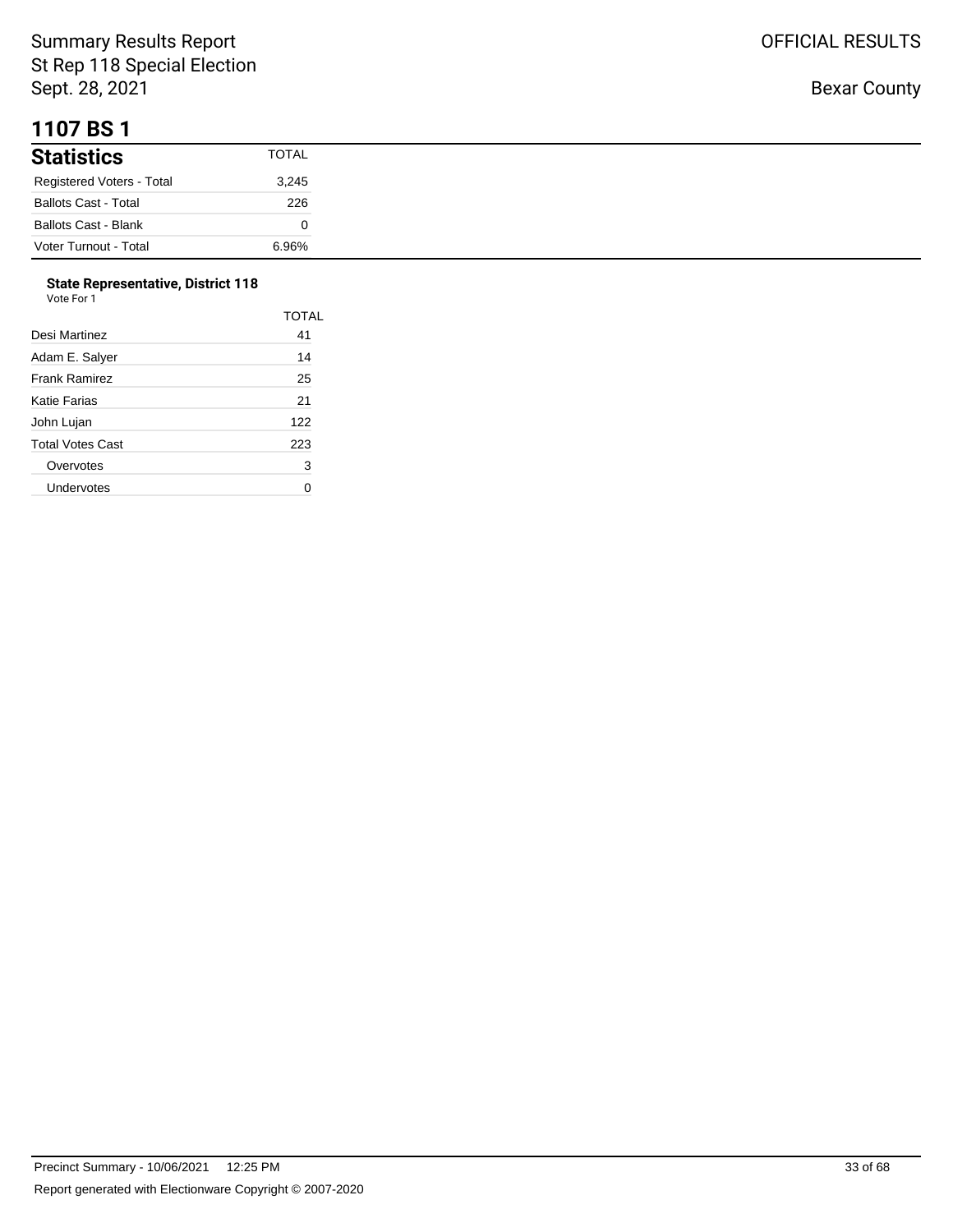## **1115 BS 1**

| <b>Statistics</b>           | TOTAL |
|-----------------------------|-------|
| Registered Voters - Total   | 198   |
| <b>Ballots Cast - Total</b> | 9     |
| <b>Ballots Cast - Blank</b> |       |
| Voter Turnout - Total       | 4.55% |

#### **State Representative, District 118**

| Vote For 1           |                |
|----------------------|----------------|
|                      | TOTAL          |
| Desi Martinez        | 0              |
| Adam E. Salyer       | 3              |
| <b>Frank Ramirez</b> | $\overline{2}$ |
| Katie Farias         | 1              |
| John Lujan           | 3              |
| Total Votes Cast     | 9              |
| Overvotes            | 0              |
| Undervotes           | ი              |
|                      |                |

Bexar County

OFFICIAL RESULTS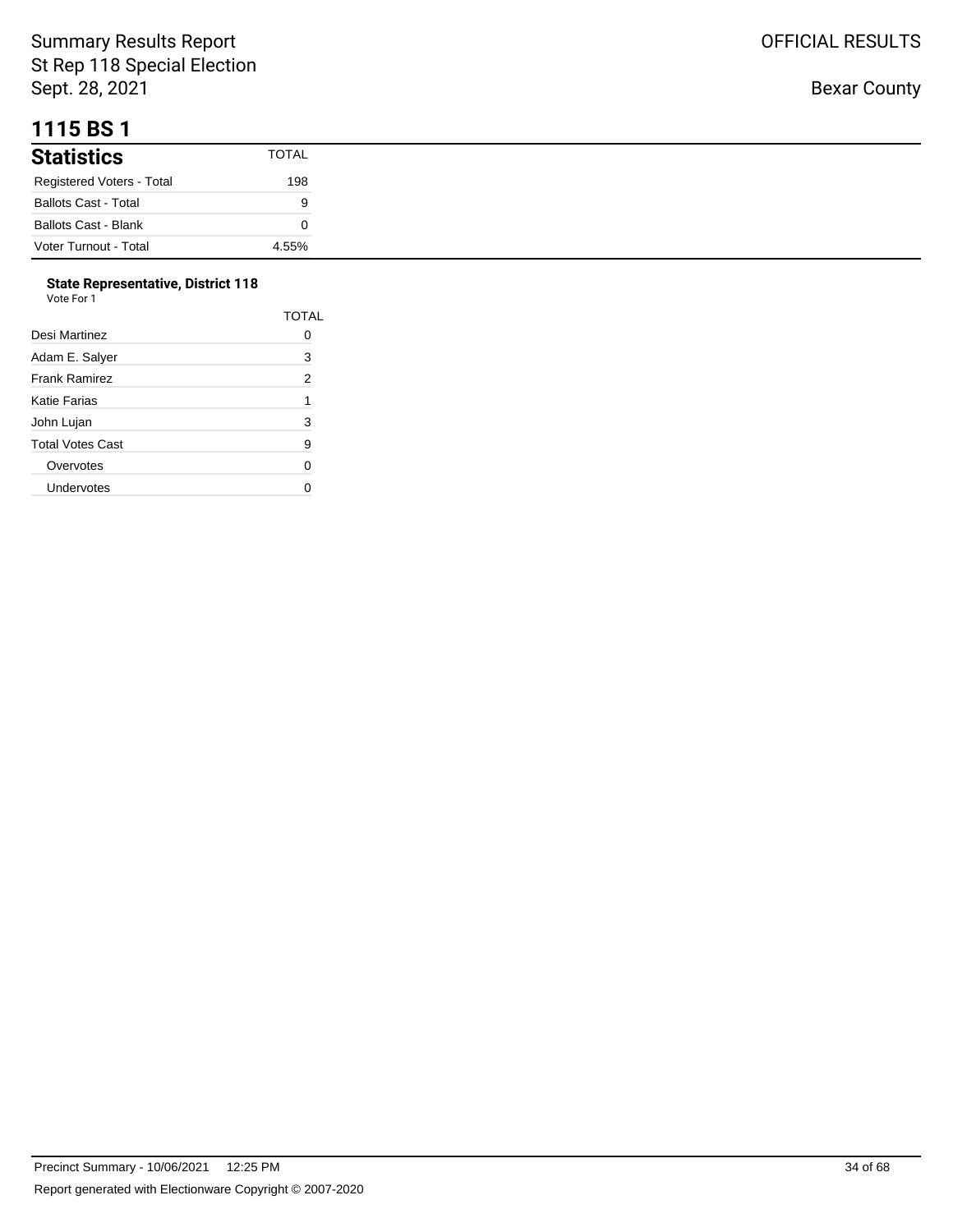## **1117 BS 1**

| <b>Statistics</b>           | <b>TOTAL</b> |
|-----------------------------|--------------|
| Registered Voters - Total   | 355          |
| <b>Ballots Cast - Total</b> | 23           |
| <b>Ballots Cast - Blank</b> |              |
| Voter Turnout - Total       | 6.48%        |

#### **State Representative, District 118**

| Vote For 1       |              |
|------------------|--------------|
|                  | <b>TOTAL</b> |
| Desi Martinez    | 5            |
| Adam E. Salyer   | 0            |
| Frank Ramirez    | 4            |
| Katie Farias     | 3            |
| John Lujan       | 11           |
| Total Votes Cast | 23           |
| Overvotes        | 0            |
| Undervotes       | O            |
|                  |              |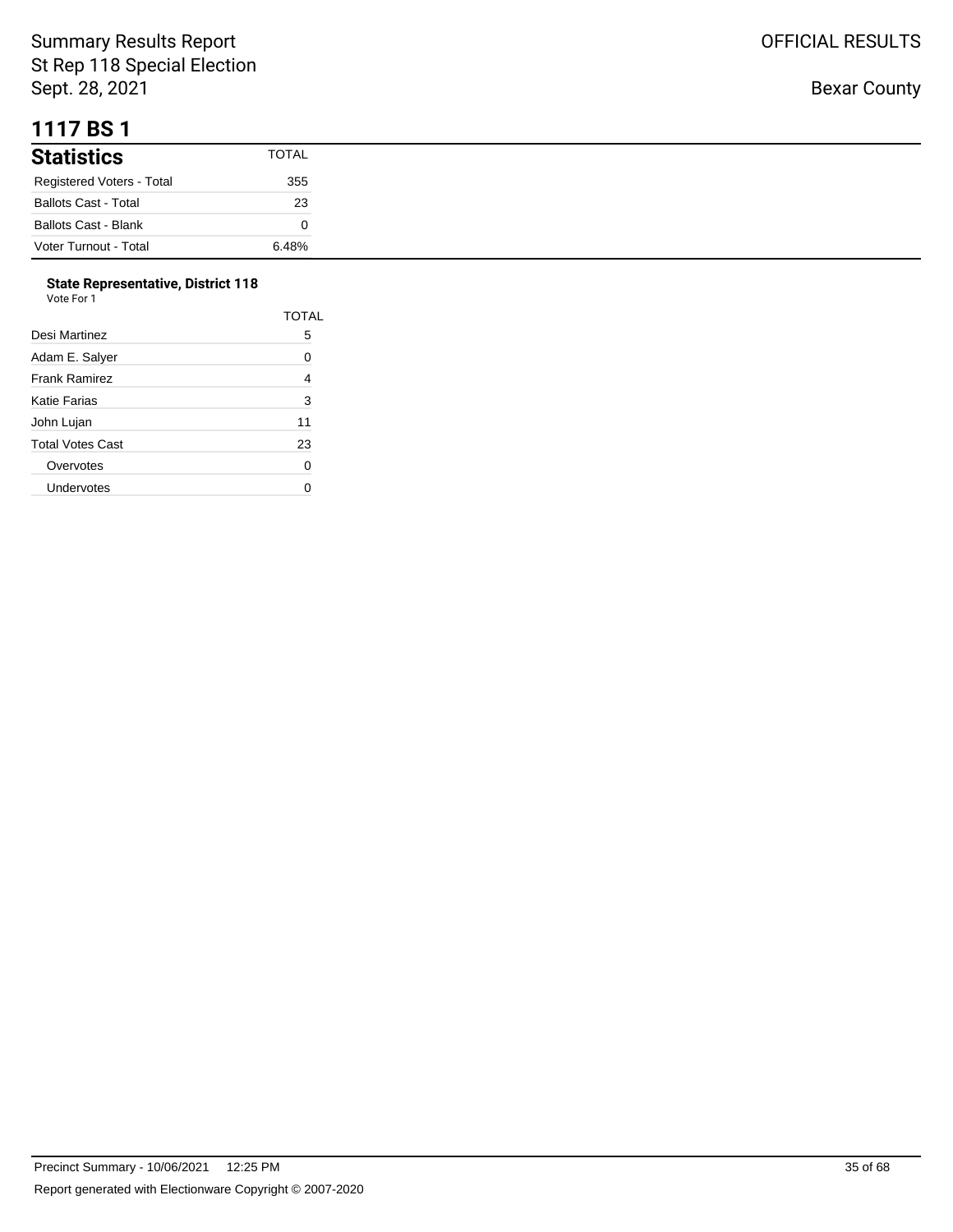#### **1123 BS 1**

| .                           |       |
|-----------------------------|-------|
| <b>Statistics</b>           | TOTAL |
| Registered Voters - Total   | 616   |
| <b>Ballots Cast - Total</b> | 48    |
| <b>Ballots Cast - Blank</b> |       |
| Voter Turnout - Total       | 7.79% |

#### **State Representative, District 118**

| Vote For 1       |                |
|------------------|----------------|
|                  | <b>TOTAL</b>   |
| Desi Martinez    | 6              |
| Adam E. Salyer   | $\overline{2}$ |
| Frank Ramirez    | 5              |
| Katie Farias     | 3              |
| John Lujan       | 31             |
| Total Votes Cast | 47             |
| Overvotes        | 0              |
| Undervotes       | 1              |
|                  |                |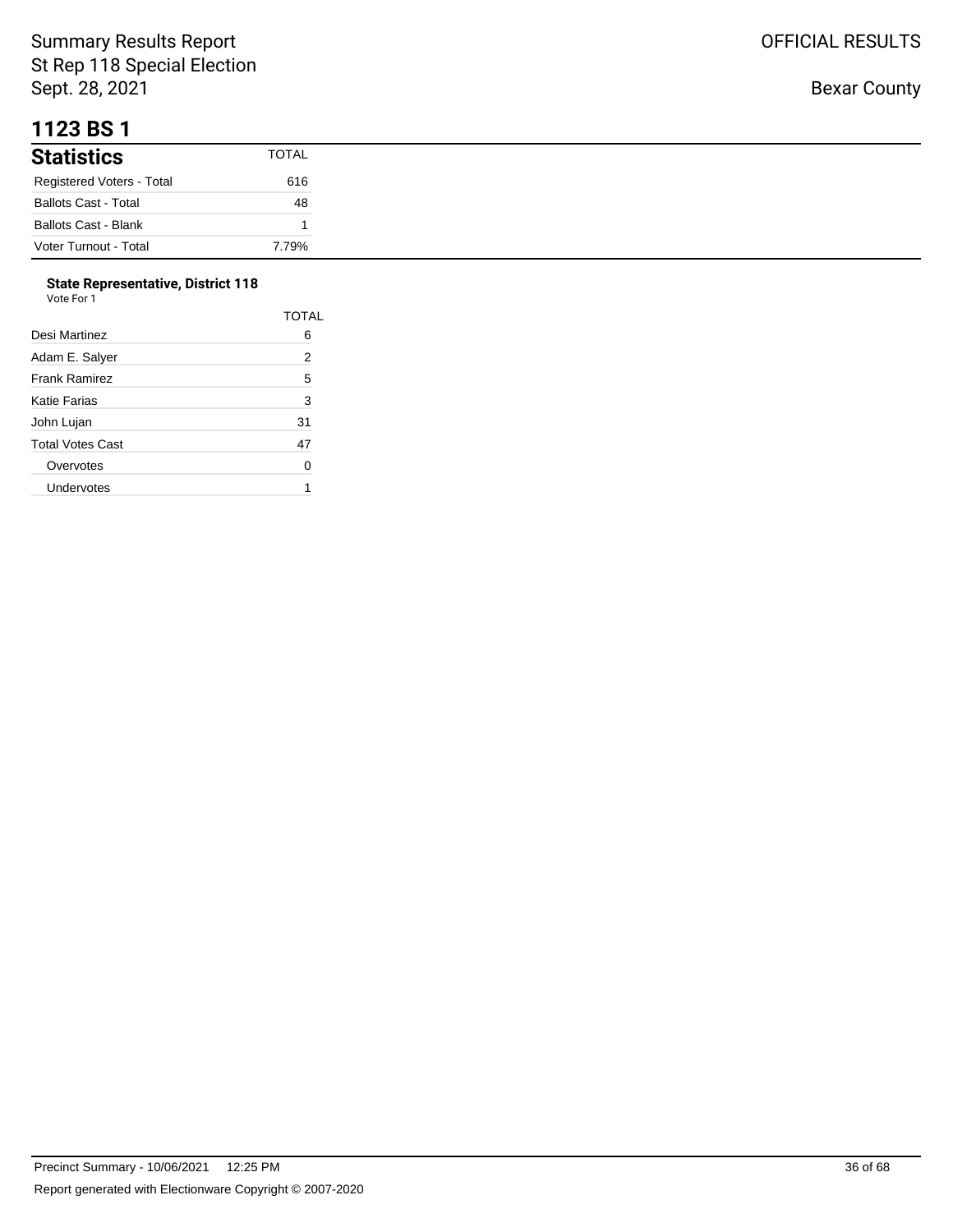#### **1124 BS 1**

| <b>Statistics</b>           | <b>TOTAL</b> |
|-----------------------------|--------------|
| Registered Voters - Total   | 802          |
| <b>Ballots Cast - Total</b> | 56           |
| Ballots Cast - Blank        |              |
| Voter Turnout - Total       | 6.98%        |

#### **State Representative, District 118**

| Vote For 1       |                |
|------------------|----------------|
|                  | <b>TOTAL</b>   |
| Desi Martinez    | 13             |
| Adam E. Salyer   | $\overline{2}$ |
| Frank Ramirez    | 9              |
| Katie Farias     | 7              |
| John Lujan       | 25             |
| Total Votes Cast | 56             |
| Overvotes        | 0              |
| Undervotes       |                |
|                  |                |

OFFICIAL RESULTS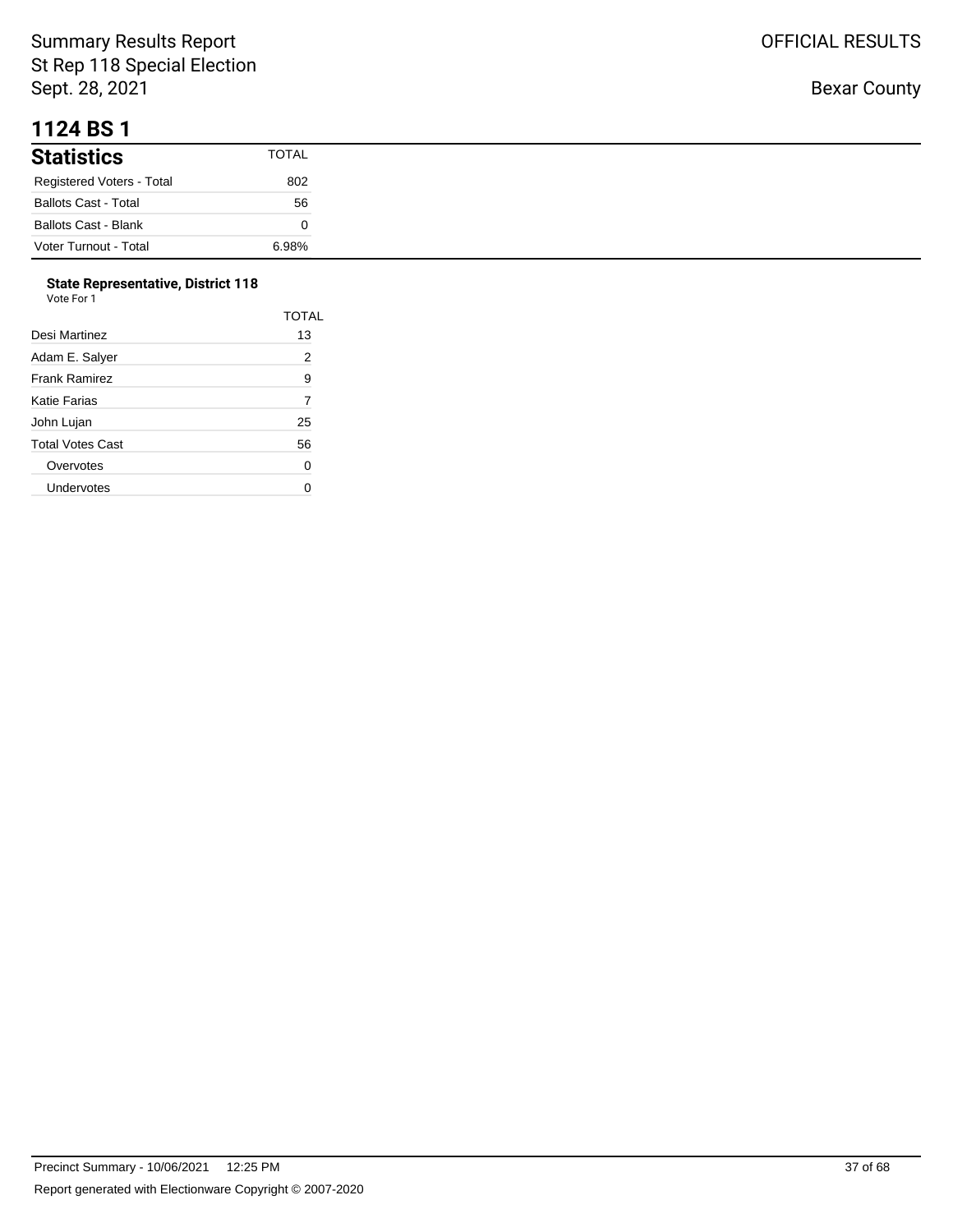#### **1127 BS 1**

| <b>Statistics</b>           | <b>TOTAL</b> |
|-----------------------------|--------------|
| Registered Voters - Total   | 622          |
| <b>Ballots Cast - Total</b> | 33           |
| <b>Ballots Cast - Blank</b> |              |
| Voter Turnout - Total       | 5.31%        |

#### **State Representative, District 118**

| Vote For 1              |                |
|-------------------------|----------------|
|                         | <b>TOTAL</b>   |
| Desi Martinez           | 11             |
| Adam E. Salver          | 1              |
| <b>Frank Ramirez</b>    | 9              |
| <b>Katie Farias</b>     | 7              |
| John Lujan              | 3              |
| <b>Total Votes Cast</b> | 31             |
| Overvotes               | $\overline{2}$ |
| Undervotes              |                |
|                         |                |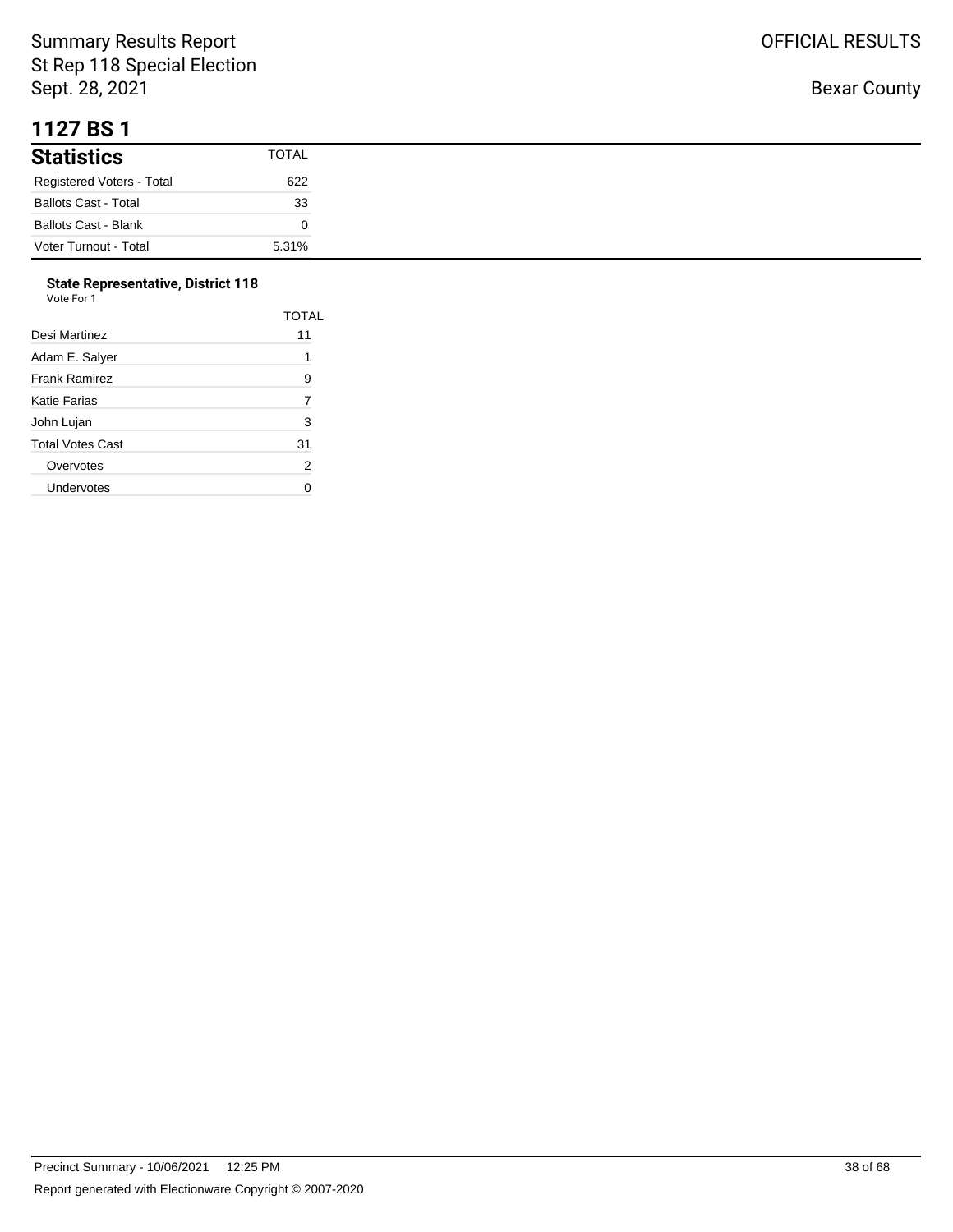#### **3087 BS 1**

| -------                     |              |
|-----------------------------|--------------|
| <b>Statistics</b>           | <b>TOTAL</b> |
| Registered Voters - Total   | 1,665        |
| <b>Ballots Cast - Total</b> | 191          |
| <b>Ballots Cast - Blank</b> |              |
| Voter Turnout - Total       | 11.47%       |

#### **State Representative, District 118**  $V<sub>0</sub>$

| ote For |  |
|---------|--|

|                      | TOTAL |
|----------------------|-------|
| Desi Martinez        | 27    |
| Adam E. Salver       | 32    |
| <b>Frank Ramirez</b> | 16    |
| Katie Farias         | 15    |
| John Lujan           | 99    |
| Total Votes Cast     | 189   |
| Overvotes            | 1     |
| Undervotes           | 1     |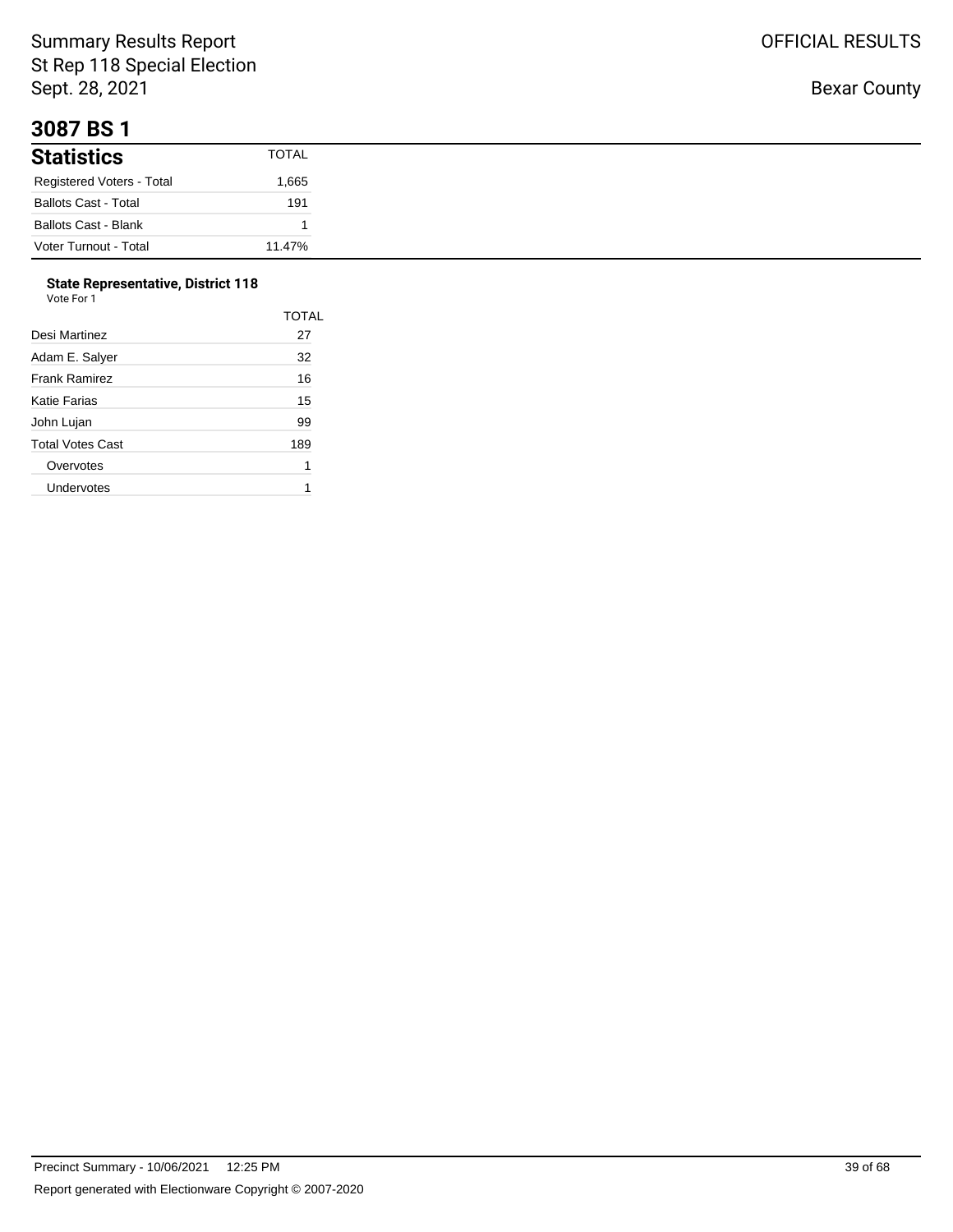#### **3103 BS 1**

| <b>Statistics</b>           | <b>TOTAL</b> |
|-----------------------------|--------------|
| Registered Voters - Total   | 811          |
| <b>Ballots Cast - Total</b> | 57           |
| Ballots Cast - Blank        |              |
| Voter Turnout - Total       | 7.03%        |

## **State Representative, District 118**

| Vote For 1 |  |
|------------|--|
|------------|--|

|                  | <b>TOTAL</b> |
|------------------|--------------|
| Desi Martinez    |              |
| Adam E. Salyer   | 11           |
| Frank Ramirez    | 9            |
| Katie Farias     | 12           |
| John Lujan       | 18           |
| Total Votes Cast | 57           |
| Overvotes        | 0            |
| Undervotes       |              |
|                  |              |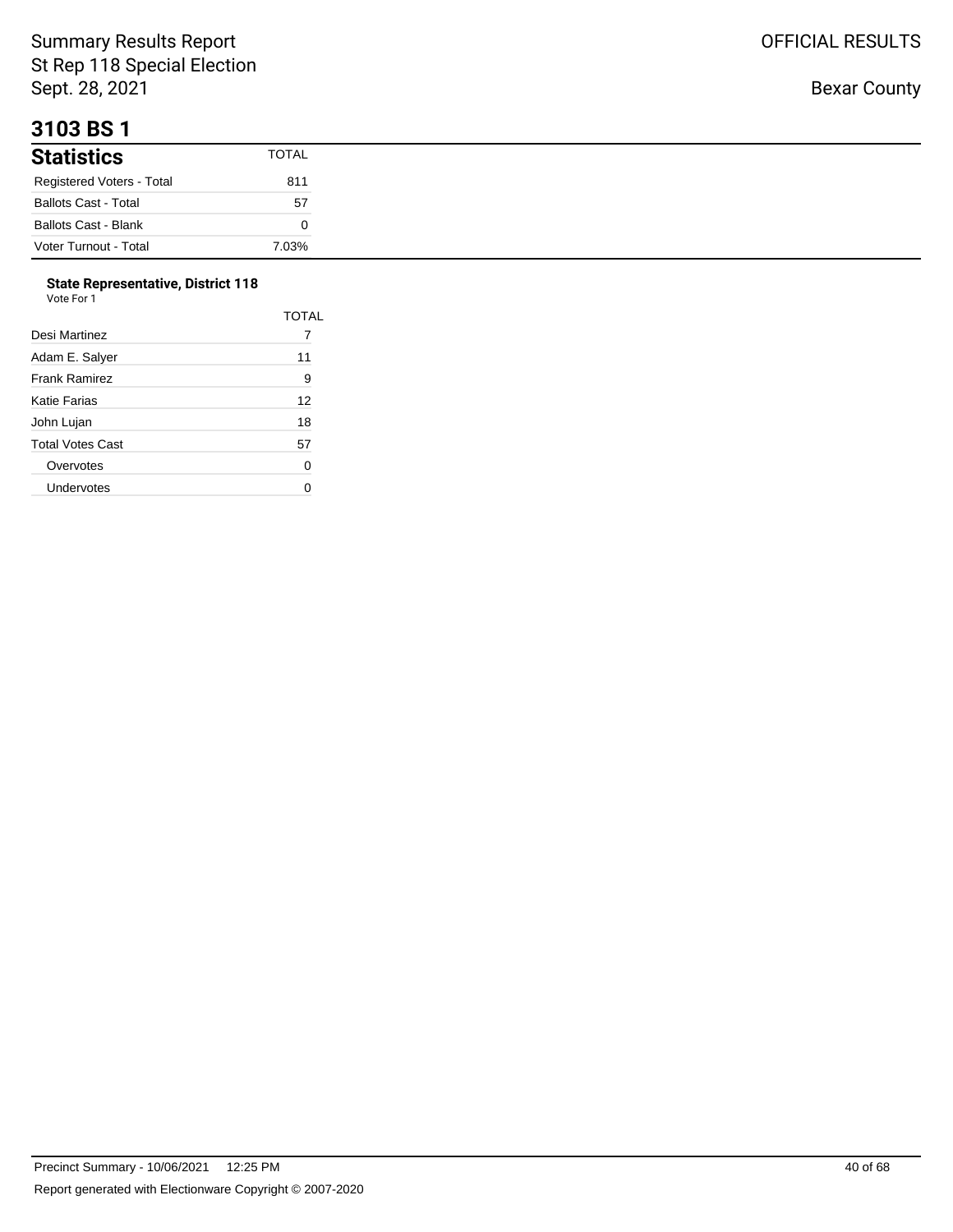## **3105 BS 1**

| - - - - - - -               |              |
|-----------------------------|--------------|
| <b>Statistics</b>           | <b>TOTAL</b> |
| Registered Voters - Total   | 3,503        |
| <b>Ballots Cast - Total</b> | 347          |
| <b>Ballots Cast - Blank</b> |              |
| Voter Turnout - Total       | 9.91%        |

# **State Representative, District 118**

| Vote For 1 |  |
|------------|--|
|------------|--|

|                      | <b>TOTAL</b> |
|----------------------|--------------|
| Desi Martinez        | 43           |
| Adam E. Salver       | 52           |
| <b>Frank Ramirez</b> | 45           |
| Katie Farias         | 42           |
| John Lujan           | 163          |
| Total Votes Cast     | 345          |
| Overvotes            | 2            |
| Undervotes           |              |
|                      |              |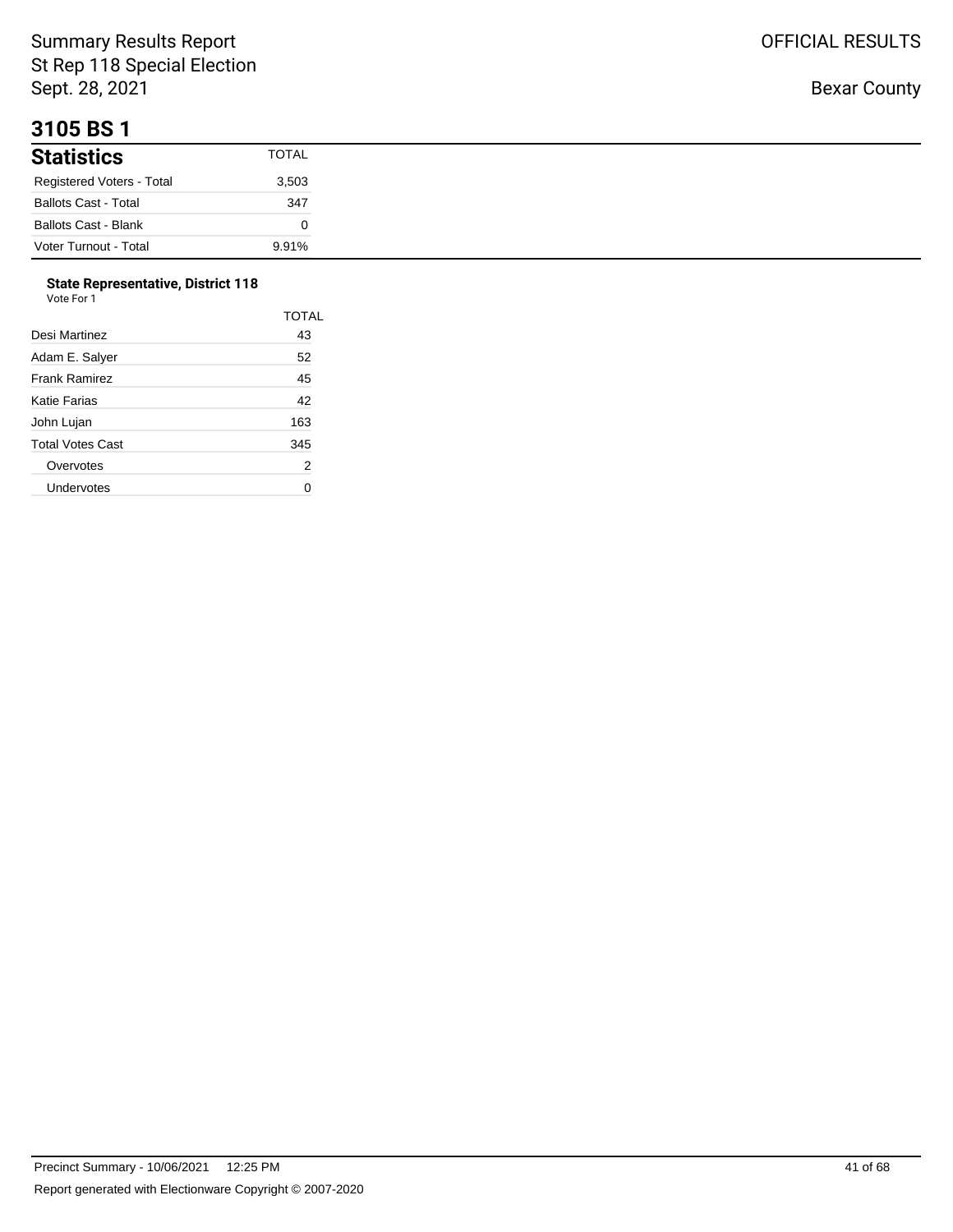#### **4057 BS 1**

| <b>Statistics</b>           | TOTAL  |
|-----------------------------|--------|
| Registered Voters - Total   | 866.1  |
| <b>Ballots Cast - Total</b> | 346    |
| <b>Ballots Cast - Blank</b> |        |
| Voter Turnout - Total       | 20.74% |

# **State Representative, District 118**

| Vote For 1 |  |
|------------|--|
|------------|--|

|                      | <b>TOTAL</b> |
|----------------------|--------------|
| Desi Martinez        | 18           |
| Adam E. Salver       | 51           |
| <b>Frank Ramirez</b> | 56           |
| Katie Farias         | 46           |
| John Lujan           | 175          |
| Total Votes Cast     | 346          |
| Overvotes            | 0            |
| Undervotes           |              |
|                      |              |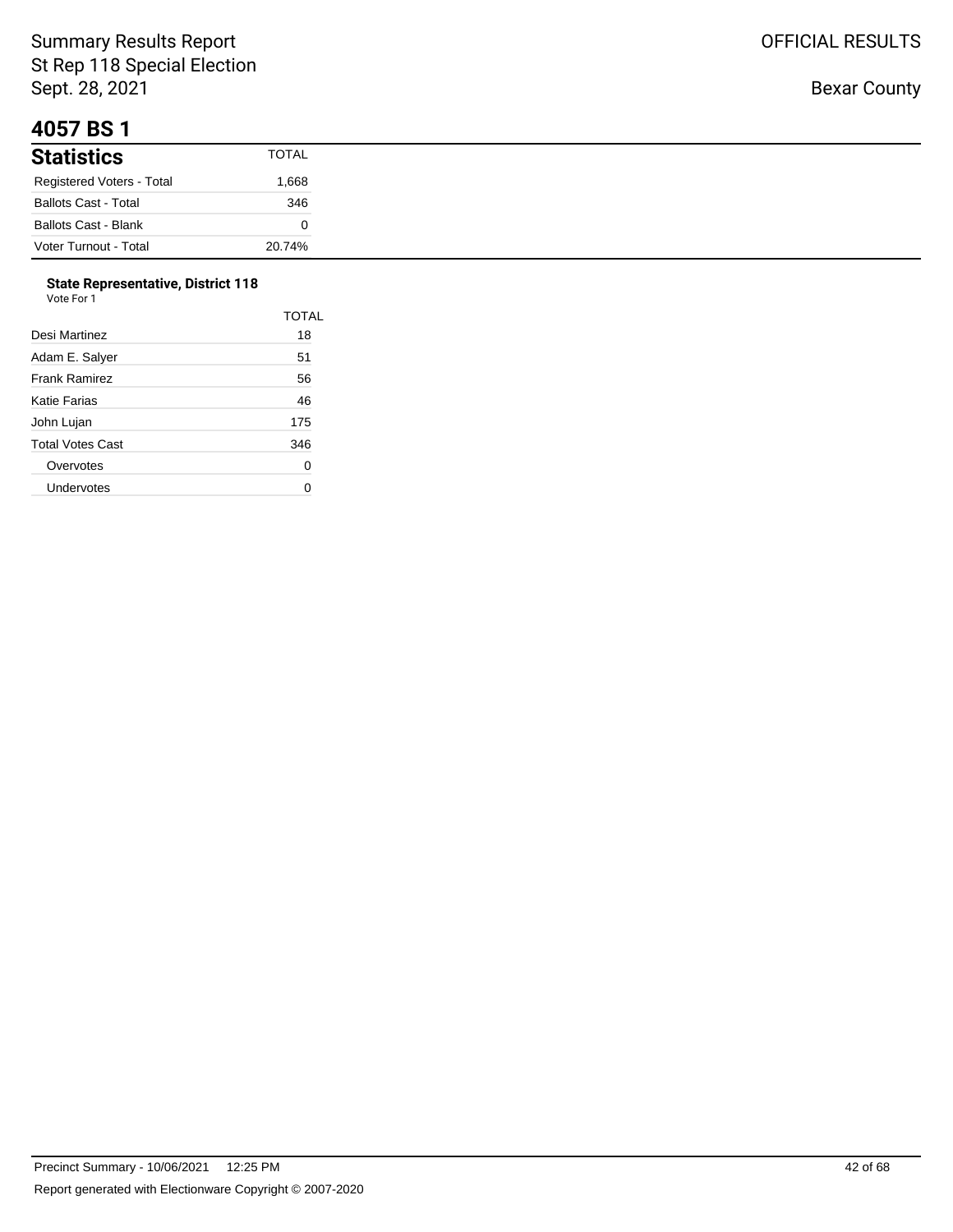## **4058 BS 1**

| <b>Statistics</b>           | <b>TOTAL</b> |
|-----------------------------|--------------|
| Registered Voters - Total   | 2,021        |
| <b>Ballots Cast - Total</b> | 217          |
| <b>Ballots Cast - Blank</b> |              |
| Voter Turnout - Total       | 10.74%       |

## **State Representative, District 118**

| Vote For 1 |  |
|------------|--|
|            |  |

|                      | <b>TOTAL</b> |
|----------------------|--------------|
| Desi Martinez        | 12           |
| Adam E. Salyer       | 48           |
| <b>Frank Ramirez</b> | 18           |
| Katie Farias         | 18           |
| John Lujan           | 118          |
| Total Votes Cast     | 214          |
| Overvotes            | 3            |
| Undervotes           |              |
|                      |              |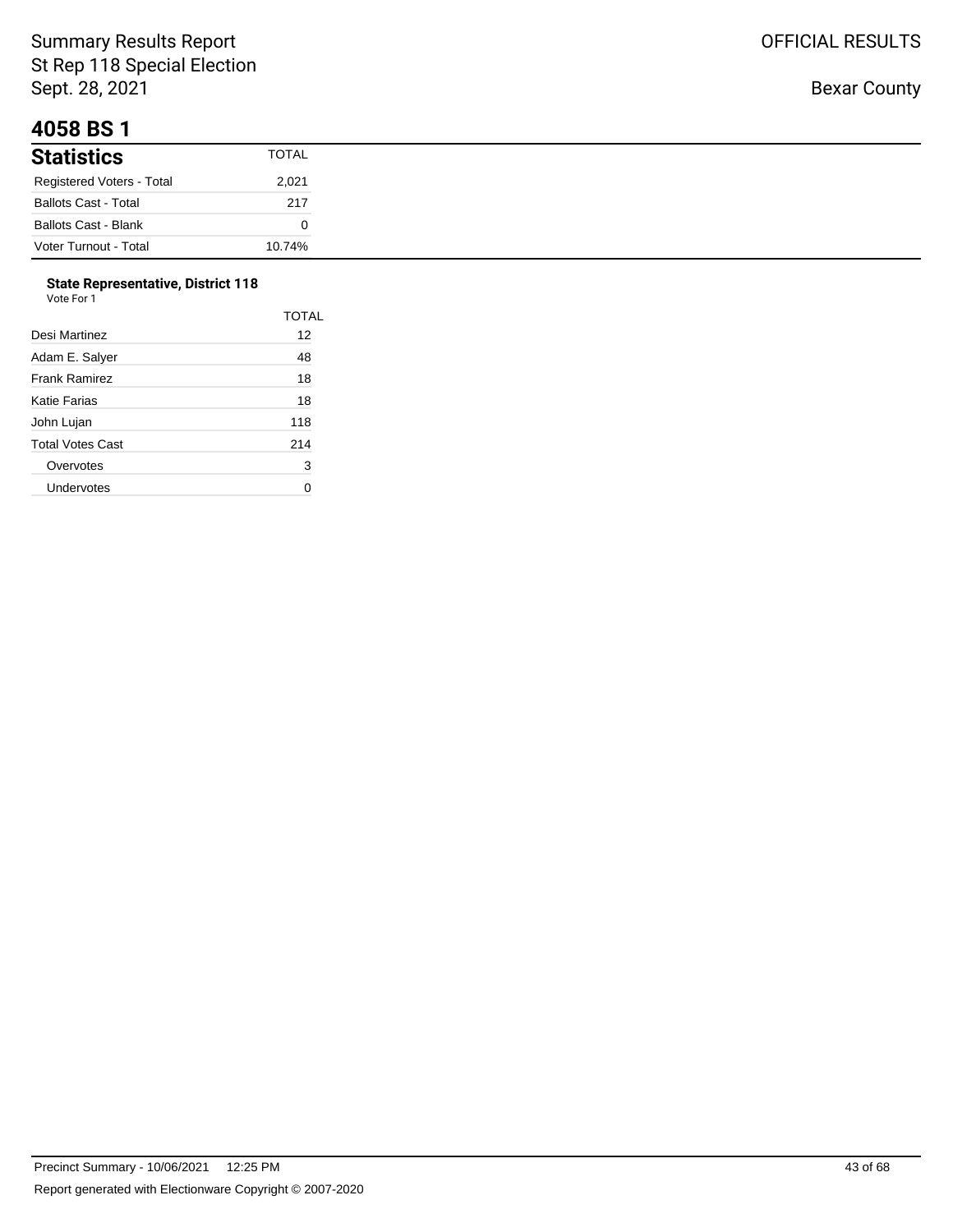## **4071 BS 1**

| <b>Statistics</b>           | <b>TOTAL</b> |
|-----------------------------|--------------|
| Registered Voters - Total   | 1,530        |
| <b>Ballots Cast - Total</b> | 197          |
| <b>Ballots Cast - Blank</b> |              |
| Voter Turnout - Total       | 12.88%       |

#### **State Representative, District 118**

| Vote For 1 |  |  |
|------------|--|--|
|            |  |  |

|                  | TOTAL |
|------------------|-------|
| Desi Martinez    | 6     |
| Adam E. Salyer   | 28    |
| Frank Ramirez    | 11    |
| Katie Farias     | 7     |
| John Lujan       | 145   |
| Total Votes Cast | 197   |
| Overvotes        | 0     |
| Undervotes       |       |
|                  |       |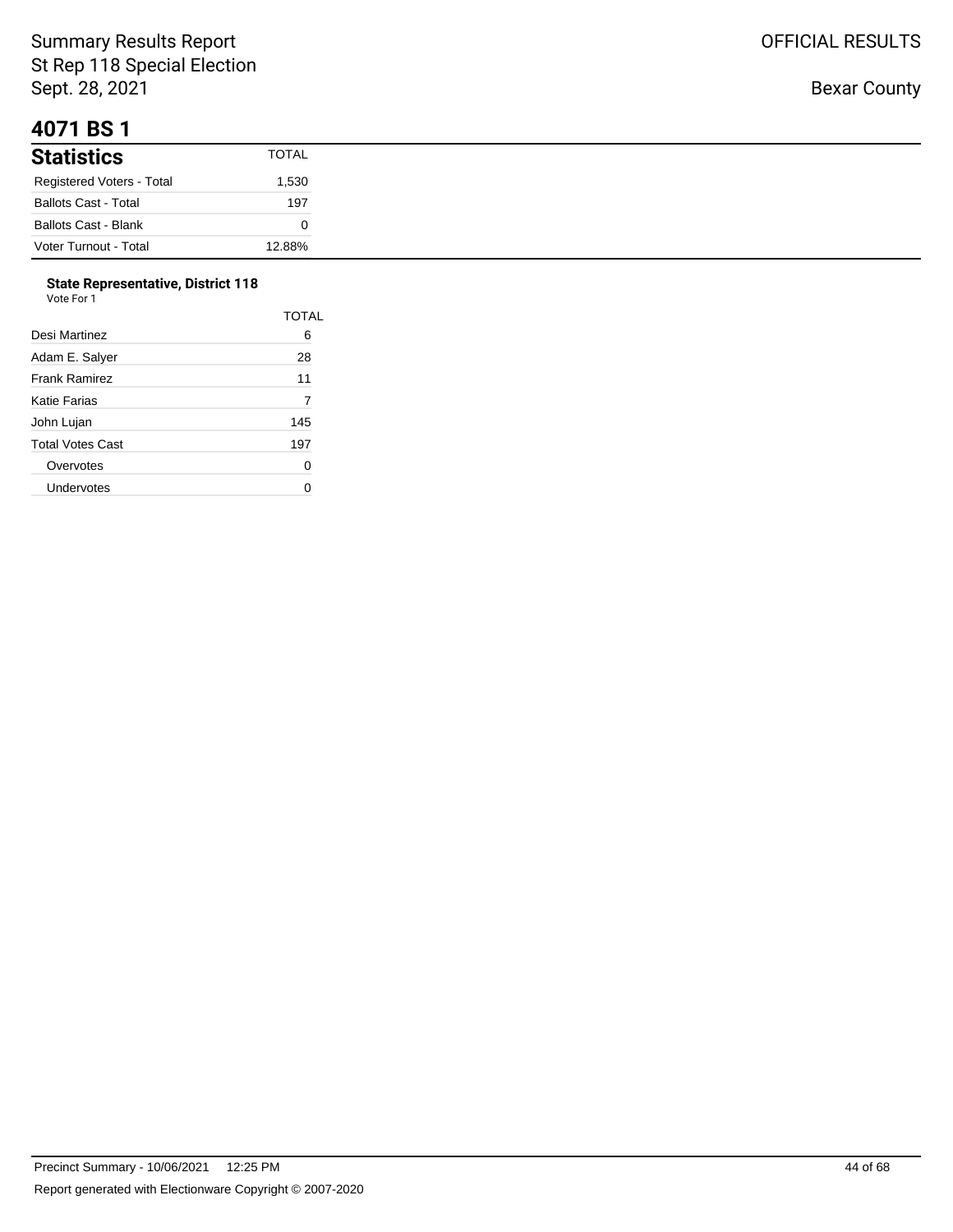## **4072 BS 1**

| <b>Statistics</b>           | <b>TOTAL</b> |
|-----------------------------|--------------|
| Registered Voters - Total   | 3,139        |
| <b>Ballots Cast - Total</b> | 271          |
| <b>Ballots Cast - Blank</b> |              |
| Voter Turnout - Total       | 8.63%        |

# **State Representative, District 118**

| Vote For 1 |  |
|------------|--|

|                  | <b>TOTAL</b> |
|------------------|--------------|
| Desi Martinez    | 47           |
| Adam E. Salyer   | 25           |
| Frank Ramirez    | 22           |
| Katie Farias     | 7            |
| John Lujan       | 170          |
| Total Votes Cast | 271          |
| Overvotes        | 0            |
| Undervotes       |              |
|                  |              |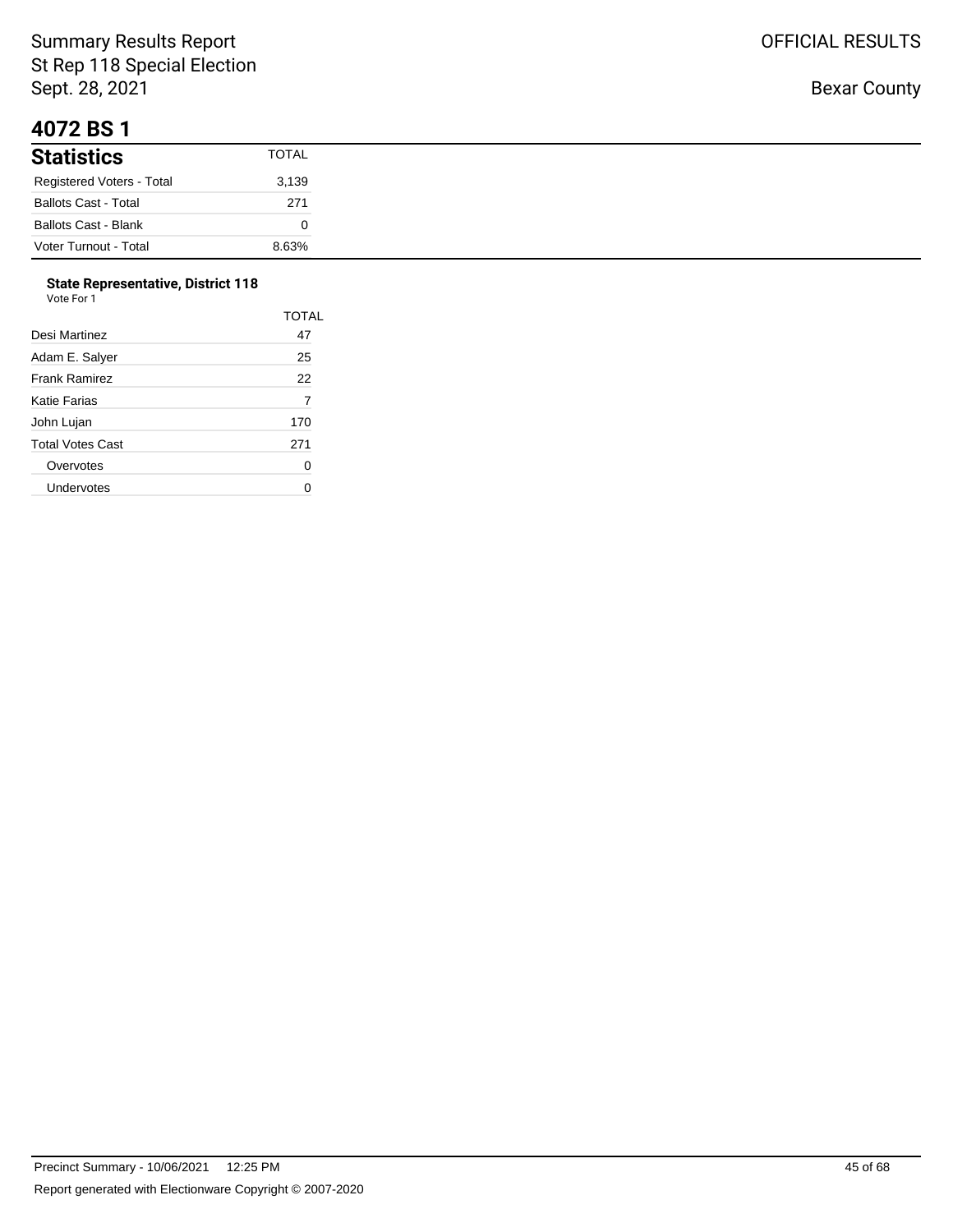## **4073 BS 1**

| <b>Statistics</b>           | <b>TOTAL</b> |
|-----------------------------|--------------|
| Registered Voters - Total   | 1,742        |
| <b>Ballots Cast - Total</b> | 100          |
| <b>Ballots Cast - Blank</b> |              |
| Voter Turnout - Total       | 5.74%        |

## **State Representative, District 118**

| Vote For 1 |  |  |  |
|------------|--|--|--|
|------------|--|--|--|

|                  | <b>TOTAL</b> |
|------------------|--------------|
| Desi Martinez    | 19           |
| Adam E. Salyer   | 12           |
| Frank Ramirez    | 9            |
| Katie Farias     | 10           |
| John Lujan       | 48           |
| Total Votes Cast | 98           |
| Overvotes        | 0            |
| Undervotes       | 2            |
|                  |              |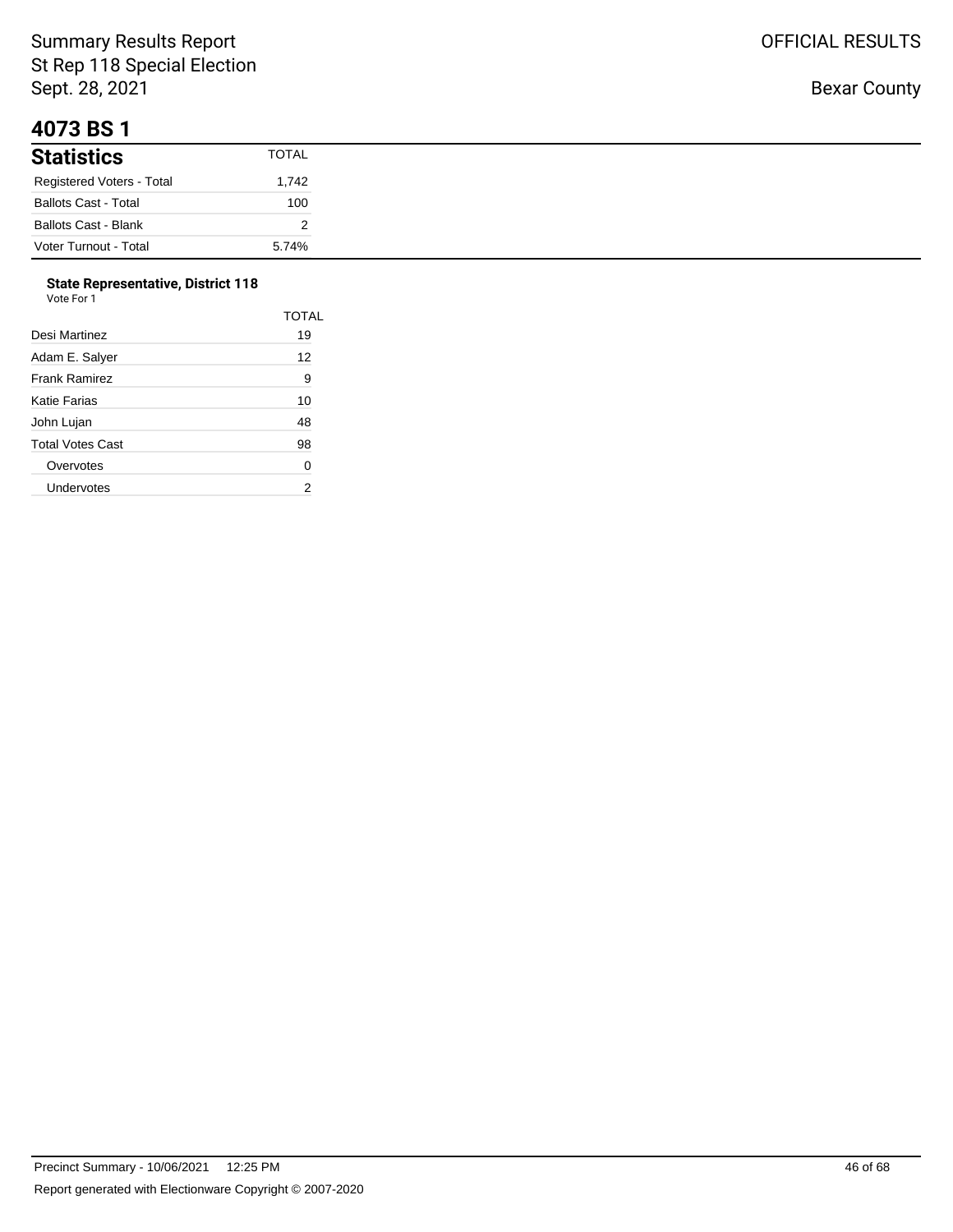#### **4074 BS 1**

| <b>Statistics</b>           | <b>TOTAL</b> |
|-----------------------------|--------------|
| Registered Voters - Total   | 2,308        |
| <b>Ballots Cast - Total</b> | 183          |
| <b>Ballots Cast - Blank</b> |              |
| Voter Turnout - Total       | 7.93%        |

# **State Representative, District 118**

| Vote For 1 |  |  |
|------------|--|--|
|            |  |  |

|                  | <b>TOTAL</b> |
|------------------|--------------|
| Desi Martinez    | 37           |
| Adam E. Salyer   | 25           |
| Frank Ramirez    | 16           |
| Katie Farias     | 26           |
| John Lujan       | 79           |
| Total Votes Cast | 183          |
| Overvotes        | 0            |
| Undervotes       |              |
|                  |              |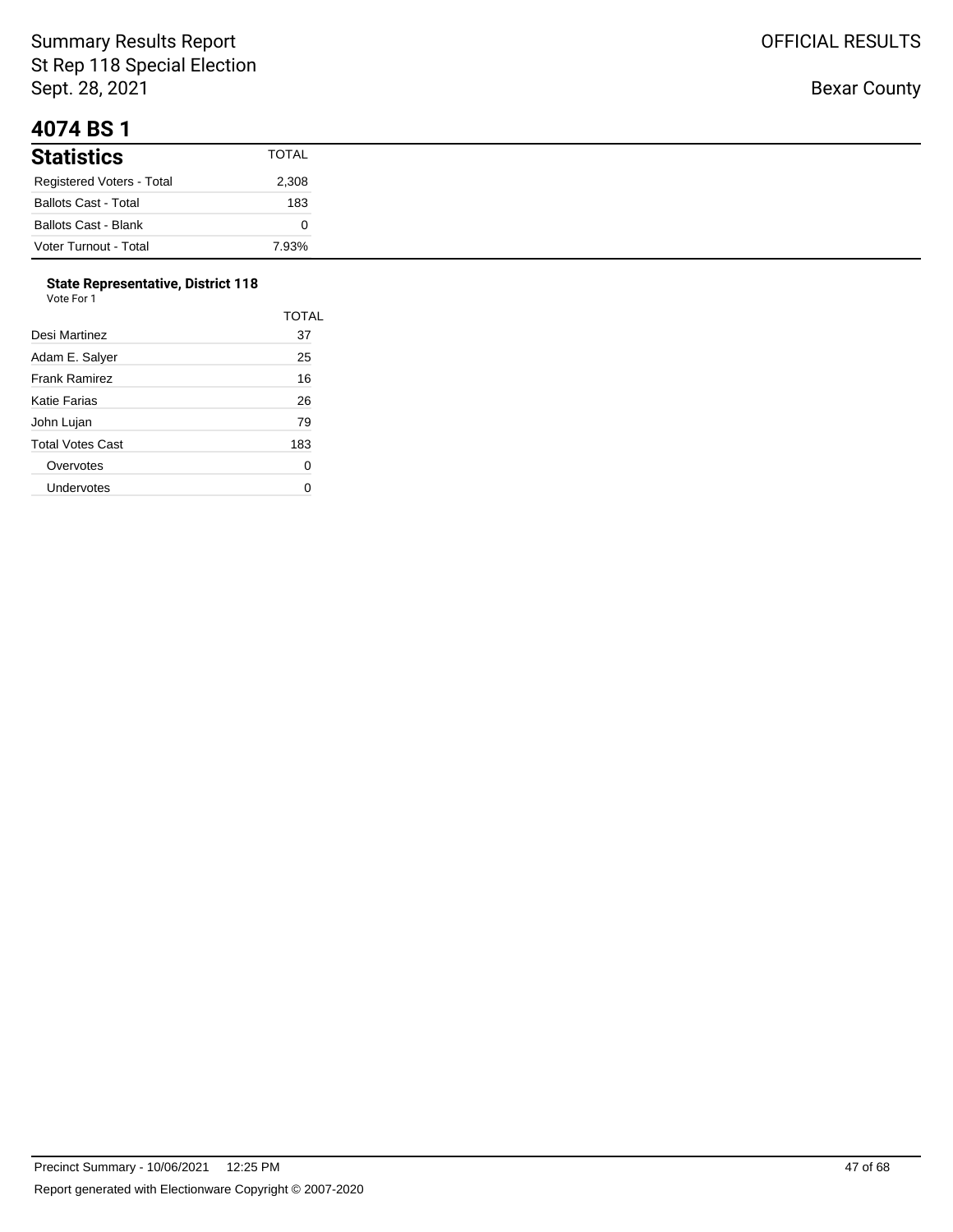## **4081 BS 1**

| <b>Statistics</b>           | TOTAL |
|-----------------------------|-------|
| Registered Voters - Total   | 764   |
| <b>Ballots Cast - Total</b> |       |
| <b>Ballots Cast - Blank</b> |       |
| Voter Turnout - Total       | 0.92% |

#### **State Representative, District 118**

| Vote For 1       |       |
|------------------|-------|
|                  | TOTAL |
| Desi Martinez    | 1     |
| Adam E. Salyer   | 2     |
| Frank Ramirez    | 1     |
| Katie Farias     | 1     |
| John Lujan       | 2     |
| Total Votes Cast | 7     |
| Overvotes        | 0     |
| Undervotes       | ሰ     |
|                  |       |

Bexar County

OFFICIAL RESULTS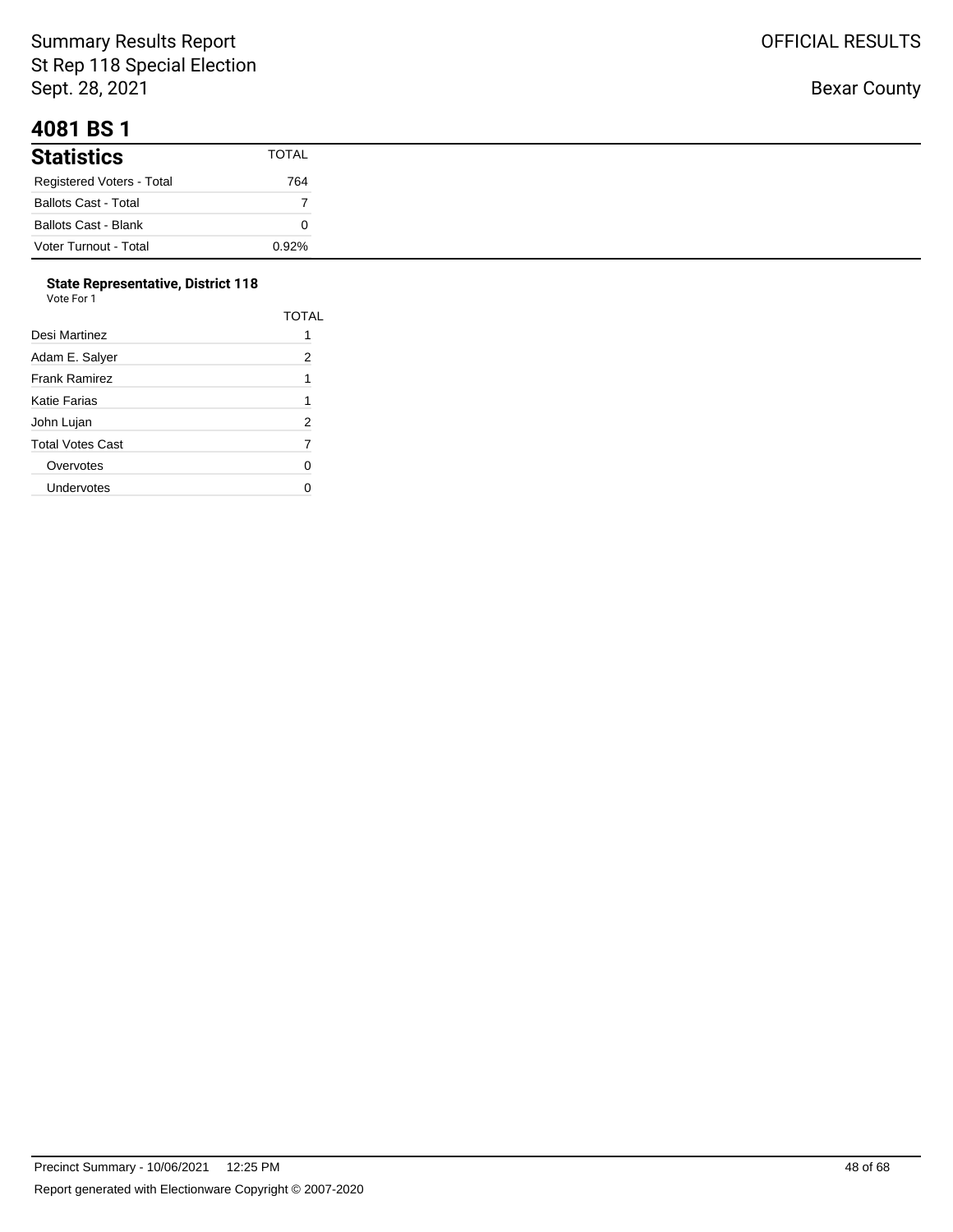## **4086 BS 1**

| <b>Statistics</b>           | <b>TOTAL</b> |
|-----------------------------|--------------|
| Registered Voters - Total   | 533          |
| <b>Ballots Cast - Total</b> | 30           |
| <b>Ballots Cast - Blank</b> |              |
| Voter Turnout - Total       | 5.63%        |

#### **State Representative, District 118**

| Vote For 1              |                |
|-------------------------|----------------|
|                         | TOTAL          |
| Desi Martinez           | 3              |
| Adam E. Salver          | 11             |
| <b>Frank Ramirez</b>    | 0              |
| <b>Katie Farias</b>     | $\overline{2}$ |
| John Lujan              | 14             |
| <b>Total Votes Cast</b> | 30             |
| Overvotes               | 0              |
| Undervotes              |                |

Bexar County

OFFICIAL RESULTS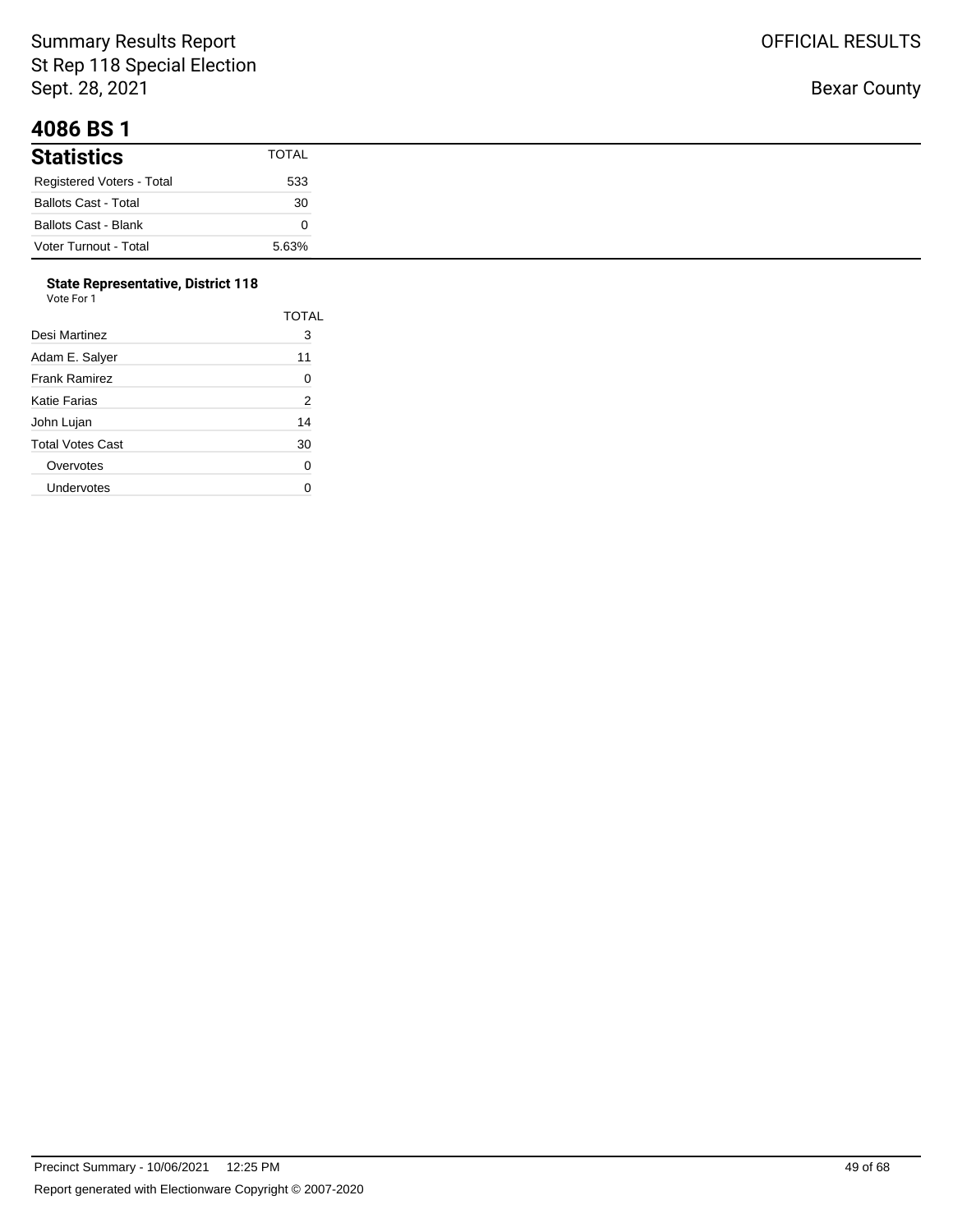#### **4097 BS 1**

| .                           |              |
|-----------------------------|--------------|
| <b>Statistics</b>           | <b>TOTAL</b> |
| Registered Voters - Total   | 2,343        |
| <b>Ballots Cast - Total</b> | 84           |
| <b>Ballots Cast - Blank</b> |              |
| Voter Turnout - Total       | 3.59%        |

#### **State Representative, District 118**

| Vote For 1 |  |  |
|------------|--|--|
|            |  |  |

| Desi Martinez        | TOTAL<br>10 |
|----------------------|-------------|
| Adam E. Salyer       | 14          |
| <b>Frank Ramirez</b> | 9           |
| Katie Farias         | 8           |
| John Lujan           | 43          |
| Total Votes Cast     | 84          |
| Overvotes            | 0           |
| Undervotes           |             |
|                      |             |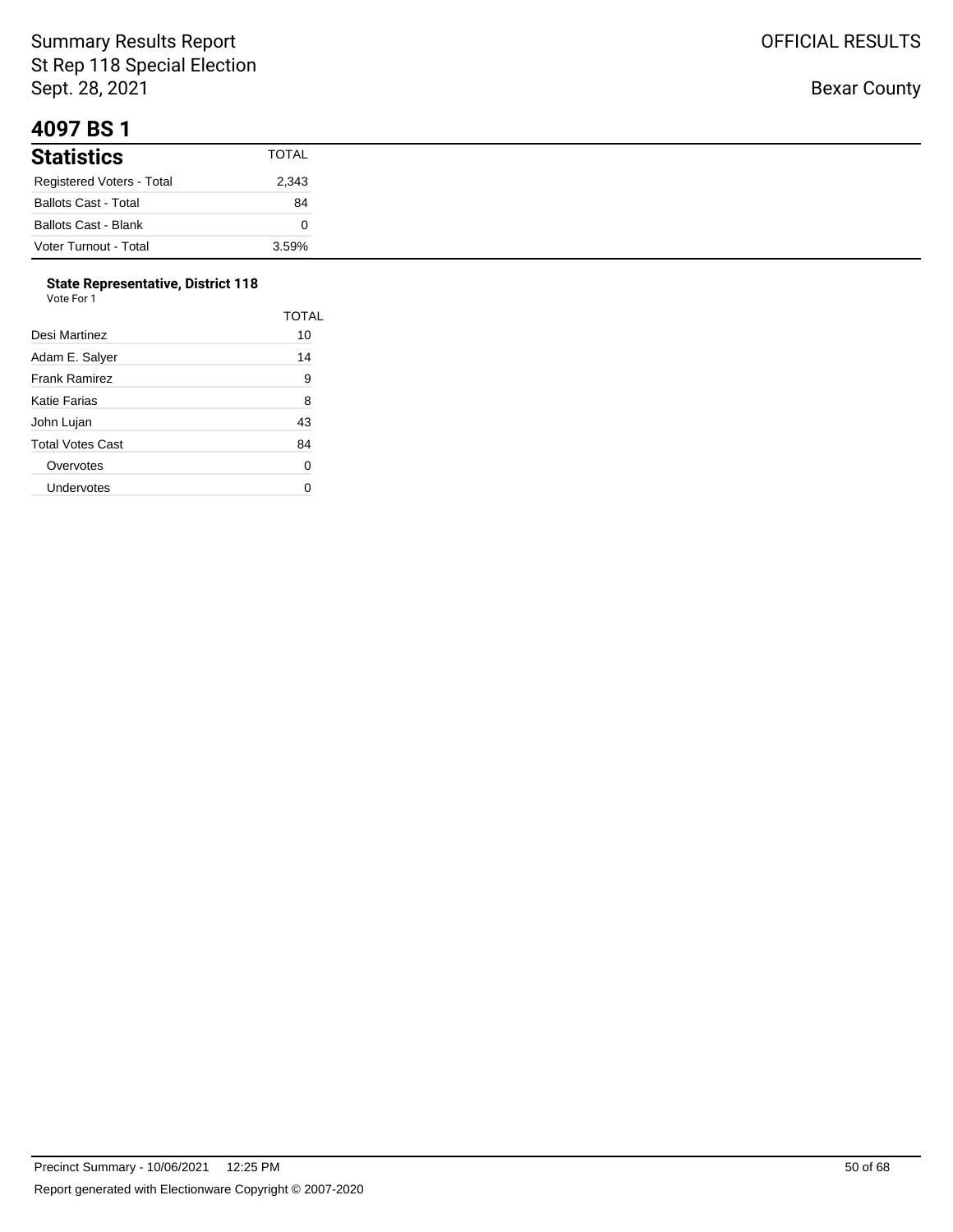## **4098 BS 1**

| .                           |              |
|-----------------------------|--------------|
| <b>Statistics</b>           | <b>TOTAL</b> |
| Registered Voters - Total   | .686         |
| <b>Ballots Cast - Total</b> | 148          |
| <b>Ballots Cast - Blank</b> |              |
| Voter Turnout - Total       | 8.78%        |

# **State Representative, District 118**

| Vote For 1 |  |
|------------|--|
|------------|--|

|                      | TOTAL |
|----------------------|-------|
| Desi Martinez        | 18    |
| Adam E. Salyer       | 26    |
| <b>Frank Ramirez</b> | 25    |
| Katie Farias         | 16    |
| John Lujan           | 63    |
| Total Votes Cast     | 148   |
| Overvotes            | 0     |
| Undervotes           |       |
|                      |       |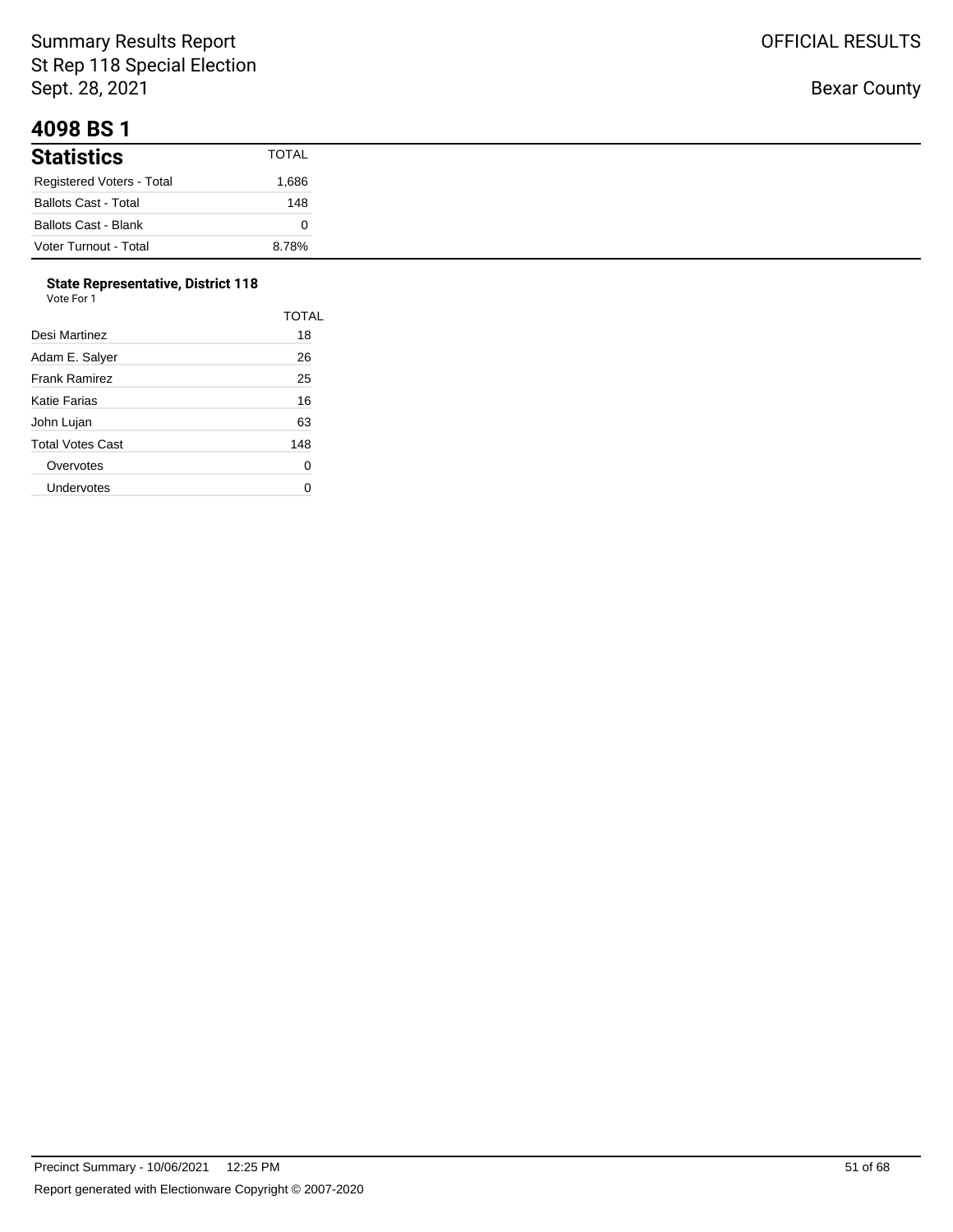## **4103 BS 1**

| <b>Statistics</b>           | TOTAL    |
|-----------------------------|----------|
| Registered Voters - Total   |          |
| <b>Ballots Cast - Total</b> |          |
| <b>Ballots Cast - Blank</b> |          |
| Voter Turnout - Total       | $0.00\%$ |

#### **State Representative, District 118**

| Vote For 1       |              |
|------------------|--------------|
|                  | <b>TOTAL</b> |
| Desi Martinez    | 0            |
| Adam E. Salyer   | 0            |
| Frank Ramirez    | 0            |
| Katie Farias     | 0            |
| John Lujan       | 0            |
| Total Votes Cast | 0            |
| Overvotes        | 0            |
| Undervotes       |              |
|                  |              |

OFFICIAL RESULTS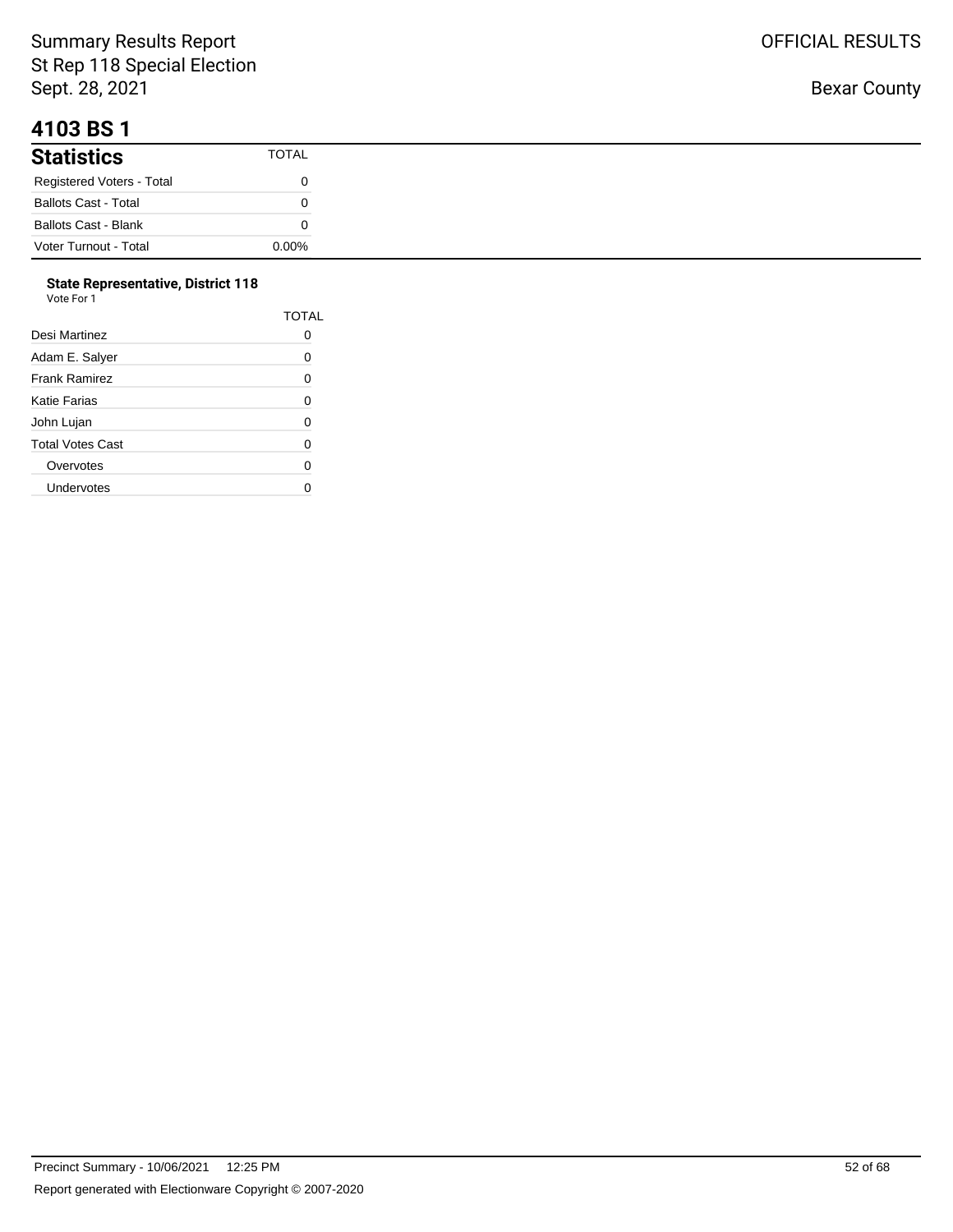## **4104 BS 1**

| .                           |              |
|-----------------------------|--------------|
| <b>Statistics</b>           | <b>TOTAL</b> |
| Registered Voters - Total   | 2,326        |
| <b>Ballots Cast - Total</b> | 138          |
| <b>Ballots Cast - Blank</b> |              |
| Voter Turnout - Total       | 5.93%        |

# **State Representative, District 118**

| Vote For 1 |  |
|------------|--|
|            |  |

| <b>TOTAL</b> |
|--------------|
| 22           |
| 17           |
| 19           |
| 14           |
| 65           |
| 137          |
| 1            |
|              |
|              |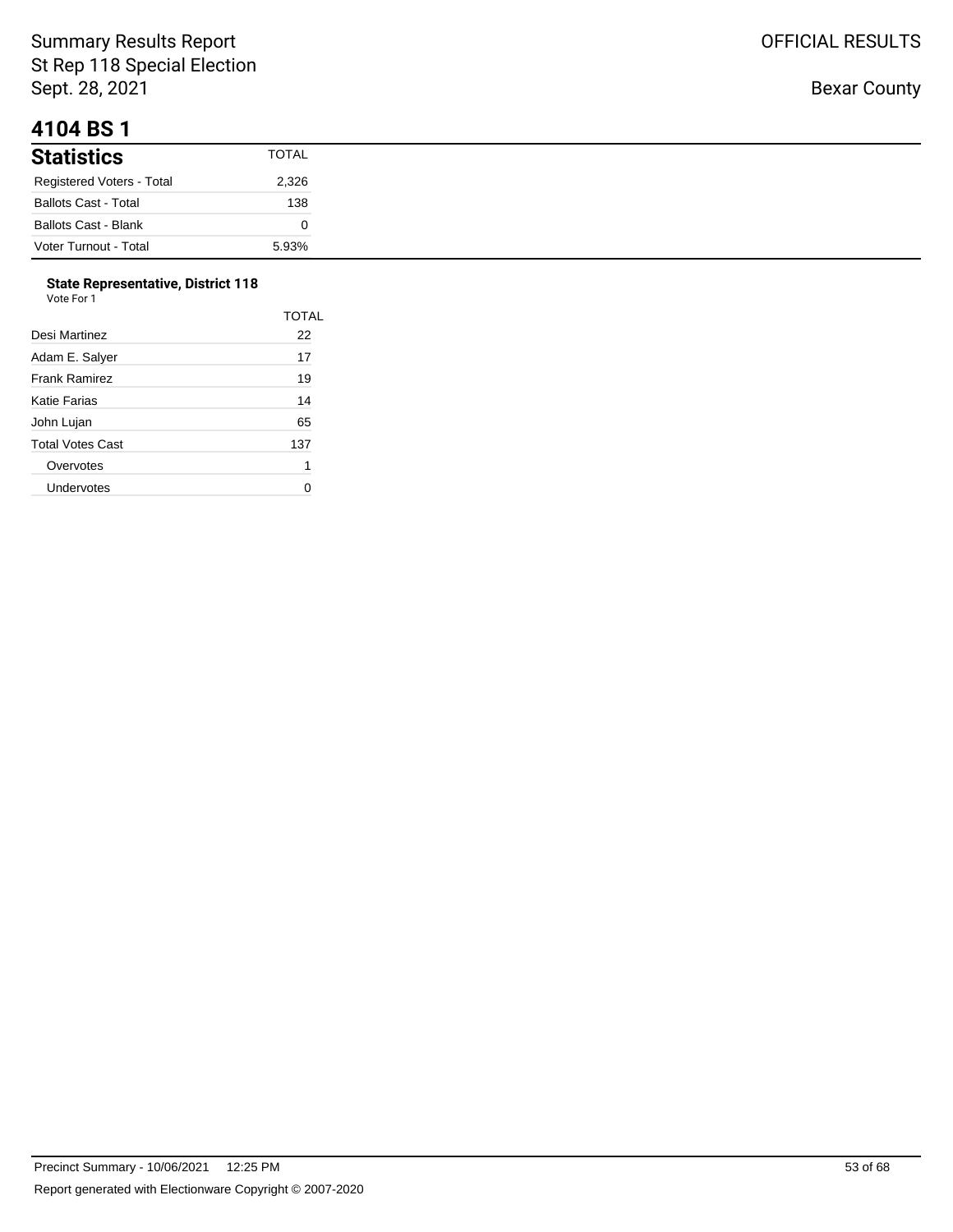Bexar County

| 41 UJ DJ 1                  |       |
|-----------------------------|-------|
| <b>Statistics</b>           | TOTAL |
| Registered Voters - Total   | 2,044 |
| <b>Ballots Cast - Total</b> | 149   |
| Ballots Cast - Blank        |       |
| Voter Turnout - Total       | 7.29% |

#### **State Representative, District 118**

| Vote For 1              |       |
|-------------------------|-------|
|                         | TOTAL |
| Desi Martinez           | 13    |
| Adam E. Salver          | 21    |
| <b>Frank Ramirez</b>    | 20    |
| Katie Farias            | 7     |
| John Lujan              | 88    |
| <b>Total Votes Cast</b> | 149   |
| Overvotes               | 0     |
| Undervotes              |       |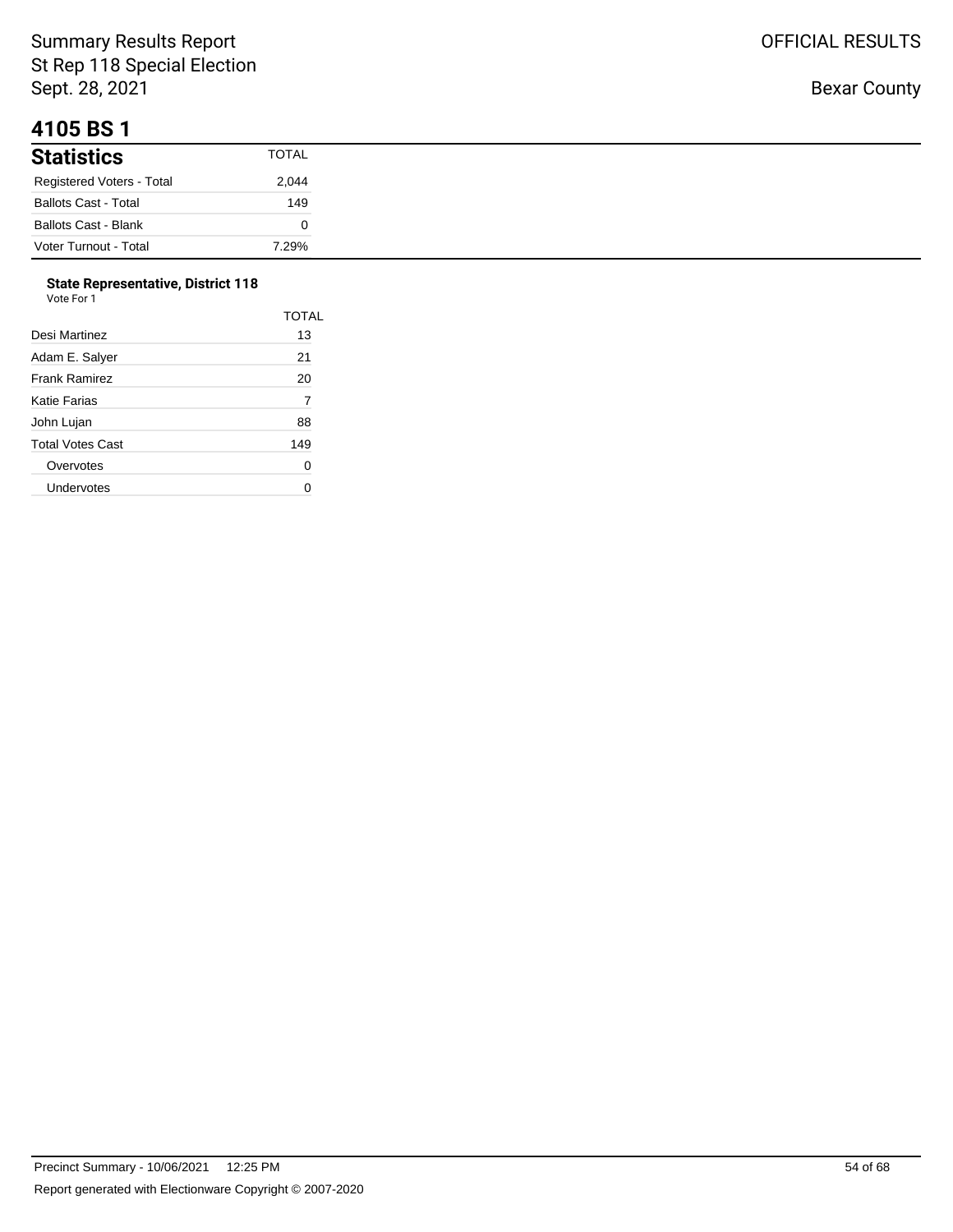#### **4108 BS 1**

| .                                |       |
|----------------------------------|-------|
| <b>Statistics</b>                | TOTAL |
| <b>Registered Voters - Total</b> | 3,646 |
| <b>Ballots Cast - Total</b>      | 253   |
| <b>Ballots Cast - Blank</b>      |       |
| Voter Turnout - Total            | 6.94% |

# **State Representative, District 118**

| Vote For 1 |  |  |
|------------|--|--|
|            |  |  |

|                  | <b>TOTAL</b> |
|------------------|--------------|
| Desi Martinez    | 30           |
| Adam E. Salyer   | 35           |
| Frank Ramirez    | 50           |
| Katie Farias     | 21           |
| John Lujan       | 117          |
| Total Votes Cast | 253          |
| Overvotes        | 0            |
| Undervotes       |              |
|                  |              |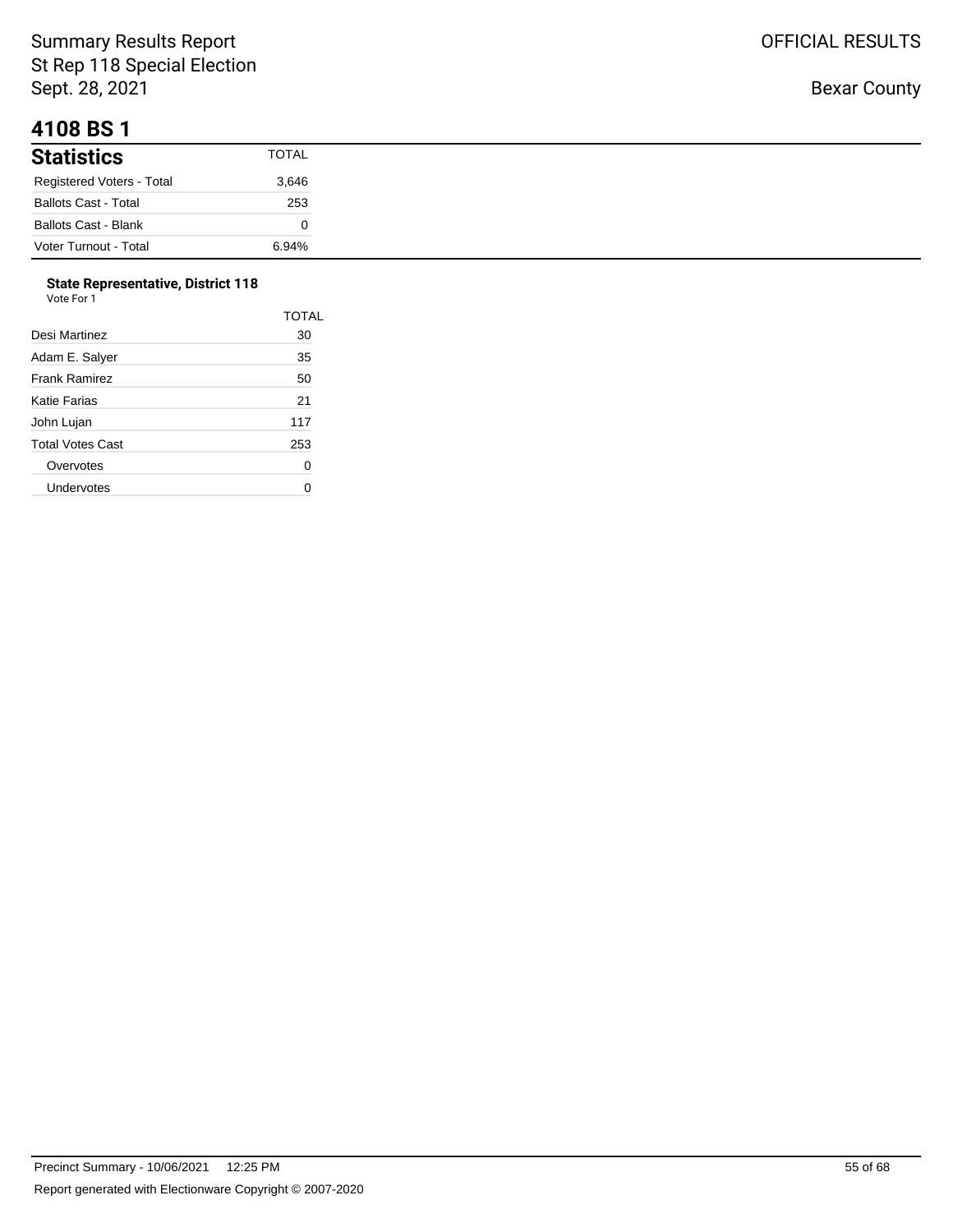#### **4121 BS 1**

| <b>Statistics</b>           | TOTAL |
|-----------------------------|-------|
| Registered Voters - Total   | 215   |
| <b>Ballots Cast - Total</b> | 14    |
| Ballots Cast - Blank        |       |
| Voter Turnout - Total       | 6.51% |

#### **State Representative, District 118** Vote For 1

| esi Martinez  |  |  |
|---------------|--|--|
| dam E. Salver |  |  |
| rank Ramirez  |  |  |
|               |  |  |

| Desi Martinez        | TOTAL<br>0 |
|----------------------|------------|
| Adam E. Salyer       | 1          |
| <b>Frank Ramirez</b> | 4          |
| Katie Farias         | 4          |
| John Lujan           | 5          |
| Total Votes Cast     | 14         |
| Overvotes            | 0          |
| Undervotes           |            |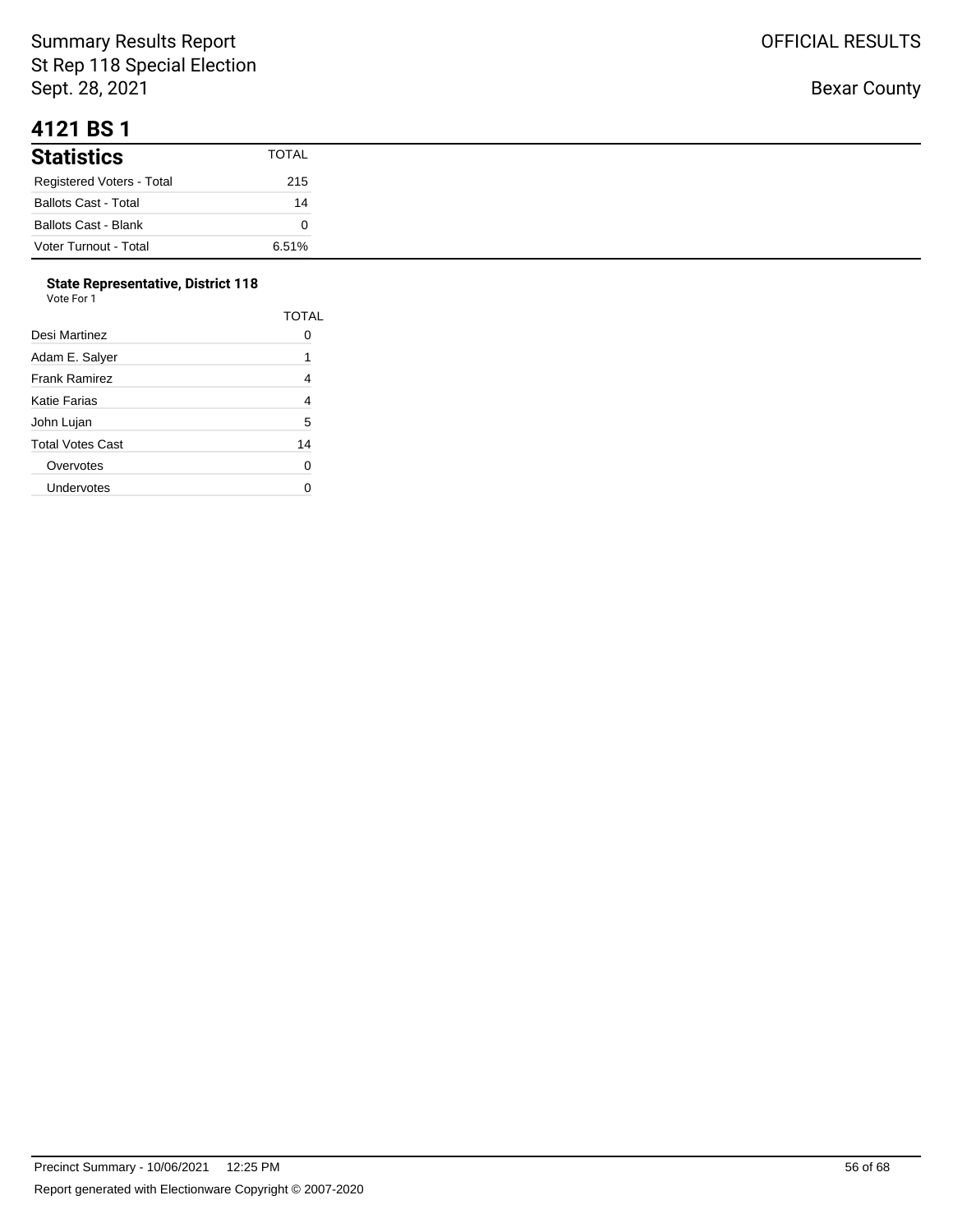#### **4126 BS 1**

| .                           |              |
|-----------------------------|--------------|
| <b>Statistics</b>           | <b>TOTAL</b> |
| Registered Voters - Total   | 2,004        |
| <b>Ballots Cast - Total</b> | 119          |
| <b>Ballots Cast - Blank</b> |              |
| Voter Turnout - Total       | 5.94%        |

#### **State Representative, District 118**  $V<sub>0</sub>$

|                  | <b>TOTAL</b> |
|------------------|--------------|
| Desi Martinez    | 16           |
| Adam E. Salyer   | 11           |
| Frank Ramirez    | 9            |
| Katie Farias     | 19           |
| John Lujan       | 64           |
| Total Votes Cast | 119          |
| Overvotes        | 0            |
| Undervotes       |              |
|                  |              |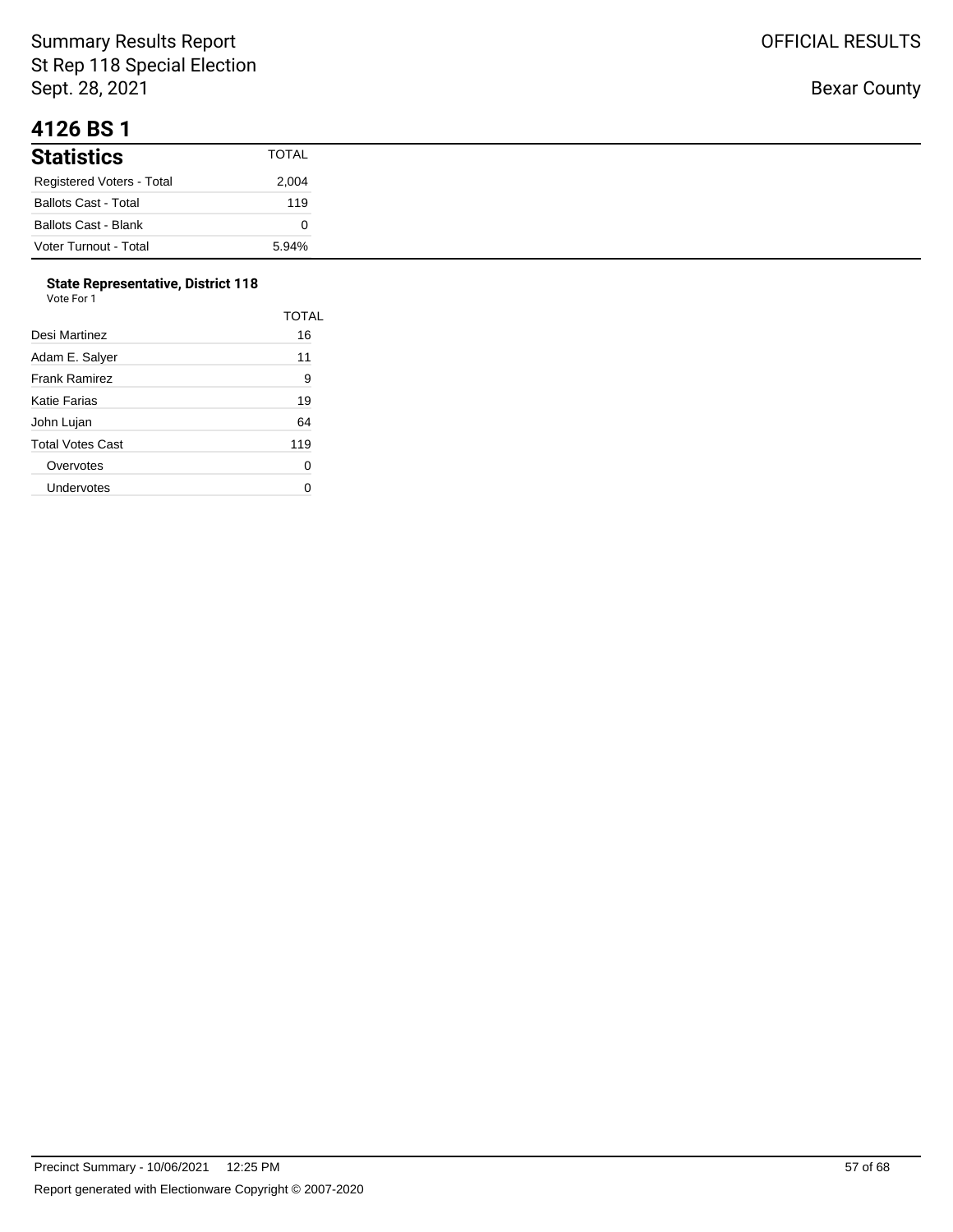#### **4129 BS 1**

| .                           |        |
|-----------------------------|--------|
| <b>Statistics</b>           | TOTAL  |
| Registered Voters - Total   | 134    |
| <b>Ballots Cast - Total</b> | 18     |
| <b>Ballots Cast - Blank</b> |        |
| Voter Turnout - Total       | 13.43% |

#### **State Representative, District 118**

| Vote For 1           |       |
|----------------------|-------|
|                      | TOTAL |
| Desi Martinez        | 1     |
| Adam E. Salyer       | 4     |
| <b>Frank Ramirez</b> | 1     |
| Katie Farias         | 0     |
| John Lujan           | 12    |
| Total Votes Cast     | 18    |
| Overvotes            | 0     |
| Undervotes           | U     |
|                      |       |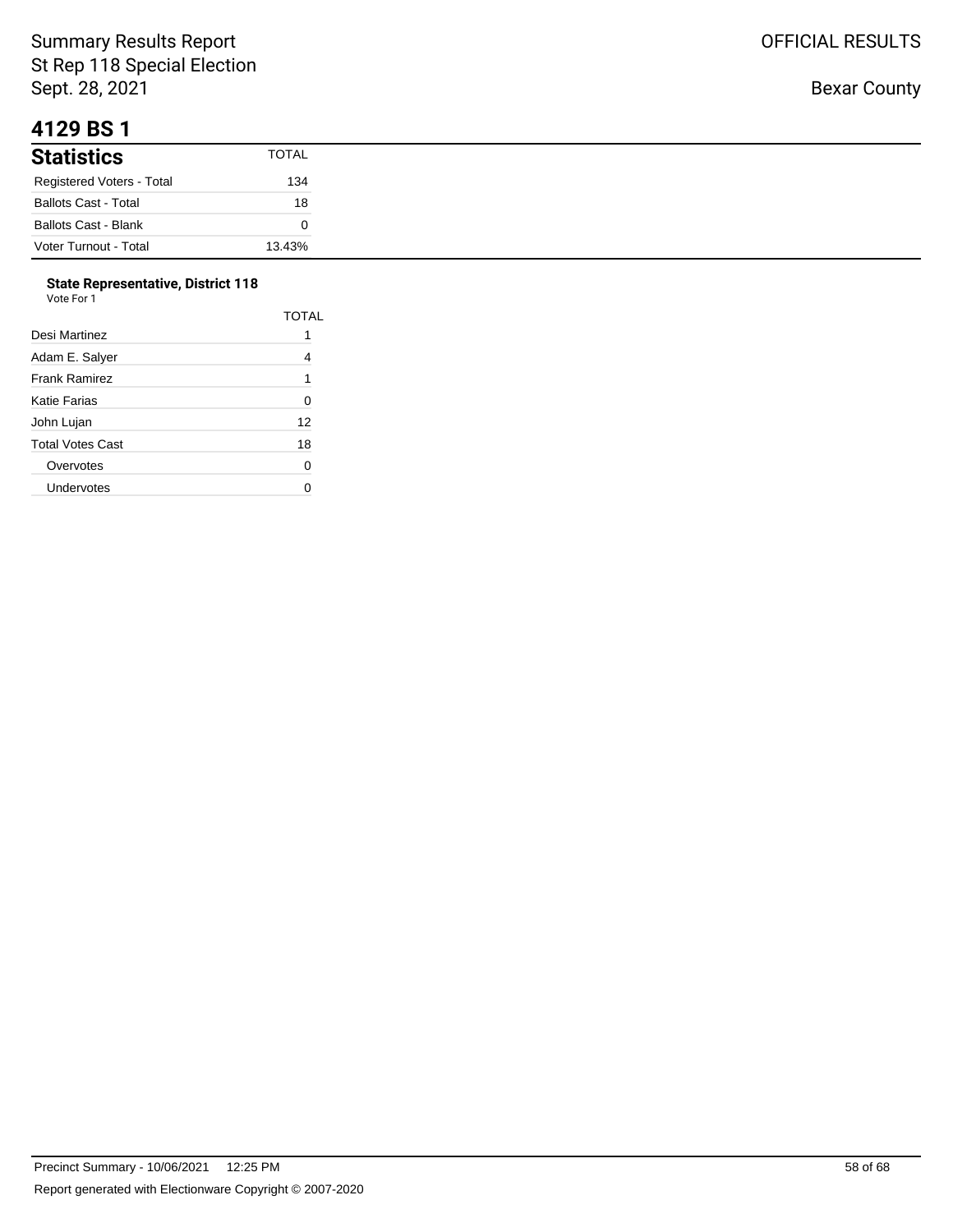#### **4151 BS 1**

| .                           |       |
|-----------------------------|-------|
| <b>Statistics</b>           | TOTAL |
| Registered Voters - Total   | 684   |
| <b>Ballots Cast - Total</b> | 52    |
| Ballots Cast - Blank        |       |
| Voter Turnout - Total       | 7.60% |

#### **State Representative, District 118**

| Vote For 1       |                |
|------------------|----------------|
|                  | <b>TOTAL</b>   |
| Desi Martinez    | 3              |
| Adam E. Salyer   | 9              |
| Frank Ramirez    | 5              |
| Katie Farias     | $\overline{4}$ |
| John Lujan       | 31             |
| Total Votes Cast | 52             |
| Overvotes        | 0              |
| Undervotes       |                |
|                  |                |

OFFICIAL RESULTS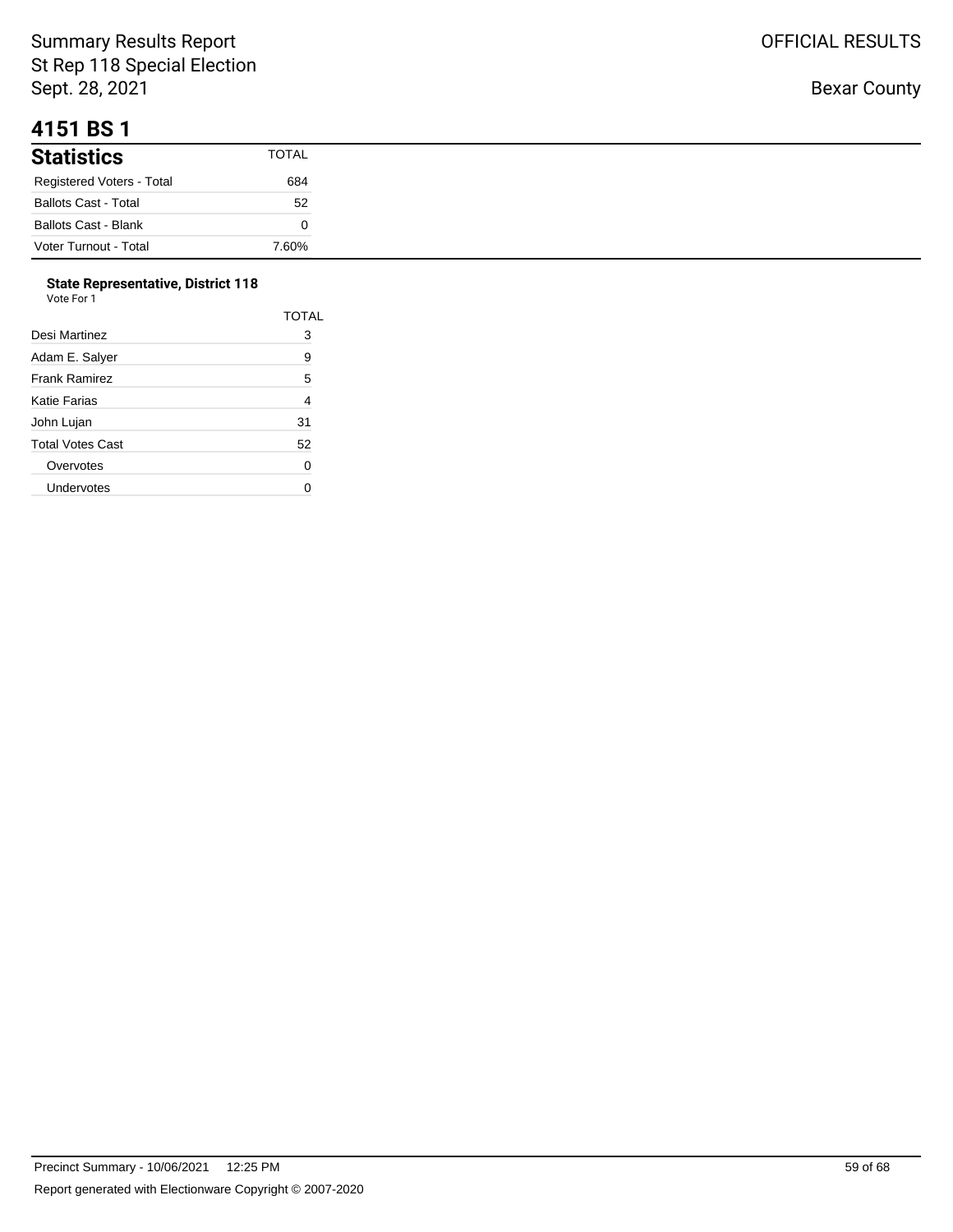## **4153 BS 1**

| <b>Statistics</b>           | TOTAL |
|-----------------------------|-------|
| Registered Voters - Total   | 266   |
| <b>Ballots Cast - Total</b> | b.    |
| <b>Ballots Cast - Blank</b> |       |
| Voter Turnout - Total       | 88% ا |

#### **State Representative, District 118**

| Vote For 1       |                |
|------------------|----------------|
|                  | TOTAL          |
| Desi Martinez    | 1              |
| Adam E. Salyer   | 1              |
| Frank Ramirez    | 0              |
| Katie Farias     | 1              |
| John Lujan       | $\overline{2}$ |
| Total Votes Cast | 5              |
| Overvotes        | 0              |
| Undervotes       | U              |
|                  |                |

OFFICIAL RESULTS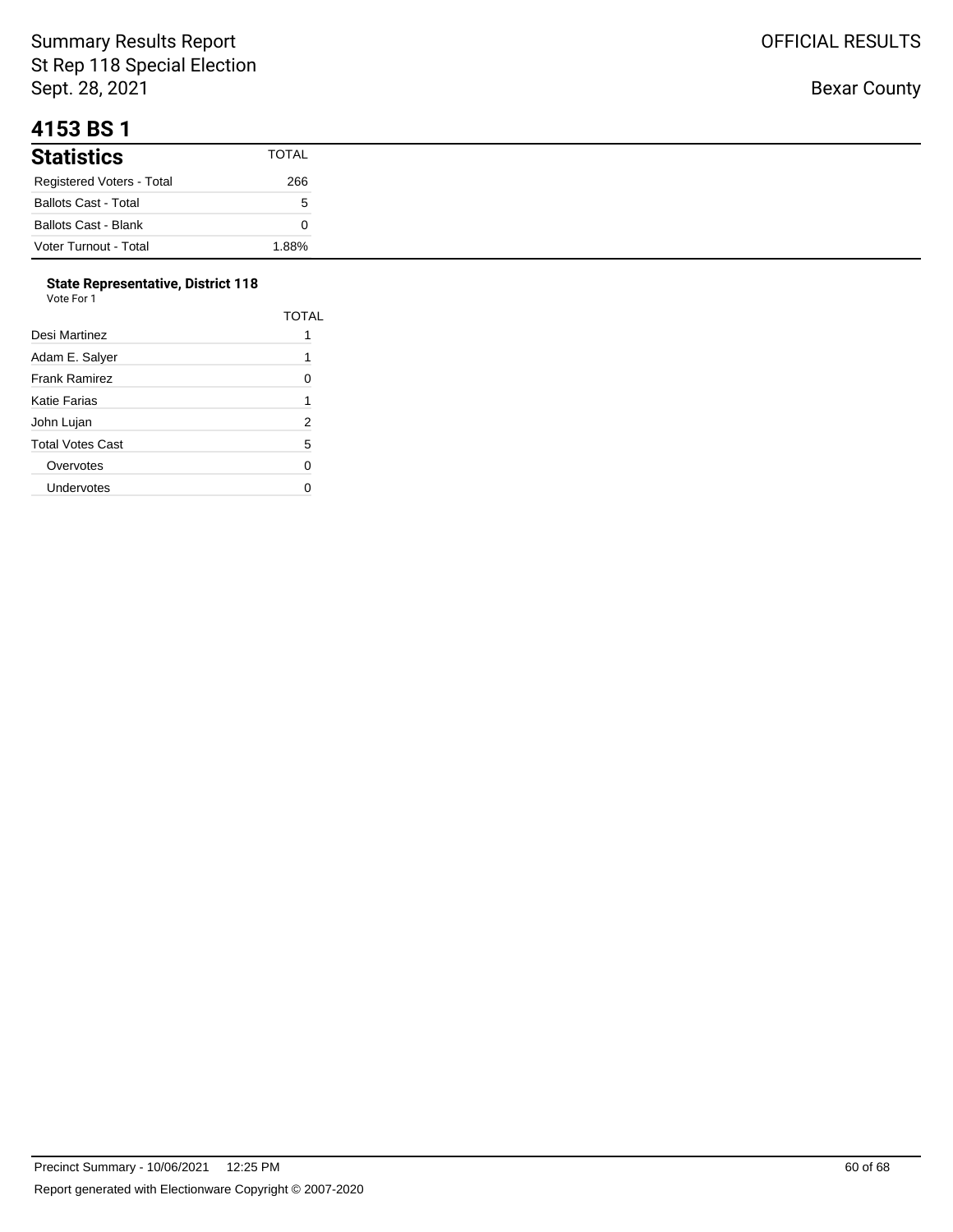## **4158 BS 1**

| <b>Statistics</b>           | <b>TOTAL</b> |
|-----------------------------|--------------|
| Registered Voters - Total   | 547          |
| <b>Ballots Cast - Total</b> | о            |
| <b>Ballots Cast - Blank</b> |              |
| Voter Turnout - Total       | 1.46%        |

#### **State Representative, District 118**

| Vote For 1           |              |
|----------------------|--------------|
|                      | <b>TOTAL</b> |
| Desi Martinez        | 0            |
| Adam E. Salyer       | 2            |
| <b>Frank Ramirez</b> | 1            |
| Katie Farias         | 2            |
| John Lujan           | 3            |
| Total Votes Cast     | 8            |
| Overvotes            | 0            |
| Undervotes           | ი            |
|                      |              |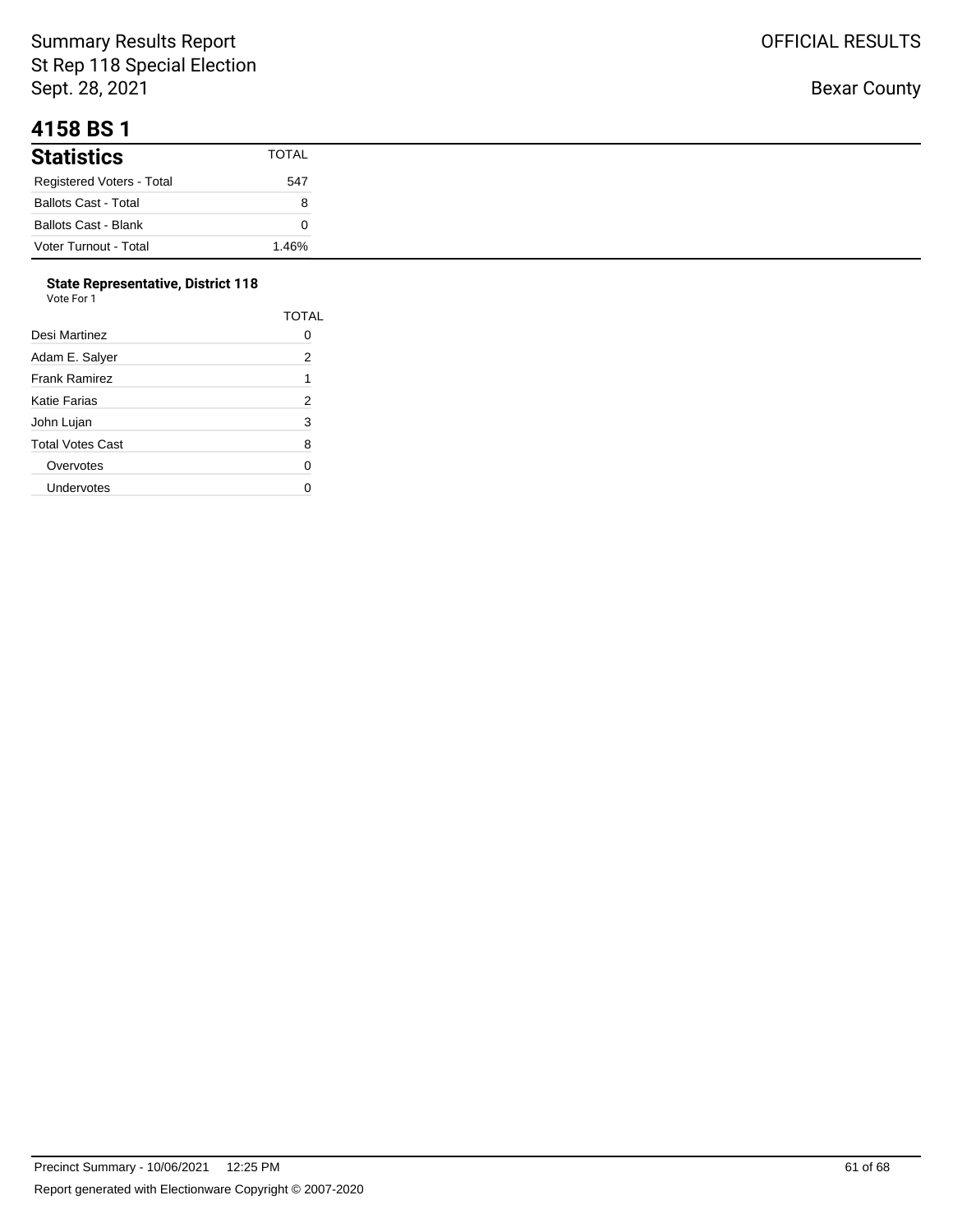## **4165 BS 1**

| <b>Statistics</b>           | TOTAL |
|-----------------------------|-------|
| Registered Voters - Total   | 129   |
| <b>Ballots Cast - Total</b> | 6     |
| <b>Ballots Cast - Blank</b> |       |
| Voter Turnout - Total       | 4.65% |

#### **State Representative, District 118** Vote For 1

| 1 U U U          |       |
|------------------|-------|
|                  | TOTAL |
| Desi Martinez    | 2     |
| Adam E. Salyer   | 0     |
| Frank Ramirez    | 0     |
| Katie Farias     | 1     |
| John Lujan       | 3     |
| Total Votes Cast | 6     |
| Overvotes        | 0     |
| Undervotes       | U     |
|                  |       |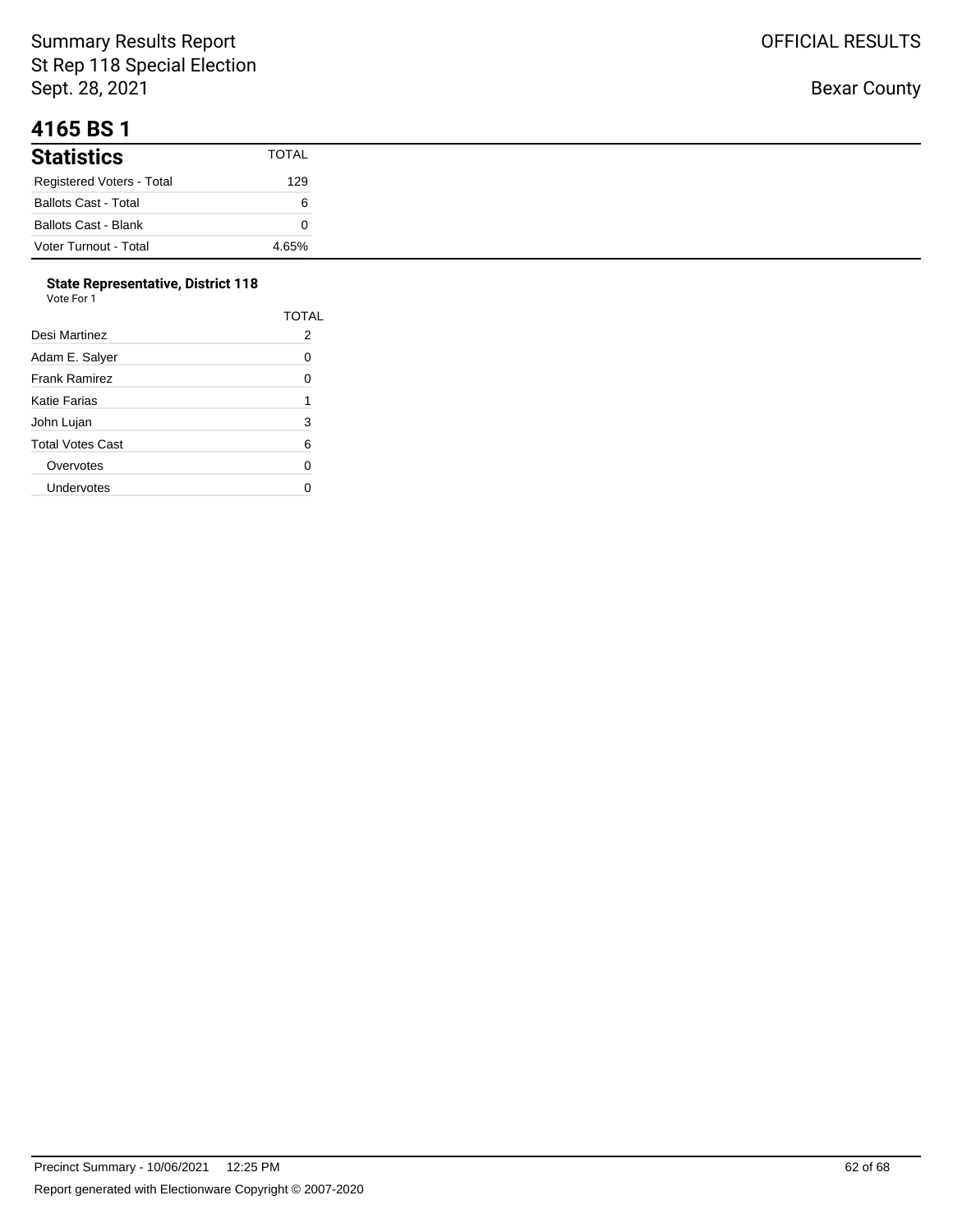#### **4179 BS 1**

| .                           |              |
|-----------------------------|--------------|
| <b>Statistics</b>           | <b>TOTAL</b> |
| Registered Voters - Total   | 2,912        |
| <b>Ballots Cast - Total</b> | 326          |
| <b>Ballots Cast - Blank</b> |              |
| Voter Turnout - Total       | 11.20%       |

# **State Representative, District 118**

| Vote For 1 |  |
|------------|--|
|------------|--|

|                      | TOTAL |
|----------------------|-------|
| Desi Martinez        | 31    |
| Adam E. Salver       | 40    |
| <b>Frank Ramirez</b> | 57    |
| Katie Farias         | 36    |
| John Lujan           | 161   |
| Total Votes Cast     | 325   |
| Overvotes            | 0     |
| Undervotes           |       |
|                      |       |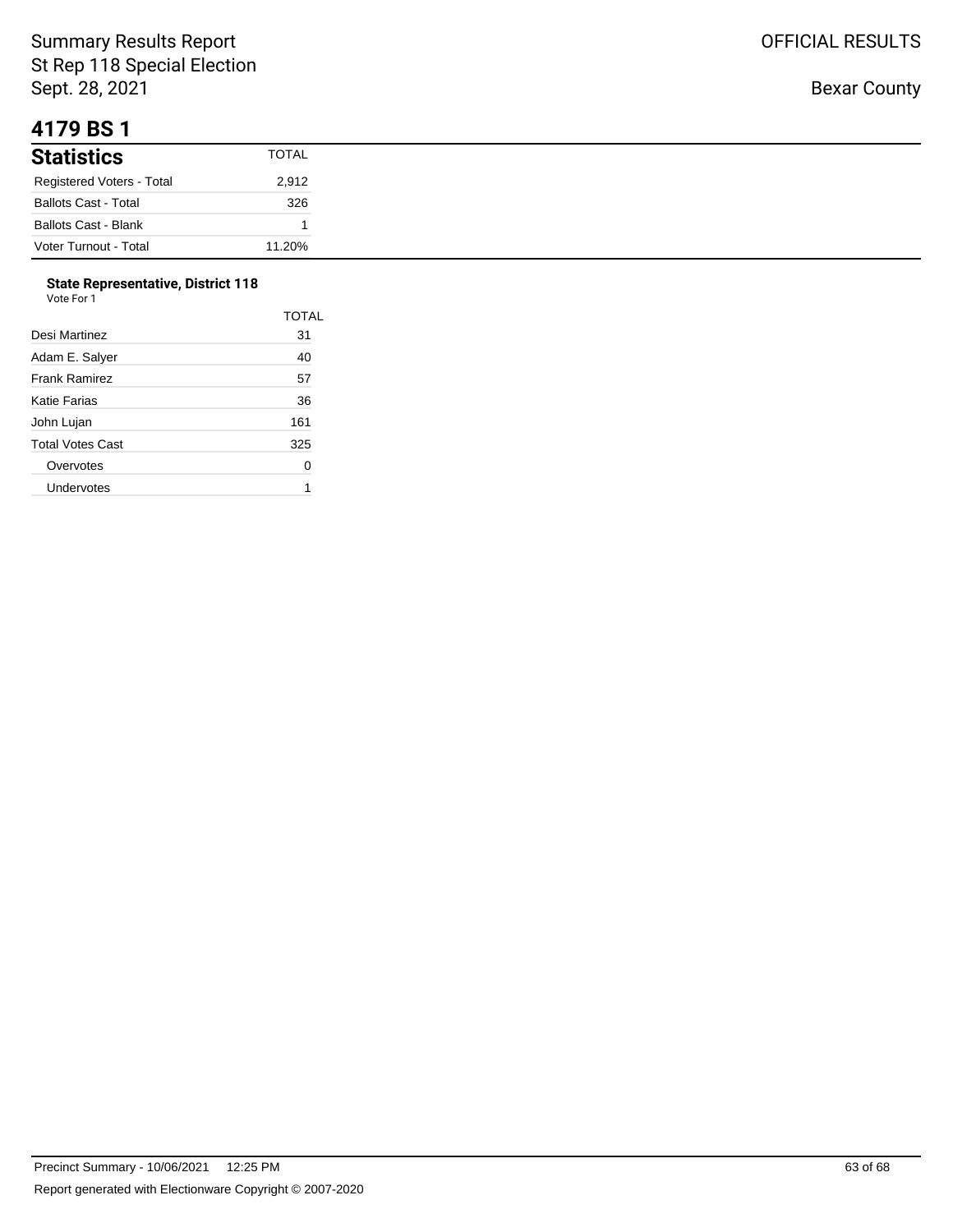## **4180 BS 1**

| <b>Statistics</b>           | TOTAL    |
|-----------------------------|----------|
| Registered Voters - Total   | 4        |
| <b>Ballots Cast - Total</b> |          |
| <b>Ballots Cast - Blank</b> |          |
| Voter Turnout - Total       | $0.00\%$ |

#### **State Representative, District 118**

| Vote For 1       |              |
|------------------|--------------|
|                  | <b>TOTAL</b> |
| Desi Martinez    | 0            |
| Adam E. Salyer   | 0            |
| Frank Ramirez    | 0            |
| Katie Farias     | 0            |
| John Lujan       | 0            |
| Total Votes Cast | 0            |
| Overvotes        | 0            |
| Undervotes       |              |
|                  |              |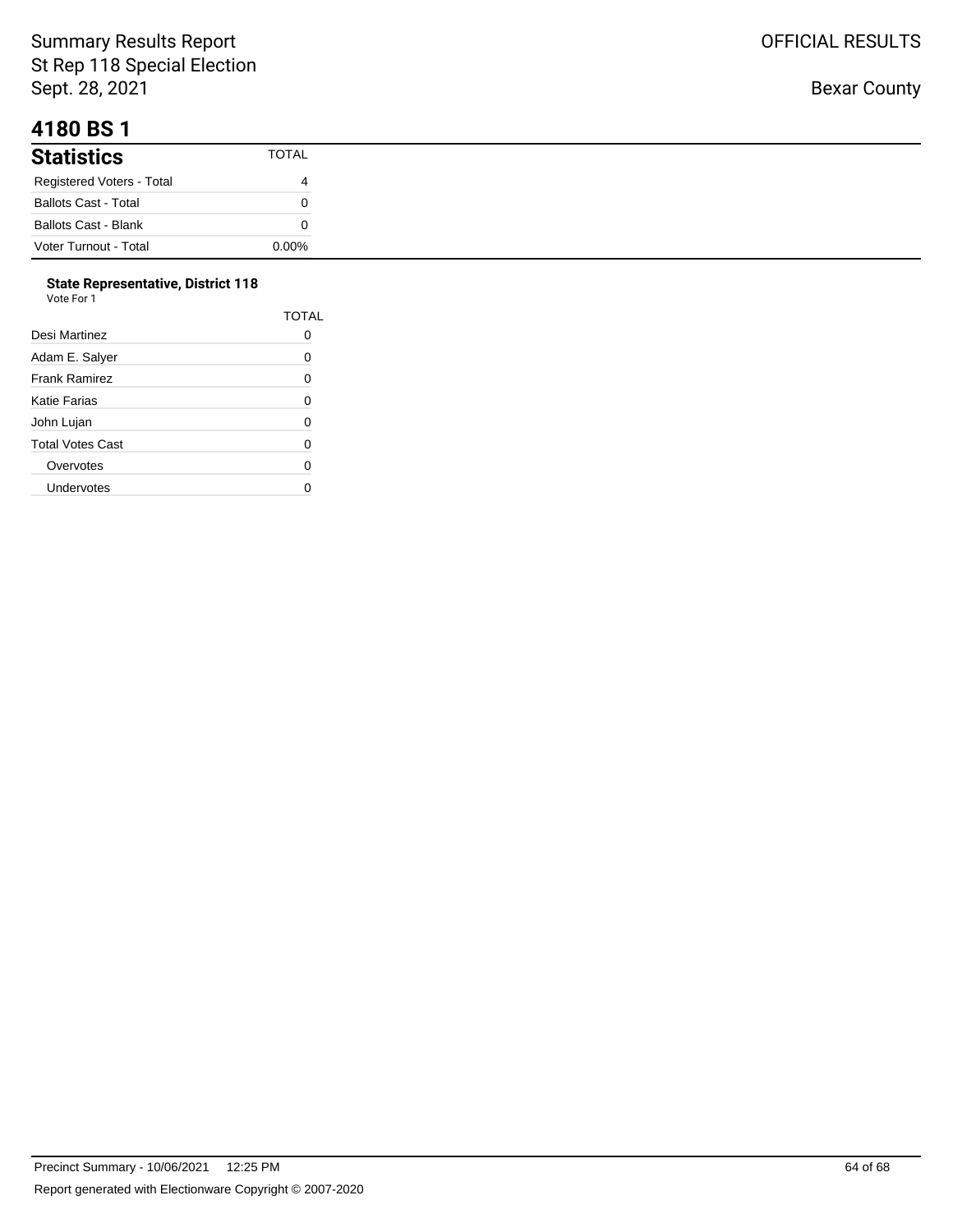#### **4187 BS 1**

| .                           |          |
|-----------------------------|----------|
| <b>Statistics</b>           | TOTAL    |
| Registered Voters - Total   |          |
| <b>Ballots Cast - Total</b> |          |
| <b>Ballots Cast - Blank</b> |          |
| Voter Turnout - Total       | $0.00\%$ |

#### **State Representative, District 118**

| Vote For 1           |       |
|----------------------|-------|
|                      | TOTAL |
| Desi Martinez        | O     |
| Adam E. Salyer       | 0     |
| <b>Frank Ramirez</b> | 0     |
| Katie Farias         | 0     |
| John Lujan           | 0     |
| Total Votes Cast     | 0     |
| Overvotes            | 0     |
| Undervotes           | U     |
|                      |       |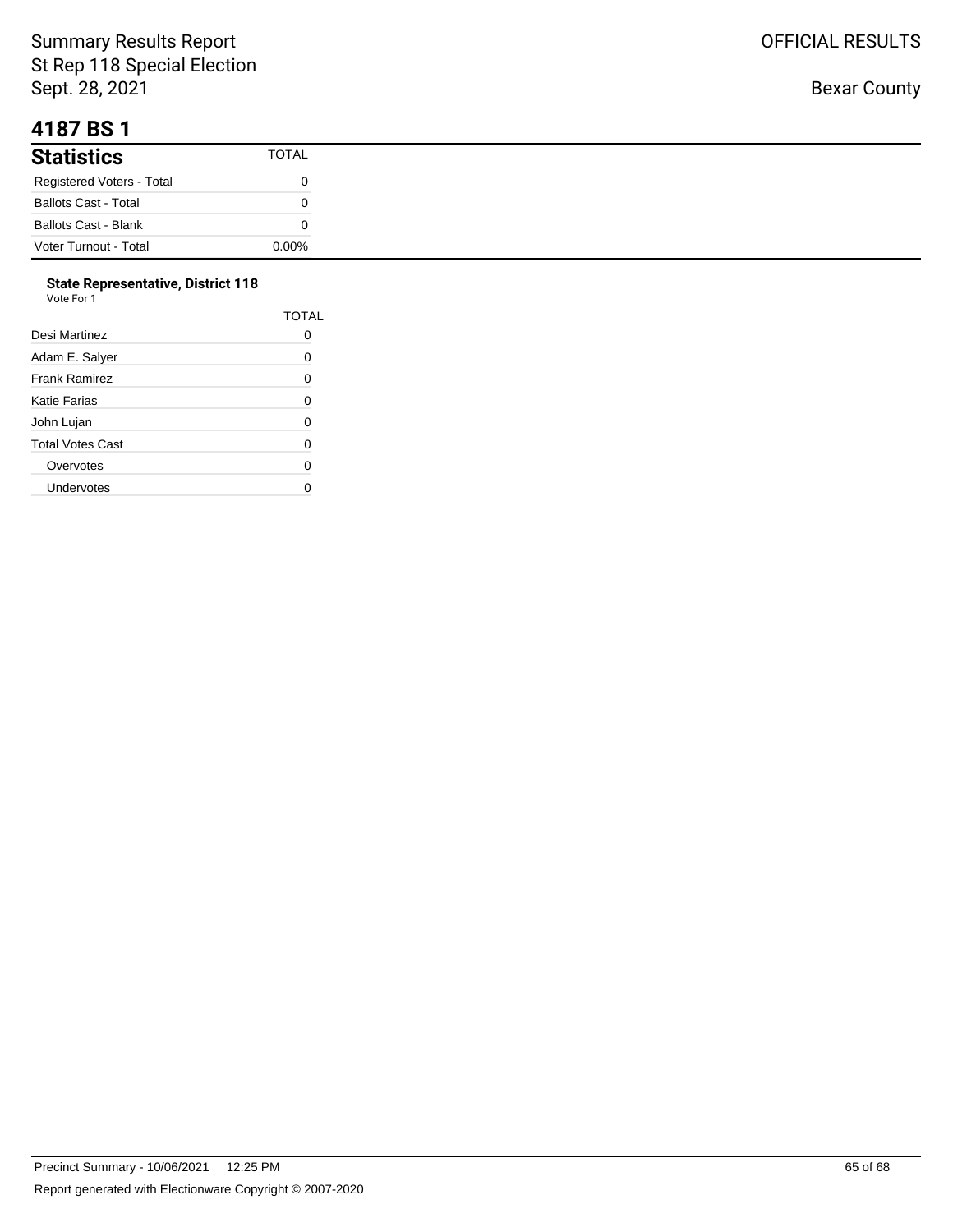#### **4199 BS 1**

| .                           |              |
|-----------------------------|--------------|
| <b>Statistics</b>           | <b>TOTAL</b> |
| Registered Voters - Total   | 480. ا       |
| <b>Ballots Cast - Total</b> | 50           |
| <b>Ballots Cast - Blank</b> |              |
| Voter Turnout - Total       | 3.38%        |

#### **State Representative, District 118**  $V<sub>0</sub>$

| ote For 1/ |  |  |
|------------|--|--|
|            |  |  |

| Desi Martinez        | TOTAL<br>5 |
|----------------------|------------|
| Adam E. Salyer       | 9          |
| <b>Frank Ramirez</b> | 11         |
| Katie Farias         | 11         |
| John Lujan           | 14         |
| Total Votes Cast     | 50         |
| Overvotes            | 0          |
| Undervotes           |            |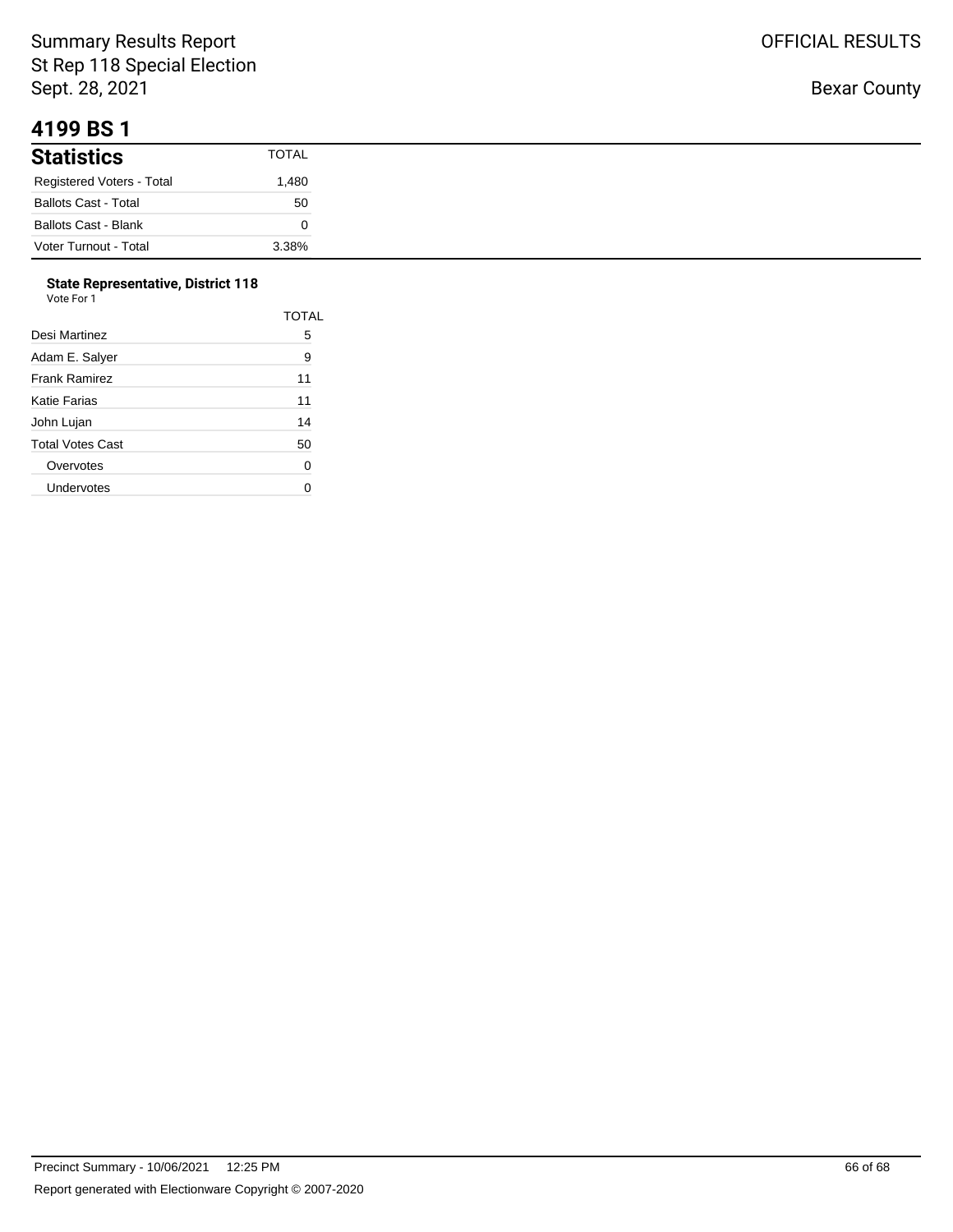#### **4202 BS 1**

| .                           |          |
|-----------------------------|----------|
| <b>Statistics</b>           | TOTAL    |
| Registered Voters - Total   |          |
| <b>Ballots Cast - Total</b> |          |
| Ballots Cast - Blank        |          |
| Voter Turnout - Total       | $0.00\%$ |

#### **State Representative, District 118** Vote For 1

| 1 U U U          |       |
|------------------|-------|
|                  | TOTAL |
| Desi Martinez    | O     |
| Adam E. Salyer   | 0     |
| Frank Ramirez    | 0     |
| Katie Farias     | 0     |
| John Lujan       | 0     |
| Total Votes Cast | 0     |
| Overvotes        | 0     |
| Undervotes       | U     |
|                  |       |